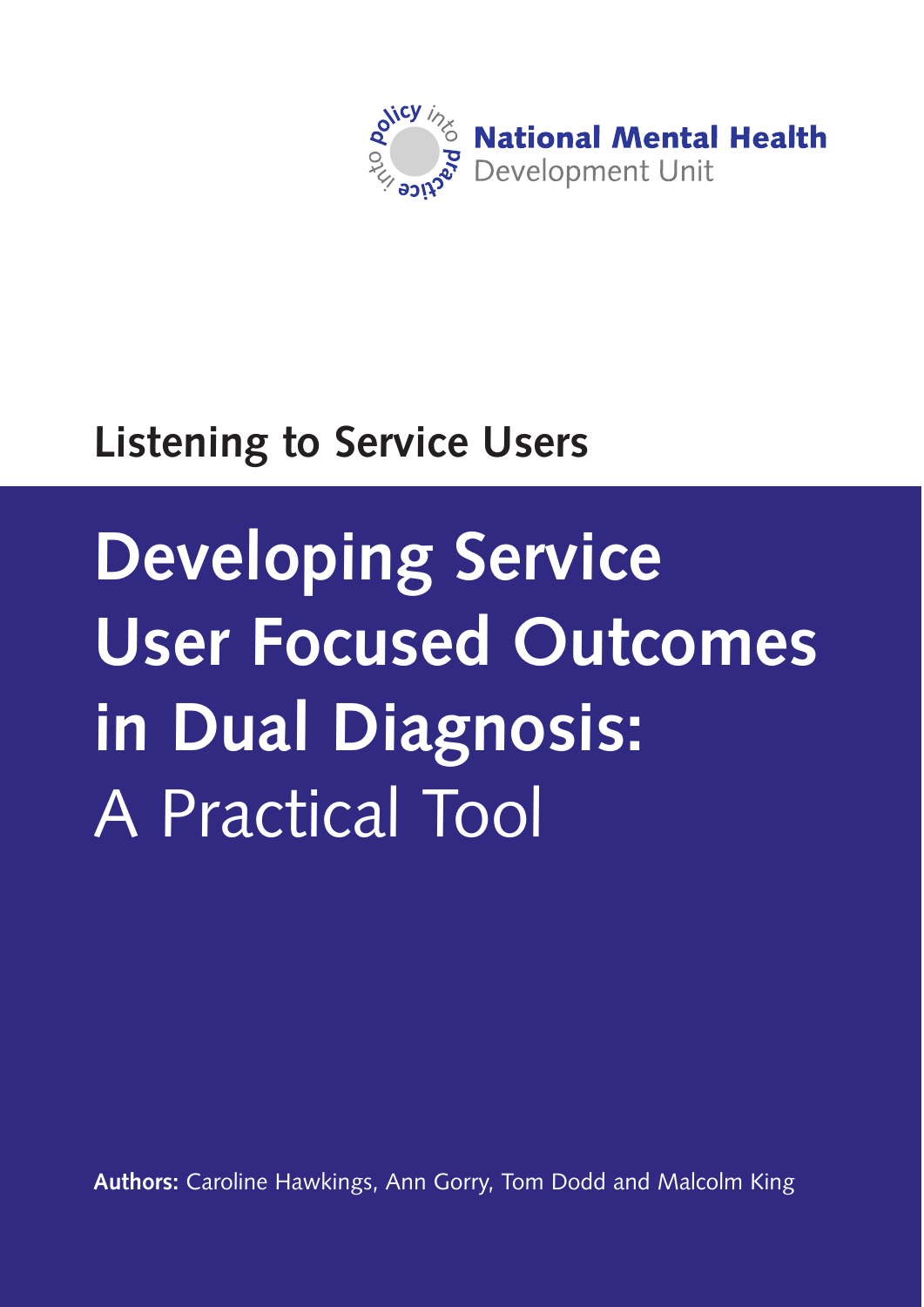### **Contents**

| Foreword                                                                                          | 1              |
|---------------------------------------------------------------------------------------------------|----------------|
| <b>Introduction</b>                                                                               | $\overline{2}$ |
| Purpose                                                                                           | $\overline{2}$ |
| Structure                                                                                         | $\overline{2}$ |
| Methodology                                                                                       | 3              |
| Acknowledgements                                                                                  | 3              |
| <b>Summary of Key Messages and Outcomes</b>                                                       | 5              |
| The Treatment Journey                                                                             | 8              |
| Stage 1: Engagement                                                                               | 14             |
| Stage 2: Assessment                                                                               | 21             |
| Stage 3: Treatment                                                                                | 26             |
| Stage 4: Recovery & Relapse Prevention                                                            | 32             |
| Find out more                                                                                     | 43             |
| <b>Appendix 1</b><br>Dual Diagnosis in Context                                                    | 45             |
| <b>Appendix 2</b><br>Workshop CD: Powerpoint Presentation with<br>accompanying Facilitators Notes | 49             |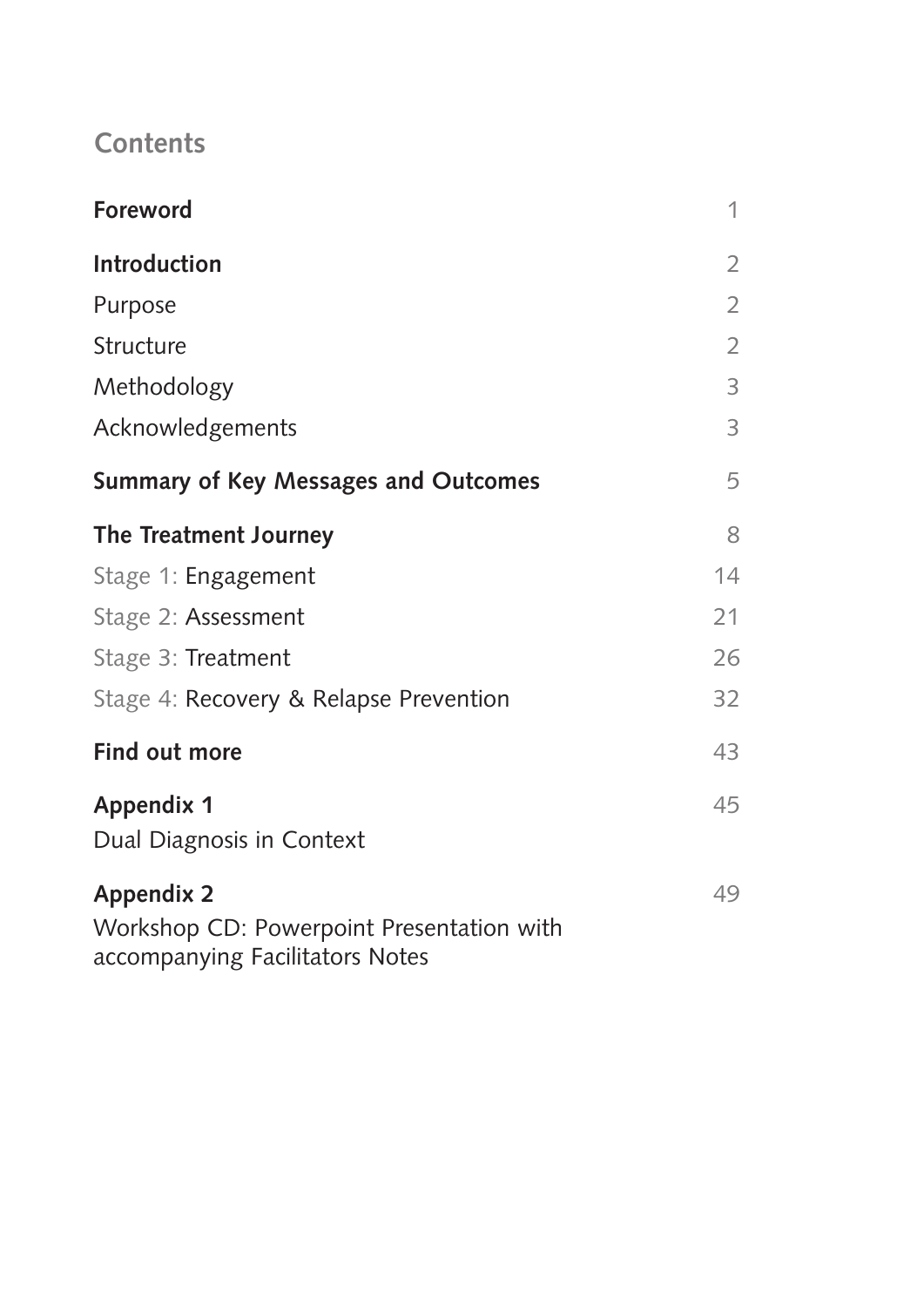### **Foreword**

Substance misuse and mental illness both exert a heavy impact on people's lives. They can affect physical health, social status, relationships, self-image...in fact most aspects of a person's life can be affected. For people who experience both mental ill health and addiction, the problem more than doubles. Both issues become entwined and impact on one another and the rest of our lives can fall to pieces as a result.

This document reflects many of these difficulties. Spurned by the mental health community for substance misuse and derided by the drug and alcohol teams for being chaotic, all too often the support we receive does not bridge the gap between fields, and rejection by services perpetuates low self-esteem.

More optimistically, this outcomes tool also reflects positive experiences and makes practical recommendations for improving services. As experts in the experience of substance misuse and mental ill health (dual diagnosis), people who have used services have a wealth of knowledge to contribute. Different services and professionals impact on our lives, and provide a map through services and into Recovery, showing the opportunities and pitfalls along the way. Such support is crucial, but it is the user, who is the driving force of Recovery.

This user focused outcomes tool is a welcome development for those of us engaged with services or seeking to help those who are struggling with mental illness, substance misuse and other issues. It highlights the struggle many face and also paves the way for a better, more coordinated and cohesive approach to address not only one issue, but the many issues involved in an individual's unique experience towards Recovery.

Through people who have used services informing the commissioning process, we can help to ensure that the real issues and real priorities are brought to the fore. The shared goal is to commission effective and accessible services which support Recovery – not just for abstinence – but for life.

### **Service user**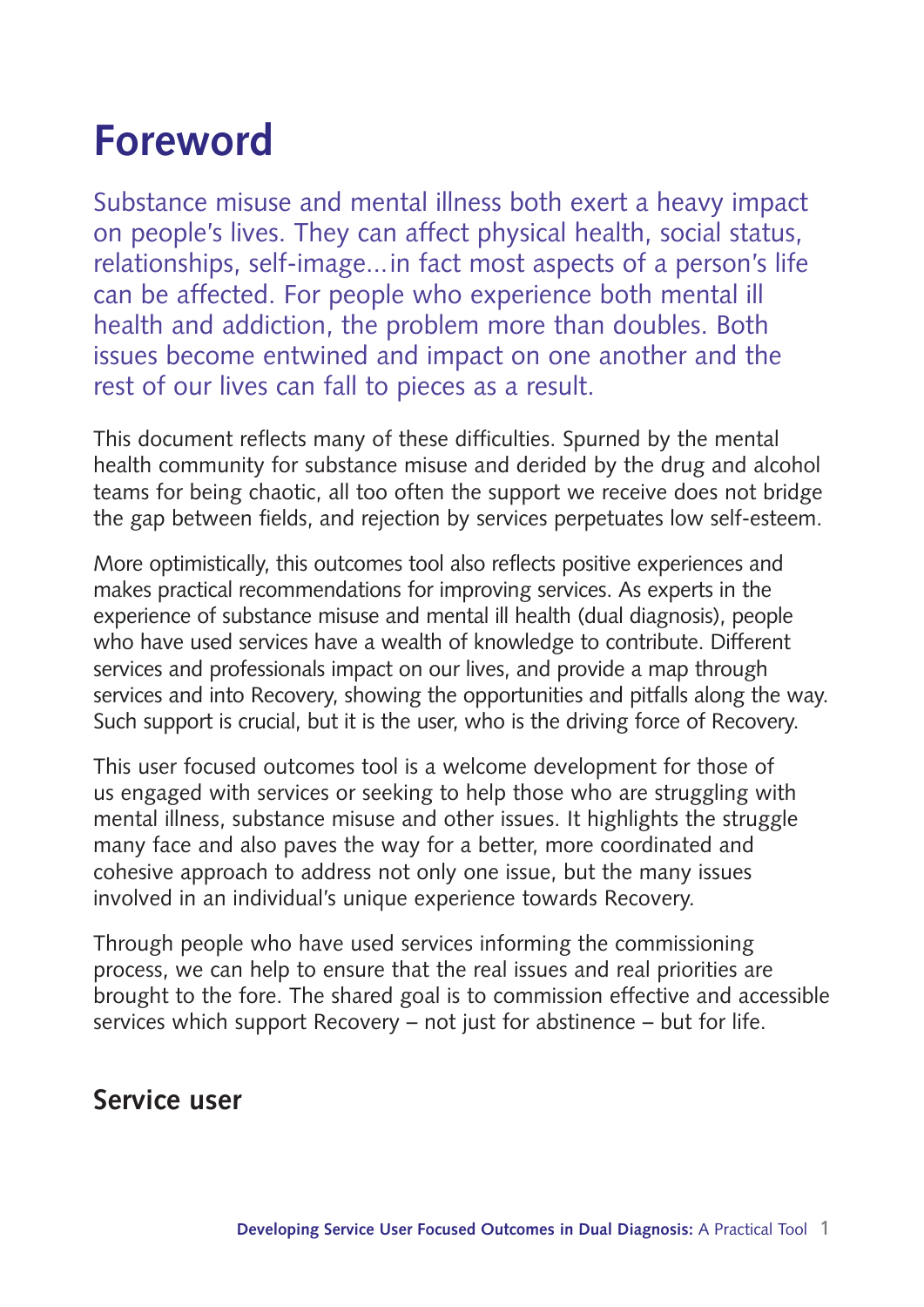## **Introduction**

### **Purpose**

One of the key recommendations of the Autumn Assessment Dual Diagnosis Themed Review Report (DH 2007) highlighted the need to improve effective recording of user defined outcomes. The purpose of this outcomes tool is to support the delivery of quality services for people with co-existing mental health and substance misuse difficulties (dual diagnosis), through a better understanding of service user perspectives. It is designed to:

- Provide a starting point for a dialogue with service users about what they see as important outcomes for them when they are in touch with services
- Guide commissioners regarding co-operative practice when tendering, procuring and monitoring services
- Inform providers delivering services
- Promote involvement with local service users and service user groups.

It is recommended that this should be used as a practical tool to stimulate ongoing discussion and development in improving services for people with a dual diagnosis. The accompanying workshop material will help to identify and prioritise what is important regionally and locally, based on the principles and outcomes outlined in this document.

### **Structure**

The information is structured around a treatment pathway, (influenced by Osher and Kofoed's model<sup>1</sup>). Each section contains:

*1 Osher F & Kofoed L, Treatment of patients with psychiatric and psychoactive substance abuse disorders, Hospital Community Psychiatry, Vol 40, October 1989*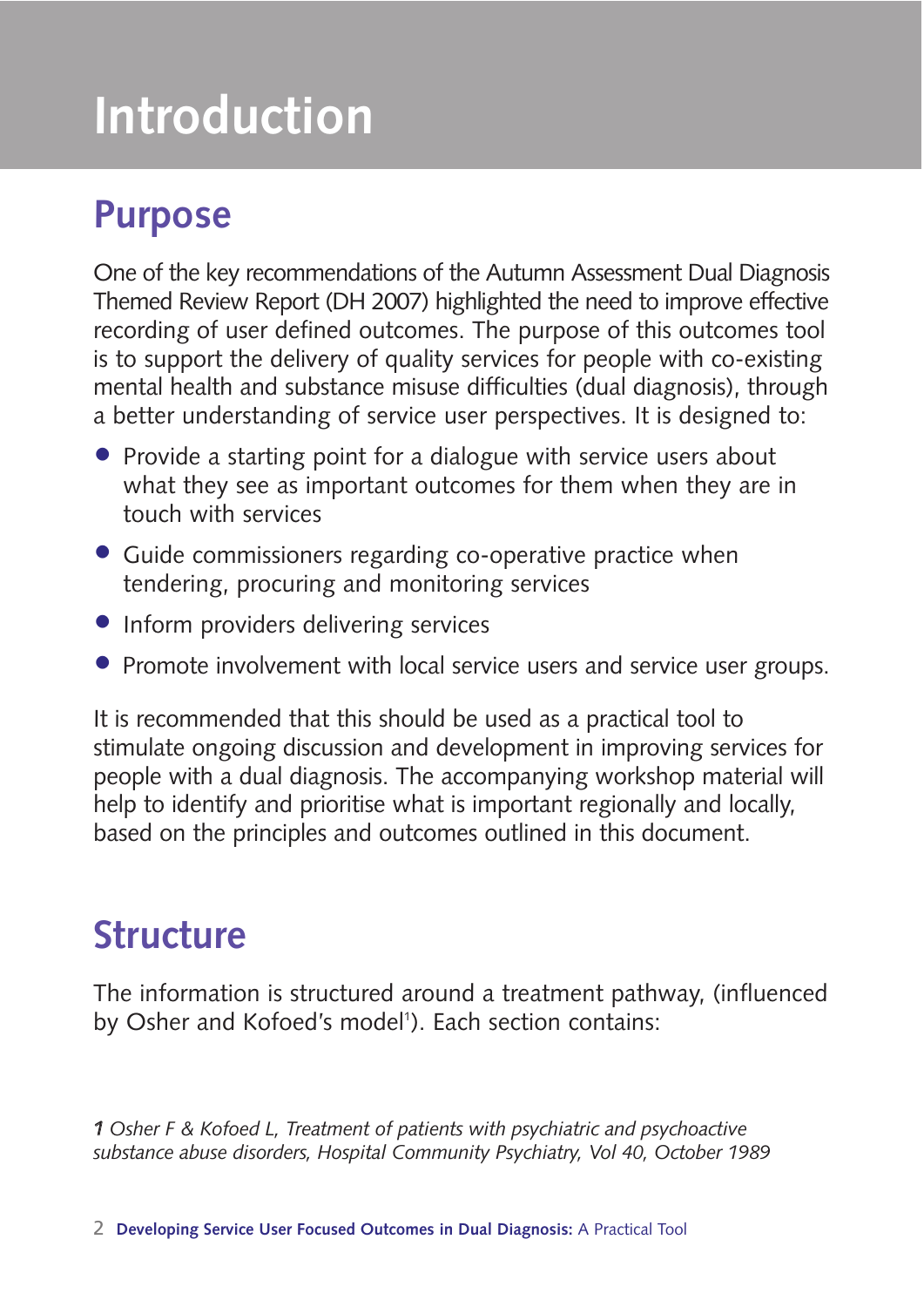- Quotes and direct feedback from people using services
- Outcomes which service users would like to see
- Some commissioning principles which underpin the outcomes
- Links with current national policy guidance and best practice examples.

### **Methodology**

Feedback was received from commissioners, practitioners and over 60 former and current service users from across the country, between August 2009 and March 2010. This included responses from inpatient, prison and community settings. Information was gathered via face-to-face meetings and discussion groups, by post, telephone and email. Participation was voluntary and any reasonable expenses paid in line with recommended guidelines (see *Find out more,* page 43). This was not a formal research project, and did not require ethical approval under the National Research Ethics Service (NRES) guidelines.

### **Acknowledgements**

This report provides a positive example of collaboration and could not have been written without the help of people with experience of mental health and substance misuse difficulties. We appreciate their honesty, enthusiasm and constructive suggestions. We are very grateful to all individuals and several groups around the country, including:

- Addaction Substance Misuse/Relapse Prevention Group, Blackpool
- The Afiya Trust
- Derbyshire Voice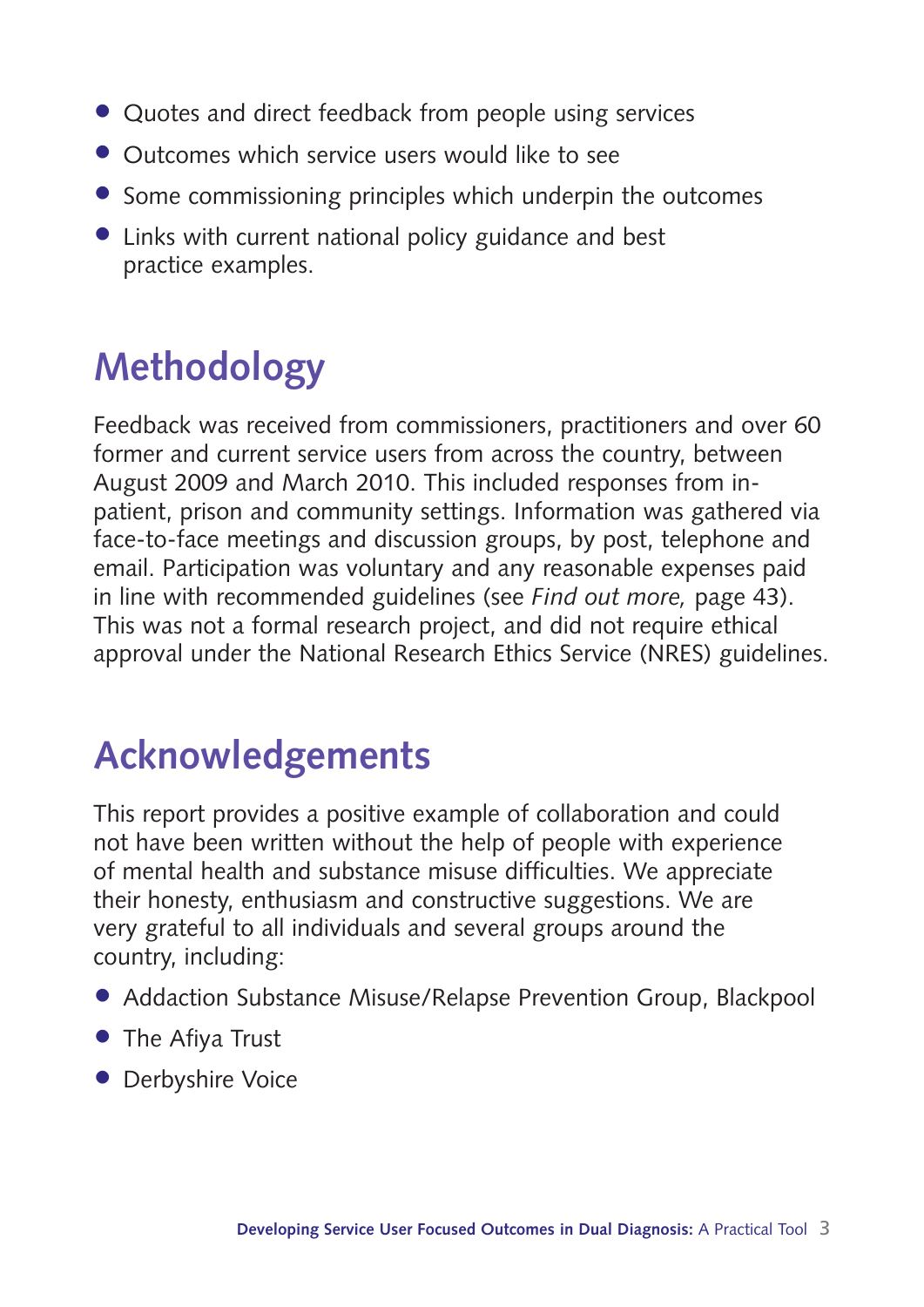- Dual Diagnosis Support Group, Blackpool
- The Friday Group, London
- Nottingham Dual Diagnosis Forum
- St Helen's Dual Diagnosis Group
- Stockport Dual Diagnosis Forum
- Service users from Trafford Community Drug Team and Access 2 the Edge, Manchester
- Service users from Leicestershire
- Turning Point Support Link, Hertfordshire.

We would also like to thank the commissioners and practitioners for their helpful contributions and in particular the group of dual diagnosis practitioners PROGRESS (see *Find out more,* page 43).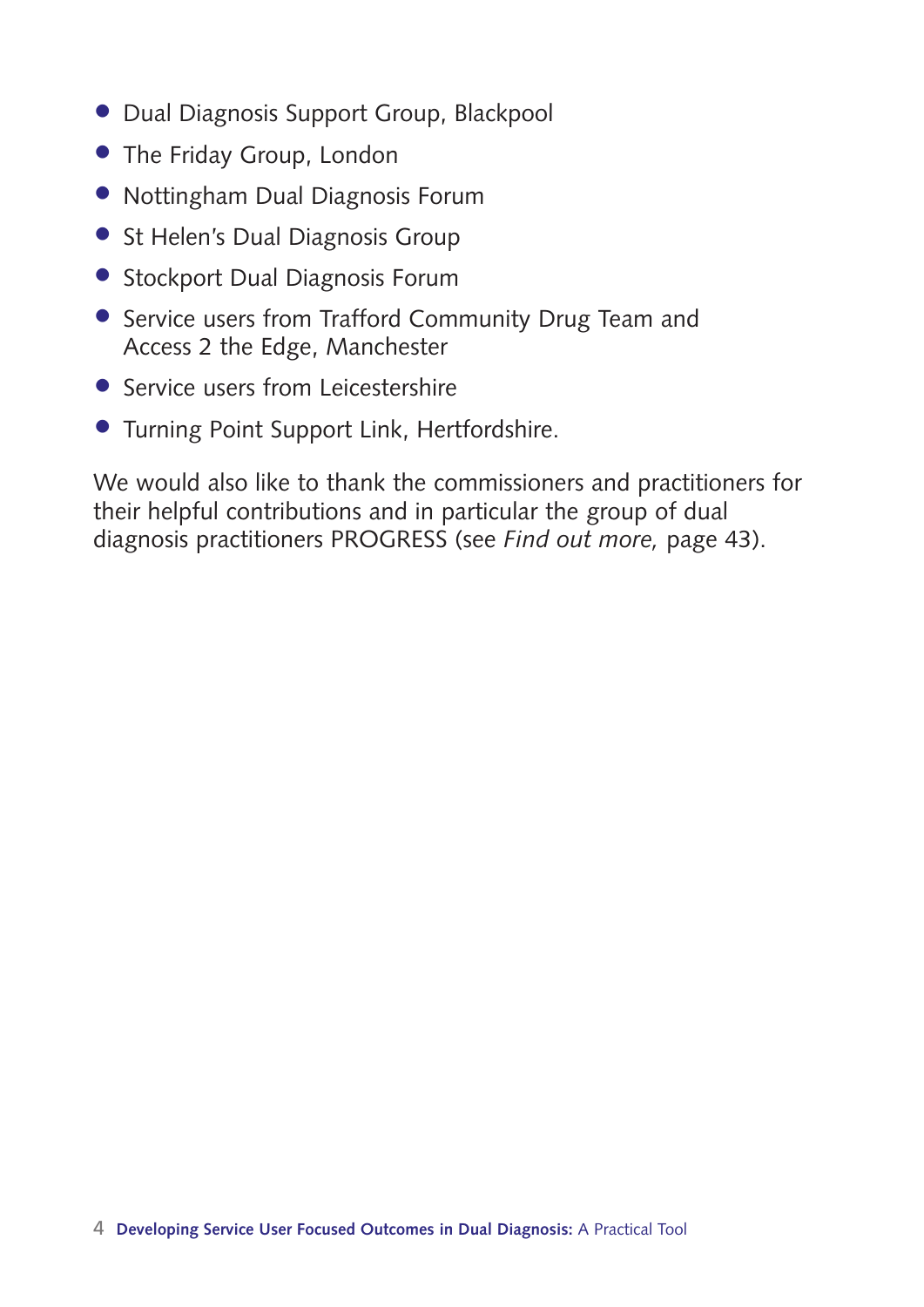## **Summary of Key Messages and Outcomes**

Although the views reflected in this report are diverse, some key messages and outcomes emerged, as summarised below.

### **Key messages**

- People with a dual diagnosis form a high proportion of those using mental health and drug and alcohol services. It is in everyone's interest to ensure that services are effective, appropriate and inclusive
- Opinions may vary about the nature and shape of a care pathway, but many of the outcomes which service users, commissioners and practitioners wish to achieve are similar.
- Many of the outcomes, for example, the need to include both mental health and drug and alcohol use in assessments are not new, but remain a priority for service users.
- Significant improvements can be made through collaborative working and innovative approaches, even when resources are limited, such as being listened to and being treated with respect.

### **Key outcomes areas**

#### **Commissioning, service delivery and design**

Key elements of best practice from service users include:

• Collaboration and co-ordination of services to enable proactive planning rather than reactive responses.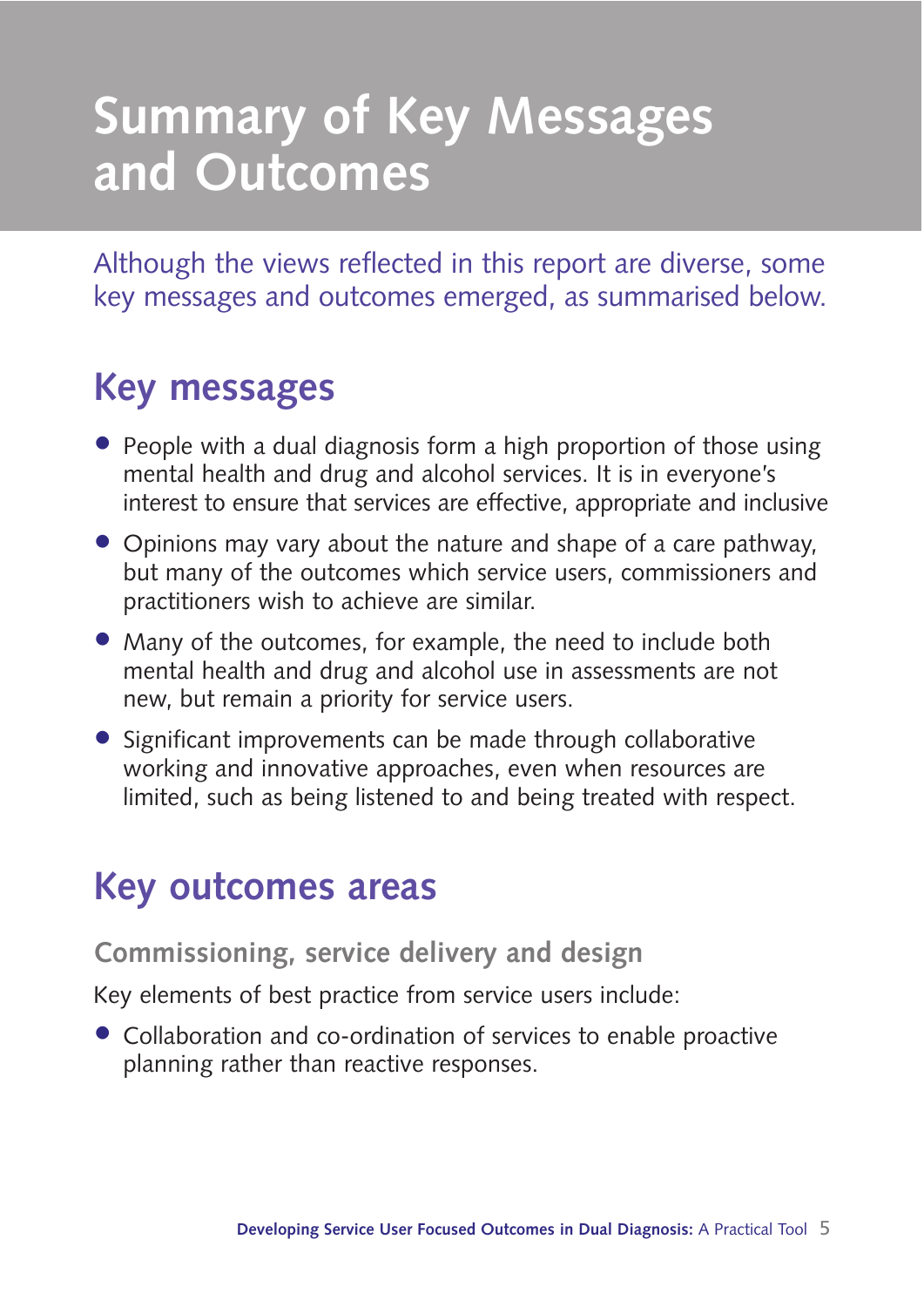- Clear care pathways which fully involve the service user at each stage of their journey.
- Continuity of care wherever possible and practical, i.e. one service/worker dealing with an individual's treatment, with help and support from other agencies as required.
- Staff who are approachable, professional, competent and well-informed.

#### **Engagement**

- The attitudes and values of staff have a significant impact at every stage of the treatment journey and are a high priority both from a service user and a strategic perspective.
- Being listened to and being treated with respect is especially important.
- Practical priorities, such as providing straightforward information, clear pathways and supportive signposting, make a big difference.

#### **Assessment**

- Assessments should cover both mental health and alcohol and/or drug use. Ideally there should be one assessment, involving relevant mental health and substance misuse practitioners.
- Physical health should also be addressed as part of a holistic assessment. This should include issues such as emotional health, child and family concerns, housing and employment.
- Workers should avoid assumptions based on diagnoses and listen to service user views.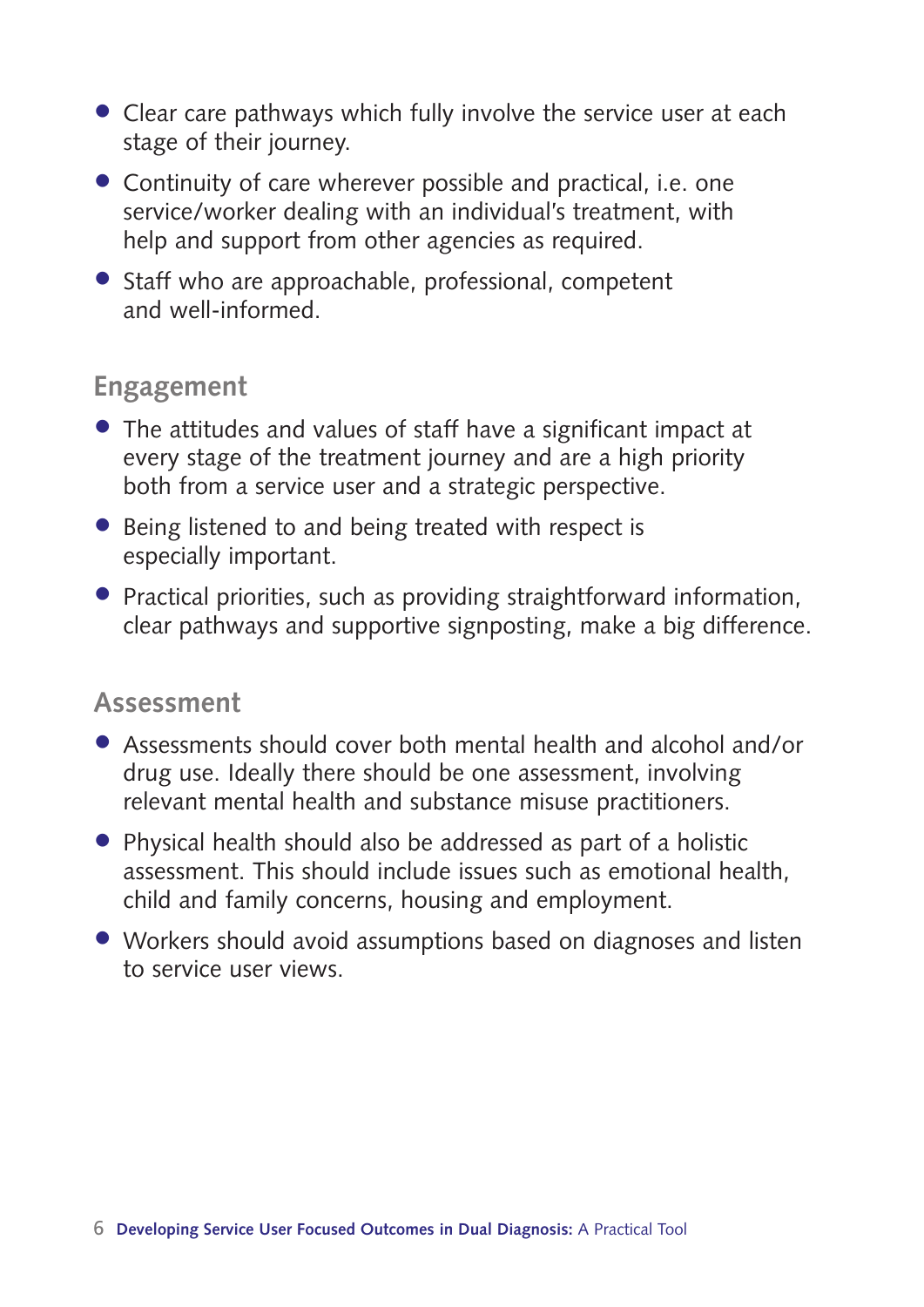### **Treatment**

- Empowerment is an essential part of Recovery. Service users would like to have choices and be supported throughout this process Mutual respect, honesty and a partnership approach to goal setting is key to achieving this.
- Within the constraints of national targets, treatment programmes for people with a dual diagnosis should be more flexible, to reflect the range and complexity of an individual's needs.
- Many service users would like to have some or increased support during treatment, outside formal appointments, for example through a telephone helpline or a support group.

### **Recovery and relapse prevention**

- Many commissioners, practitioners and people using services share a common goal: to maximise treatment gains, however often lack of after-care provision and poor discharge planning can hamper progress.
- Service users want clear, integrated care pathways which continue beyond the completion of treatment episodes and form part of a wider Recovery programme and plan.
- Social isolation, lack of activity and unstable housing continue to be the biggest barriers to Recovery. Engagement and partnership working with non-clinical services promoting suitable housing, positive social networks, community involvement, employment, education and training are vital.
- Many service users are keen to be involved in delivering training as well as accessing training themselves. This improves their selfesteem and staff gain greater insight into the complex nature of dual diagnosis treatment and Recovery.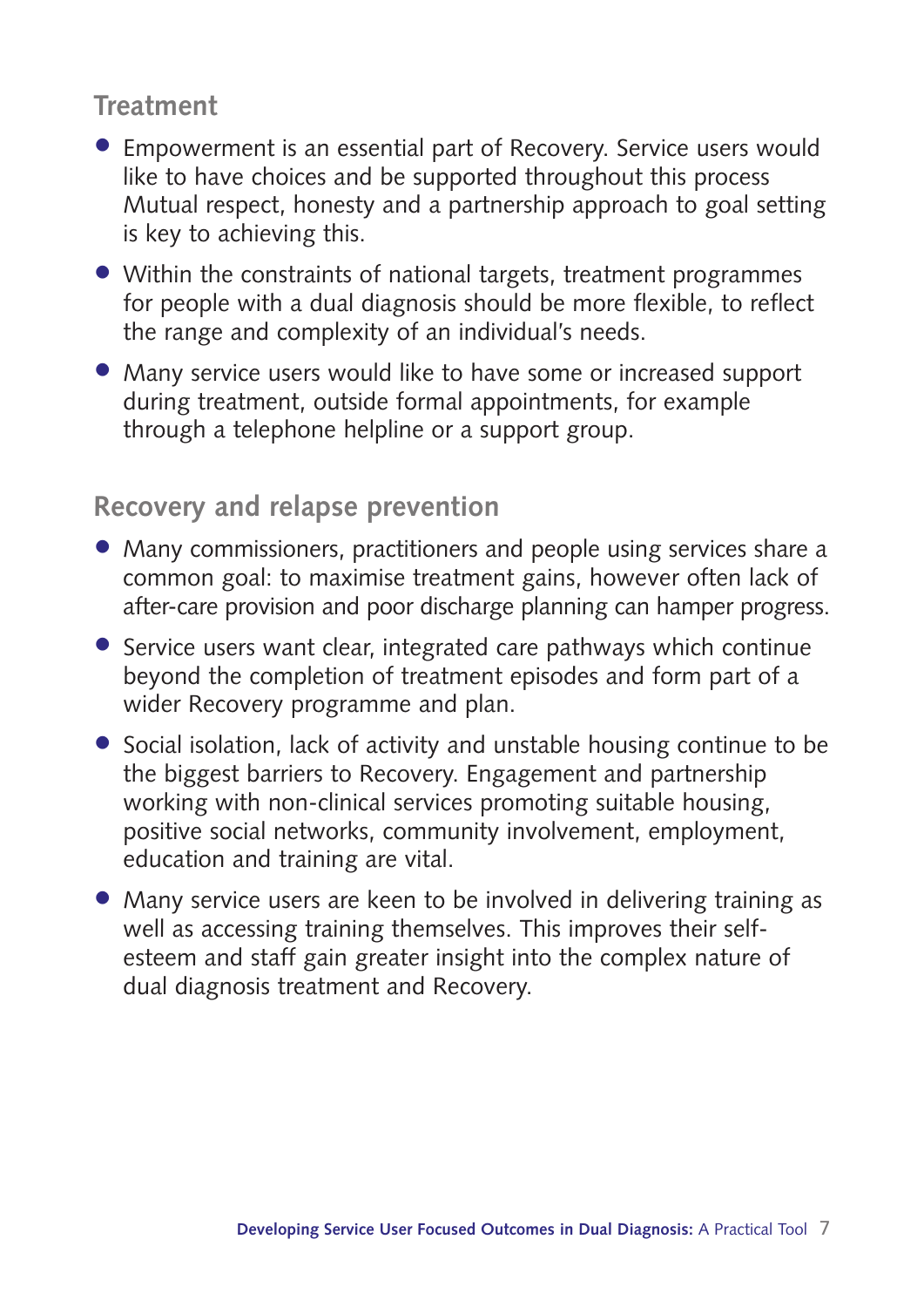## **The Treatment Journey**

Service users identified some key features which contribute to delivering positive outcomes across the whole treatment journey. The following reflects a structure that prioritises areas for consideration by the people questioned during this project. This may not necessarily be the same in other localities where the exercise is repeated, but is presented here to reflect issues that were universally significant.

**Collaboration and communication:** Timely communication between services helps to prevent problems from escalating and service users feel better supported. 'The mental health and substance misuse services are communicating through me, but not with each other.'

> *"Should substance misuse services have links with the police? Of course they should…but not when it's all too late."*

#### **GOOD PRACTICE EXAMPLE: Joint Working**

Blackpool Advocacy and Blackpool Dual Diagnosis Support Group are both small organisations with few staff. They share many of the same clients, who find it difficult to engage with services. Where appropriate, they do visits together, which is welcomed by clients and clients report that this approach is more effective than working alone.

**Contacts:** *admin@blackpooladvocacy.co.uk* or *dd-blackpool@hotmail.co.uk*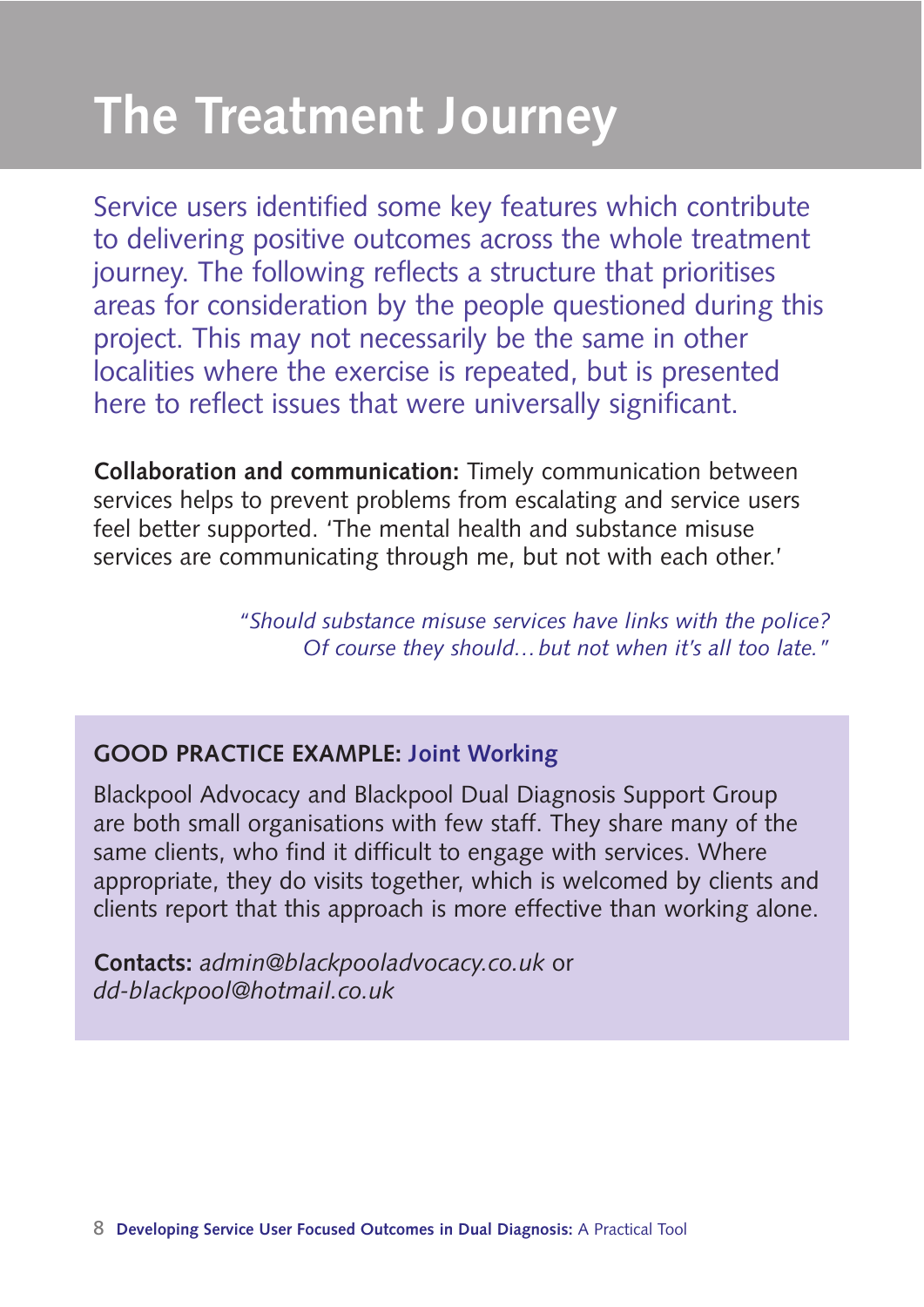**Care Pathways:** Care pathways should be clear, integrated and fully involve the service user. They should be flexible enough to allow for re-entry to a service, or referral to other services as the treatment journey progresses or changes. A care pathway should be an ongoing route to Recovery, not a 'dead end'.

> *"I waited weeks for rehab and relapsed. Really I needed to go straight from detox in to the rehab so that I had a chance…"*

**Better discharge planning:** Co-ordination between services enables different agencies to plan proactively, not reactively.

> *"Mental health services have been good at explaining my position to other agencies like the courts and the benefits agency."*

**Continuity of care:** Some change of services and staff is inevitable, but disruption can be minimised, for example by using three-way handovers and clear referral notes.

> *"I've never hidden my alcohol dependency from any psychiatrist, but they usually change every 6 months."*

**Competent, empathetic staff:** Service users consistently attributed the biggest difference to their care to an individual who was empathetic, motivated and knowledgeable. Often, however, staff lack basic knowledge of either mental health or drug and alcohol use.

> *"I see a drugs and alcohol worker with no mental health background and a psychotherapist with no training in substance misuse. I'm saying the same things to two different people…"*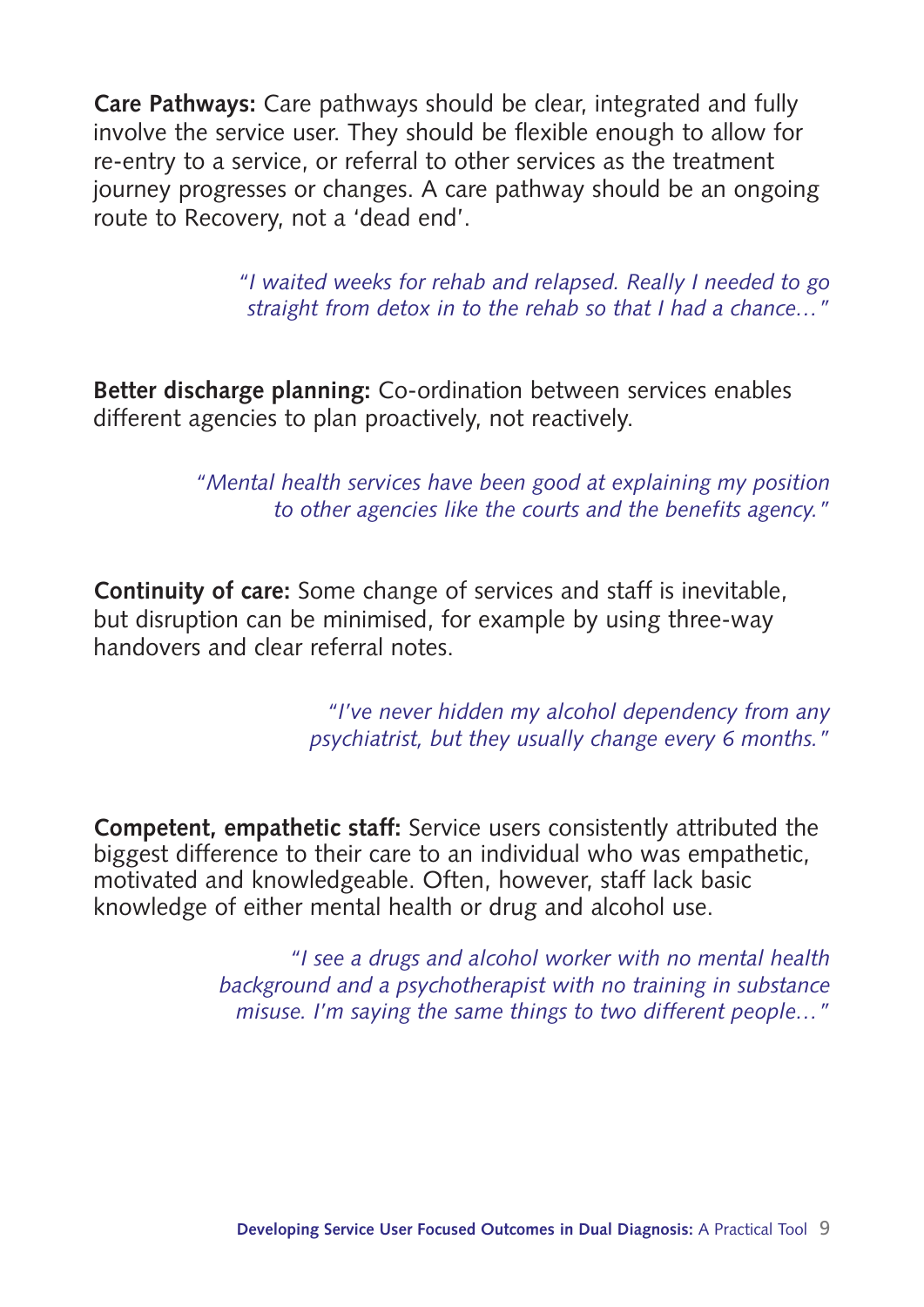The co-existence of mental health and drug/and/or alcohol use 'is sufficiently common for dual diagnosis skills to be essential in all frontline services'.

At a more strategic commissioning level, some common problems which can block progress along a care pathway include:

**Different treatment philosophies:** these can lead to confusion for both service users and practitioners from different agencies.

> *"Treatment philosophies need to be for everyone, the messages can be so muddled and contradictory."*

**Variations in treatment availability and eligibility criteria:** Differences within and between boroughs inevitably can discourage engagement with treatment and disrupt Recovery.

> *"When services can't help or they turn you away, it's like giving you a meal ticket and then not giving you the dinner."*

Variations in provision can be particularly pronounced between hospital and secure settings and the wider community.

*"There's no difference between them and us (people in hospital and people in the community), we're all members of the public. We all need the same services, but they don't seem to be there (in the community)."*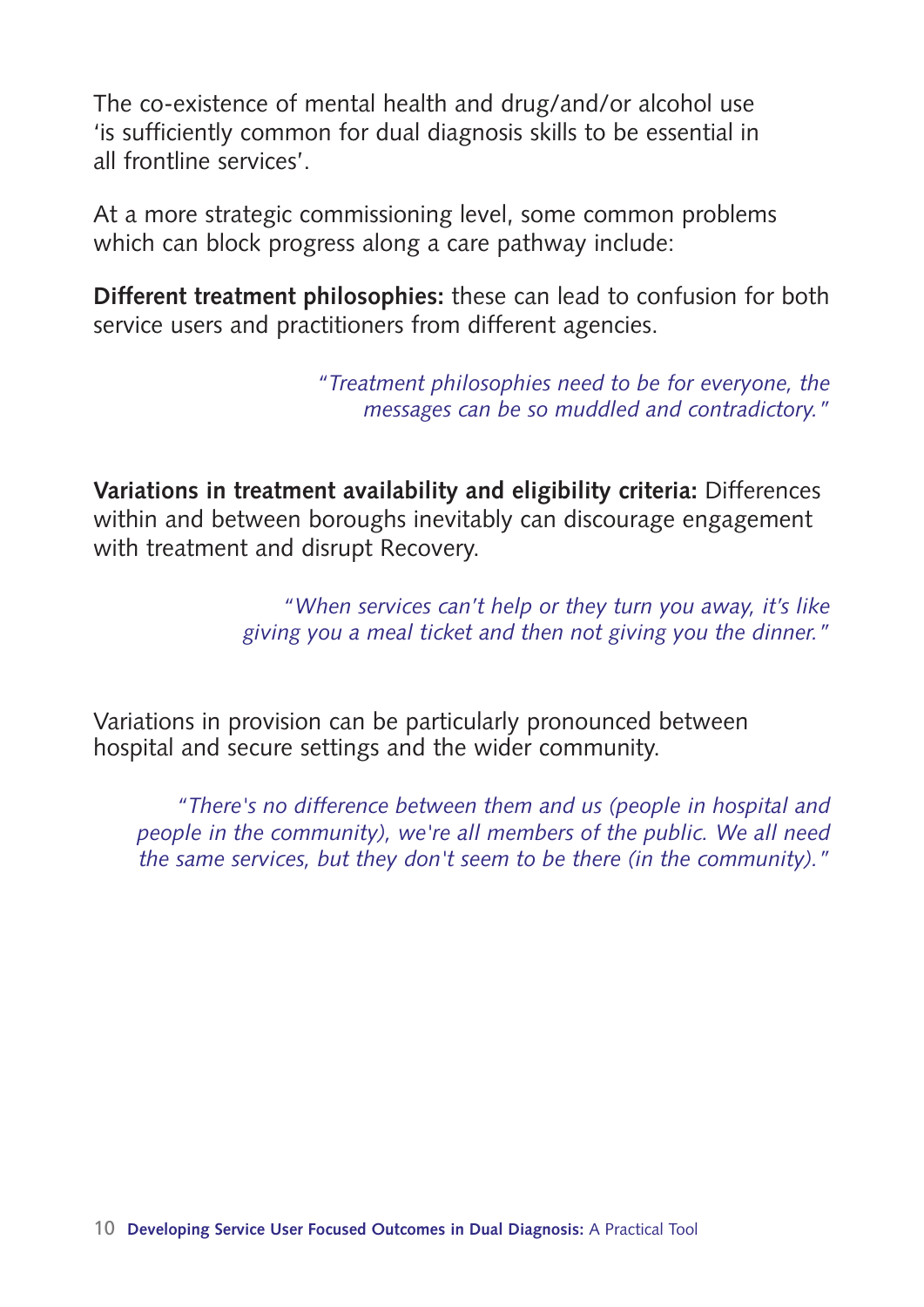### **Service Users Clarifying Outcomes**

- Mental health, drug and alcohol and other services communicate well and are co-ordinated. (See box below)
- Care pathways are clear, with a central access point.
- Service users are allocated a specific individual to help them navigate through the system.
- There is good liaison between primary and secondary care GPs and specialist services.
- There is continuity of care, particularly when keyworkers change. Keyworkers read previous case notes.

#### **Services could work better together through:**

- Clear referral notes
- **•** Link workers
- Joint working
- A common assessment tool
- Cross training
- Practitioner events to disseminate information to support workers.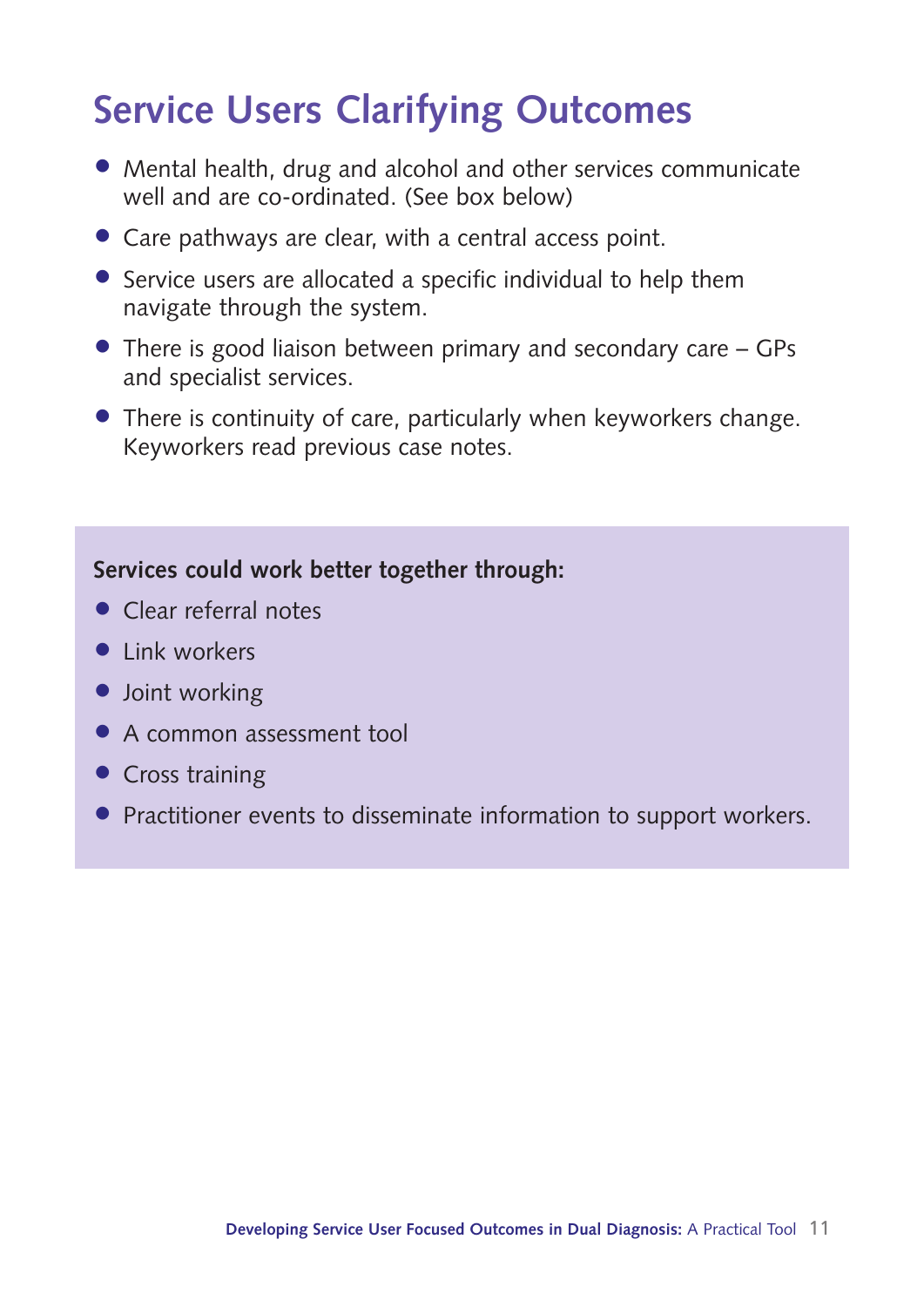#### **At a strategic level:**

- High quality services are available. People get the right services, in the right place, at the right time.
- There is equitable service provision across local areas and counties.
- Criteria for accessing services are clear and consistent.
- If not eligible, people are supported to access other services.
- There is access to a range of services including complementary therapy, education and training, employment, benefits and debt advice.
- Services are stable and service users are not continuously passed between them.
- Staff have up to date training in mental health and drug and alcohol (mis)use.

### **Commissioning Principles that impact directly on Service Users**

**Positive ethos and best practice**

- Commissioners and providers foster a positive ethos and are open to innovation which may mean doing things differently – if this would improve services and benefit service users.
- Standards and principles of best practice in dual diagnosis provision should be agreed and reflected in service specifications and contracts.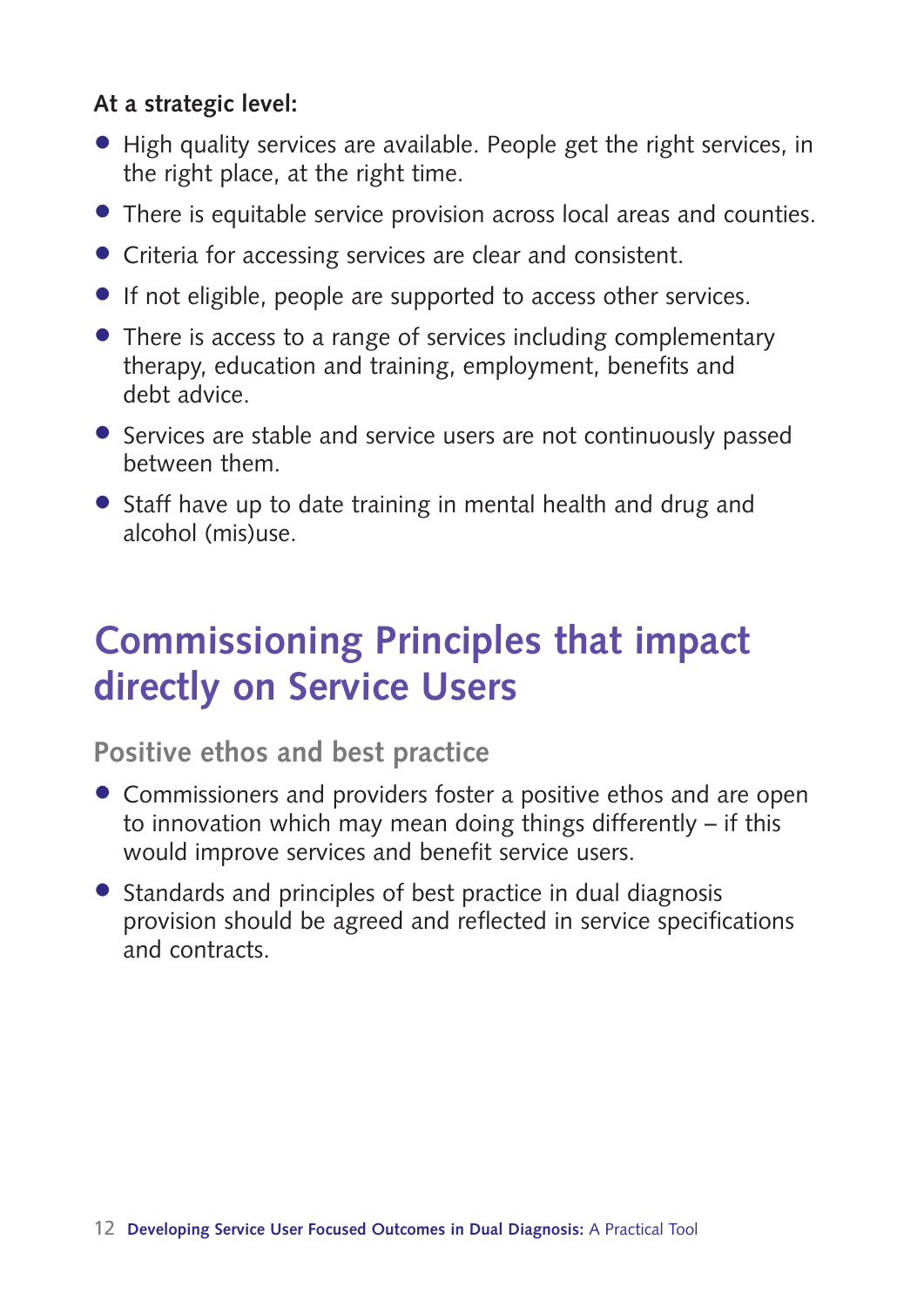### **Service provision and design**

- Commissioning reflects a commitment to mainstreaming provision for everyone on the dual diagnosis spectrum including those with 'milder' as well as more complex needs.
- Service mapping identifies gaps and helps to ensure equitable provision of high quality services.
- Eligibility criteria are clear and consistently applied across boroughs and counties.
- Providers can demonstrate how they support people to access other relevant services during and after treatment.
- Restructuring of services and staff changes are kept to a minimum. This can be difficult, but is important to service users.

### **Staff training**

- Ongoing and sufficient resources are available to train staff appropriately at all levels
- Providers are given adequate time for training, reflective practice, and continuing professional development (see Capable Dual Diagnosis Practitioner resources: *www.nmhdu.org.uk/silo/files/ developing-capable-practitioners-to-improve-services.pdf)*.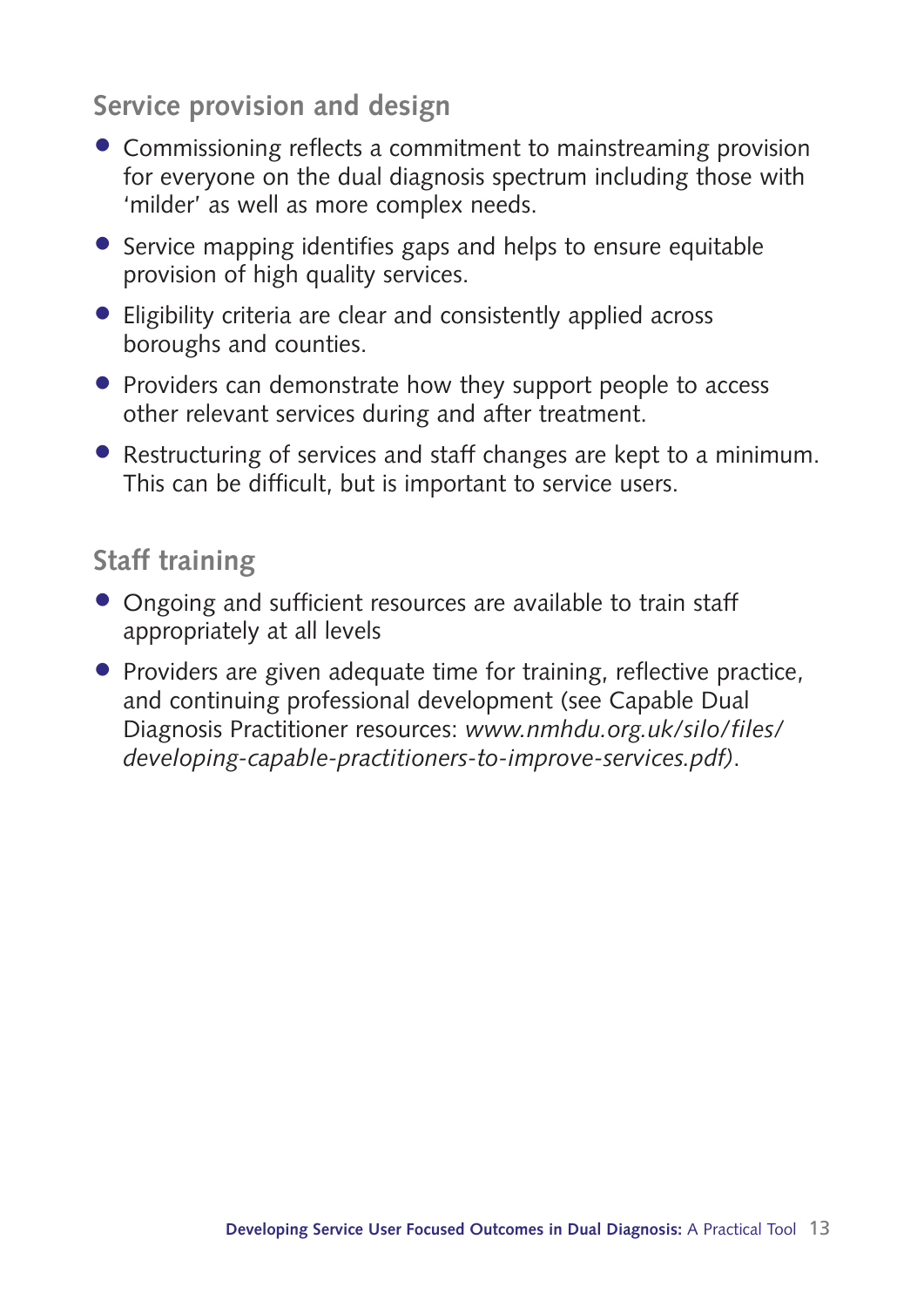### **Stage 1: Engagement**

This is the first stage of a care pathway, when a person has first contact with services, or is seeking help. Most people are anxious about taking the first step and can be easily deterred. In order to maximise the opportunity, it is vital that both staff attitudes and the practical organisation of services promote engagement.

### **Tackling Stigma: Values and Attitudes**

#### **What values are important to you?** *My own.*

The subject of values and attitudes is not distinct to people with a dual diagnosis. However, as people with co-existing mental health, alcohol and/or drug misuse difficulties often feel let down and marginalised, it is particularly relevant. Some service users stressed the urgent need to address racism through Delivering Race Equality and other initiatives.

*"Stigma plagues people who use, in their communities whilst in treatment, from providers of housing and social services, the police, ambulance staff, GPs and their staff, when trying to gain employment, at work, in education, from friends and family members, as well as from other drug and alcohol users. In fact the list is endless, people tend to view addiction as something you have done to yourself, after all no one was forcing you to drink or do drugs"*<sup>2</sup>

#### **Service user quote**

*2 Stamp out Stigma Nottinghamshire NHS Healthcare Trust & Substance Misuse Service.*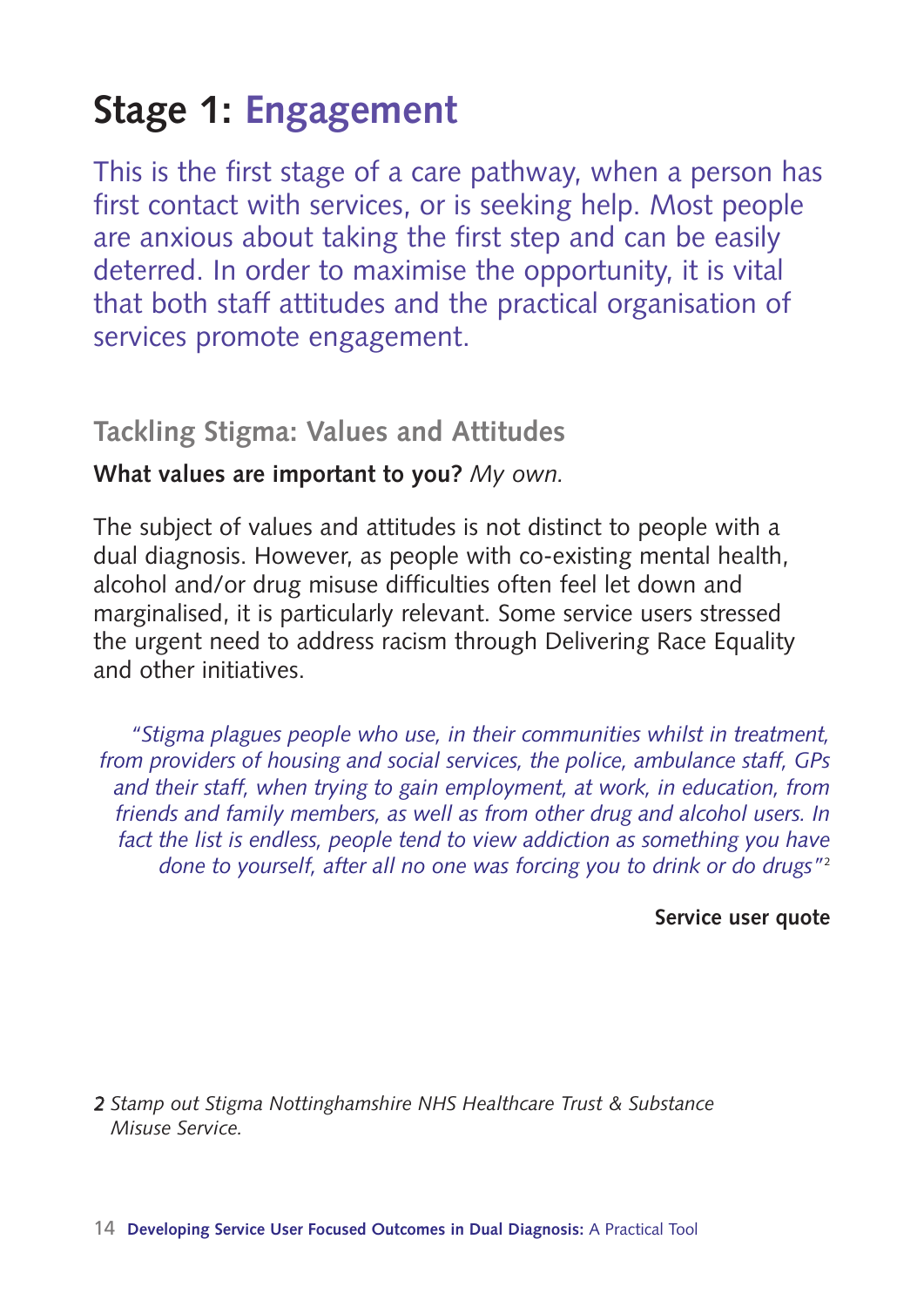No health without mental health, the coalition government mental health strategy, has a one of its key shared objectives "fewer people will experience stigma and discrimination".

The key outcome will be that the public understanding of will improve and as a result, negative attitudes and behaviours to people with mental health problems will reduce.

Addressing outcomes in relation to values and attitudes may appear less important than clinical interventions for example. However, this area has a significant impact on the treatment experience, outcomes and long-term Recovery and is therefore a high priority from both a service user and strategic perspective.

Negative or unhelpful attitudes deter people from seeking helpor discourage them in treatment and perpetuate stigma and low self-esteem.

*"It's hard to ask for help when you feel people are looking down on you"*

*"My experience in a secure hospital was traumatic, difficult, complex, amazingly deflating and pressurized. I felt alone and alienated. I felt that staff didn't want us there."*

Conversely, a friendly welcome, active listening, a positive outlook and a non-judgmental attitude encourages people to engage or re-engage with services and move forward in their treatment. These are key to intervening early and preventing the effects of mental ill-health from escalating.

> *"This woman actually does care. She gave me her assurance that I would not be passed around."*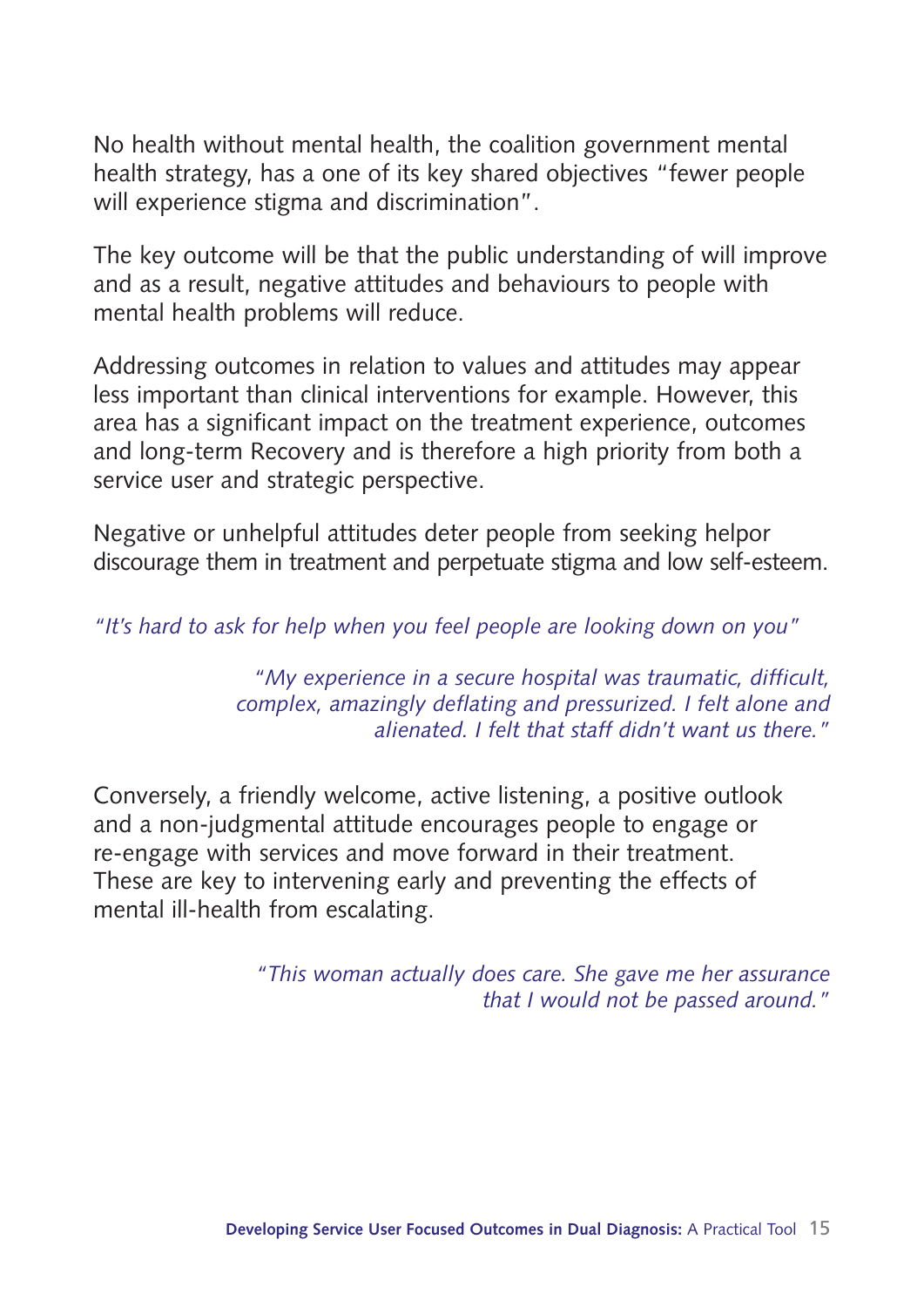Feedback from people using services shows that attitudes and values of staff should not be a 'poor relation' in regard to commissioning, but they can be neglected. This may be due to a number of factors: a presumption that helpful values develop automatically, a belief that organisational ethos is the realm of providers, not commissioners and that this area does not require any financial or human resource.

There can be resource implications – such as increasing time for staff supervisions and reflective practice. However, achieving better outcomes in terms of listening and treating people as individuals with respect and dignity, should be at the centre of everything we do.

### **Outcomes**

- Workers listen and show respect
- Workers are empathetic, approachable and friendly
- Workers are professional
- Workers are not judgmental and do not look down on people.

### **Measuring and Monitoring Outcomes**

- Local discussions are needed to agree the best ways to know if the above are happening.
- There may be existing data sets that collect this information, or processes through which both qualitative and quantitative information is collected.
- Opportunities to involve people who use services, their carers and families can be explored.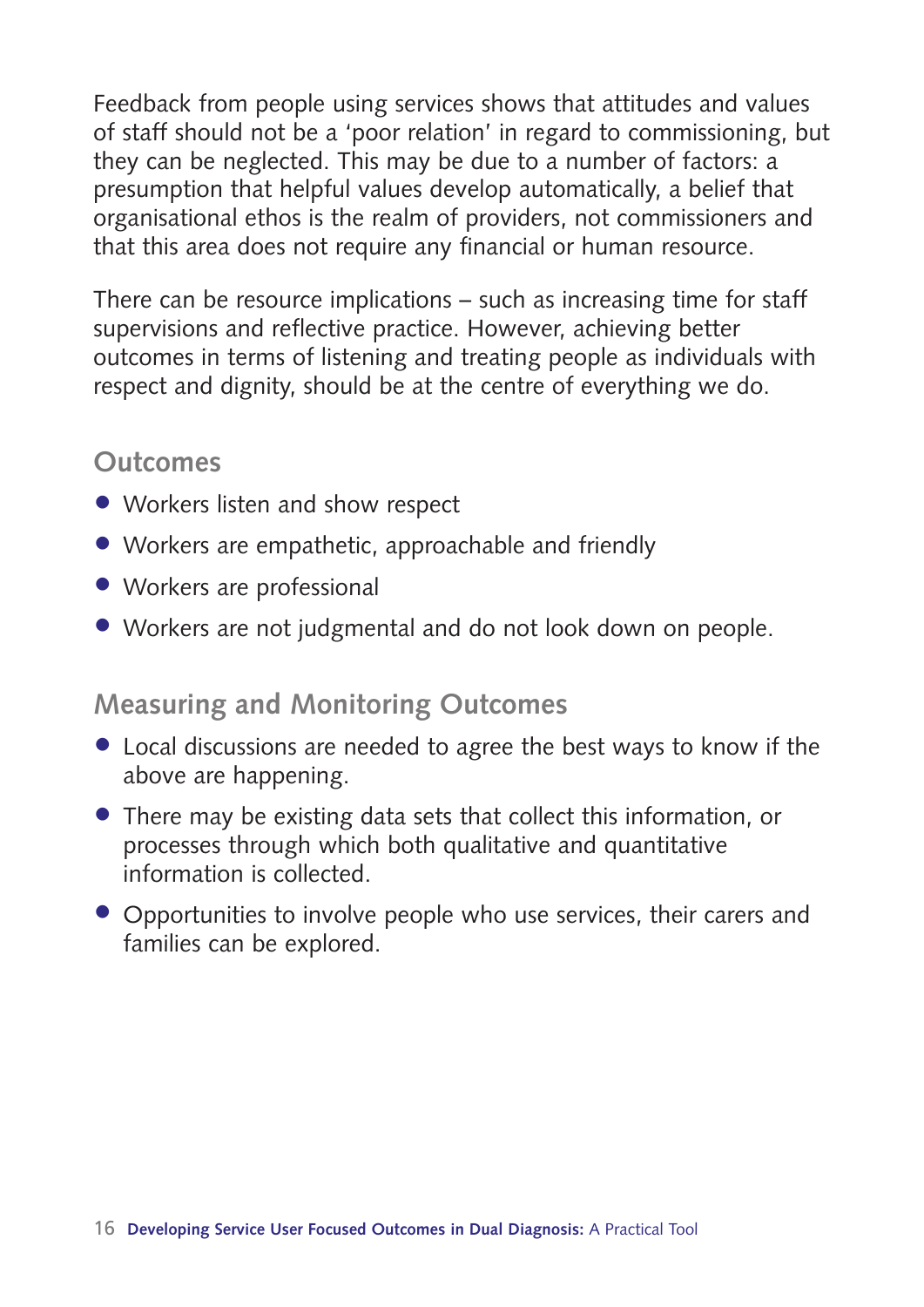### **Commissioning Principles**

- Staff listen and are respectful to service users
- Training on values, dignity and respect should be encouraged within in mental health and drug and alcohol training programmes. Wherever possible, service users should be involved in the delivery of training.
- Demonstrating respect and good listening skills are reviewed in staff supervision and are part of appraisals and assessing professional competencies.

#### **GOOD PRACTICE EXAMPLE: Stamp Out Stigma Campaign**

The Stamp Out Stigma Campaign was commissioned by Nottinghamshire Healthcare Trust Substance Misuse Services. It shares a common goal with the wider mental health Anti-Stigma Campaign run within the Trust. Its focus is on:

- Tackling stigma in the key areas identified by service users: emergency departments, pharmacies and substance misuse services
- Providing service user and carer mentors for senior managers in services
- Providing anti-stigma training
- **Inspiring services to focus on Recovery.**

It sums up RESPECT in the mnemonic: **R**emember **E**very **S**ingle **P**erson **E**xpects **C**aring **T**reatment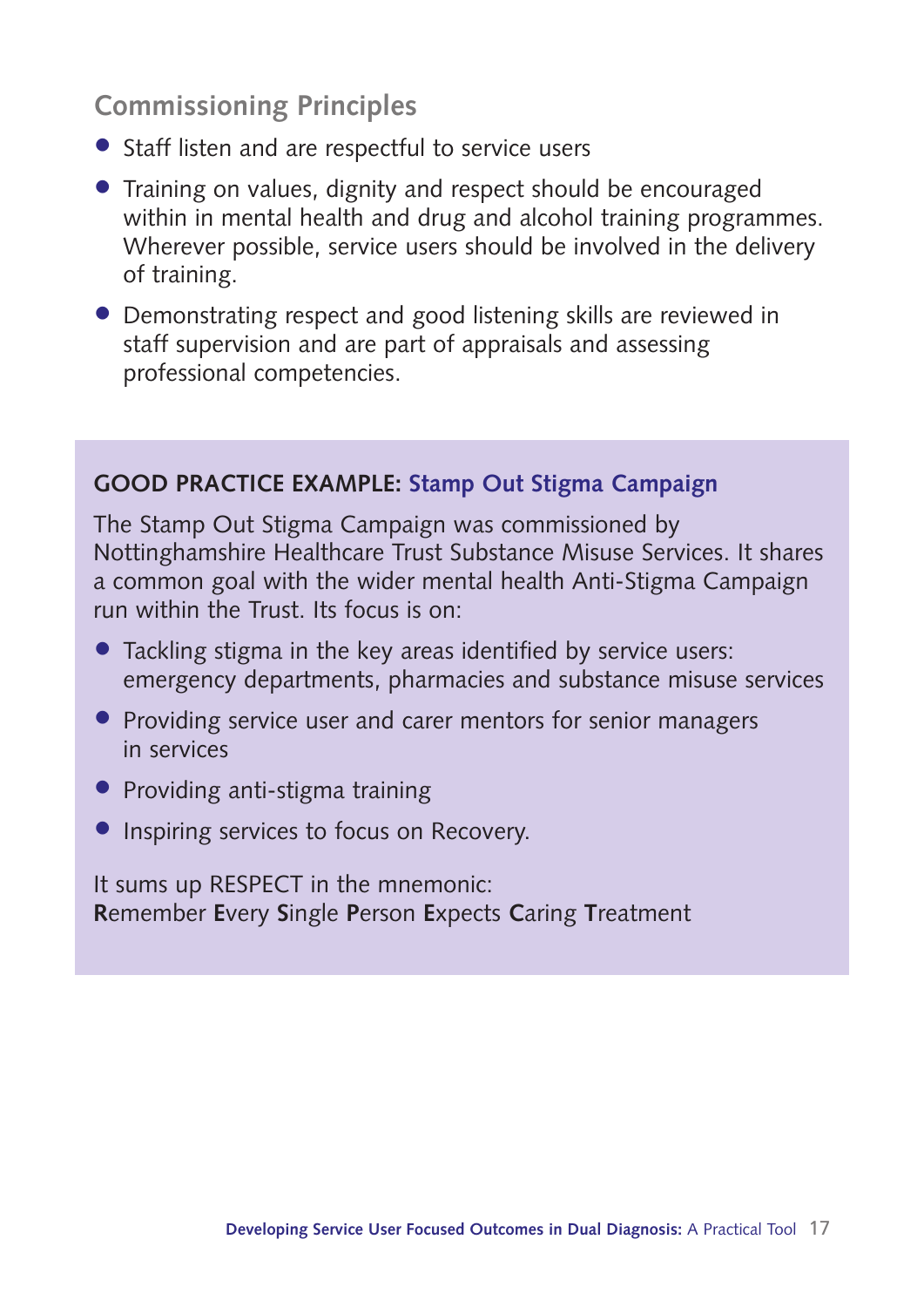### **Practical ways to promote engagement**

Reducing waiting lists is a key priority to enable people to get help and support when they need it. Other suggestions to increase levels of engagement centred around awareness and information, location and environment. A long, complicated and expensive journey understandably deters people from contacting services or attending appointments.

#### *"I had very little income and had to cross 3 boroughs to get to appointments and how many off-licences and drug dealers do you pass on the way?"*

People reported that finding out information about services, particularly when 'outside the system' was difficult. Without accurate information, people may be misinformed or unaware of relevant services at a crucial time when they are motivated to seek help.

#### *"I found out about services through leg-work, asking other service users and then self-referring."*

Consideration may also be given to commissioning services outside clinical settings, such as those provided by the voluntary sector Signposting should be supportive and in the service user's best interest. Information should be straightforward and relevant. Being given a standard list of contact numbers, without any advice can be confusing, especially for people experiencing mental health and alcohol and/or drug misuse difficulties.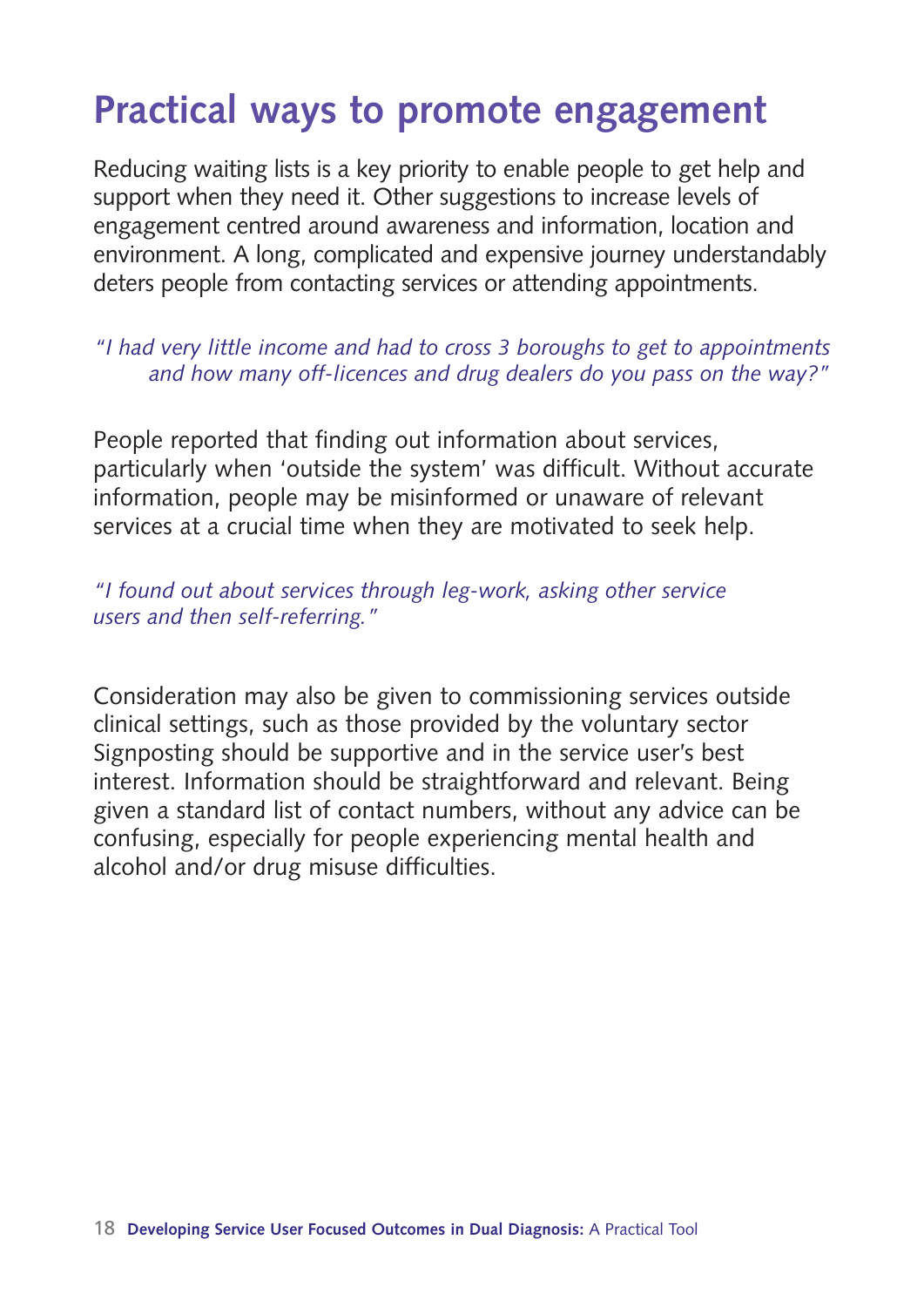### **Outcomes**

- There should be timely access to services.
- Services should be available locally, be easily accessible and where possible, offer more flexibility in opening times.
- People with a dual diagnosis know what services are available and how to access them. Services are well publicised e.g. in libraries, community and leisure centres, GP surgeries etc.
- There is a central access point, e.g. a telephone helpline.
- Services operate in a welcoming and pleasant environment.
- Some services are located outside hospital environments where appropriate.
- Services are physically accessible for people with mobility and other disabilities.
- Workers are well-informed about local services.
- If they are not able to help, workers signpost on and provide relevant information, so that a person is not left without any support.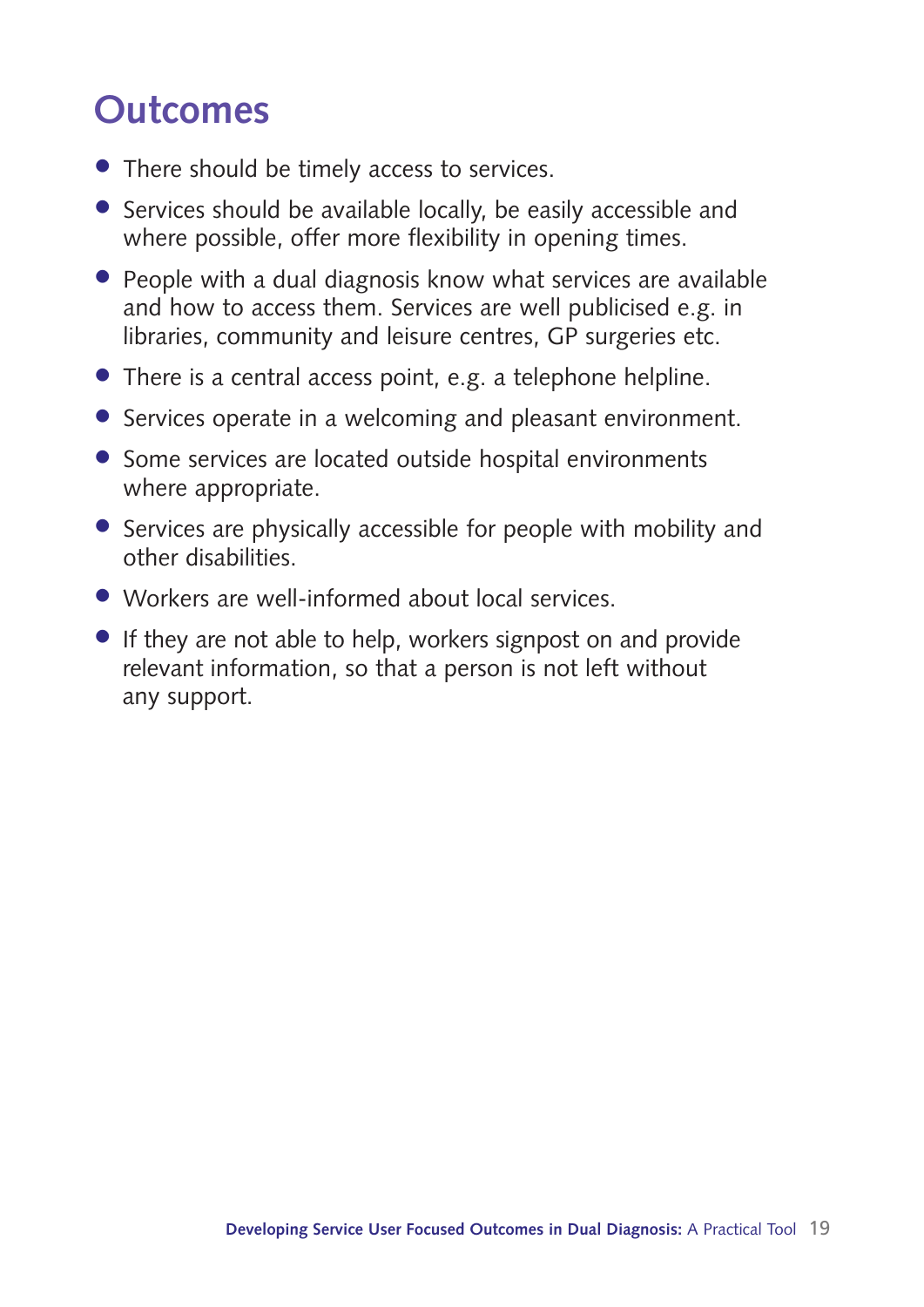### **Commissioning Principles**

### **Availability**

- Services are available locally or are easily accessible by public transport, with costs reimbursed.
- Waiting times are kept to a minimum, with any delays explained.

#### **Fairness**

• The criteria for accessing services are clearly explained and consistently applied, but dual diagnosis is not used as a reason to exclude.<sup>3</sup>

### **Information & Support**

- Service users are given clear, straightforward information in a format appropriate to them e.g. verbal, pictorial, written.
- Staff are well-informed and can provide up to date information about local services.
- Signposting extends beyond merely giving information and is proactive and supportive.

### **Location**

- Where appropriate, consideration is given to alternatives to hospital environments e.g. using voluntary sector and community premises and GP surgeries.
- Services comply with the Disability Discrimination Act and can provide an alternative service if required. (For more information see: *www.dwp.gov.uk/employer/disability-discrimination-act/*)

#### *3 Bradley Review p108*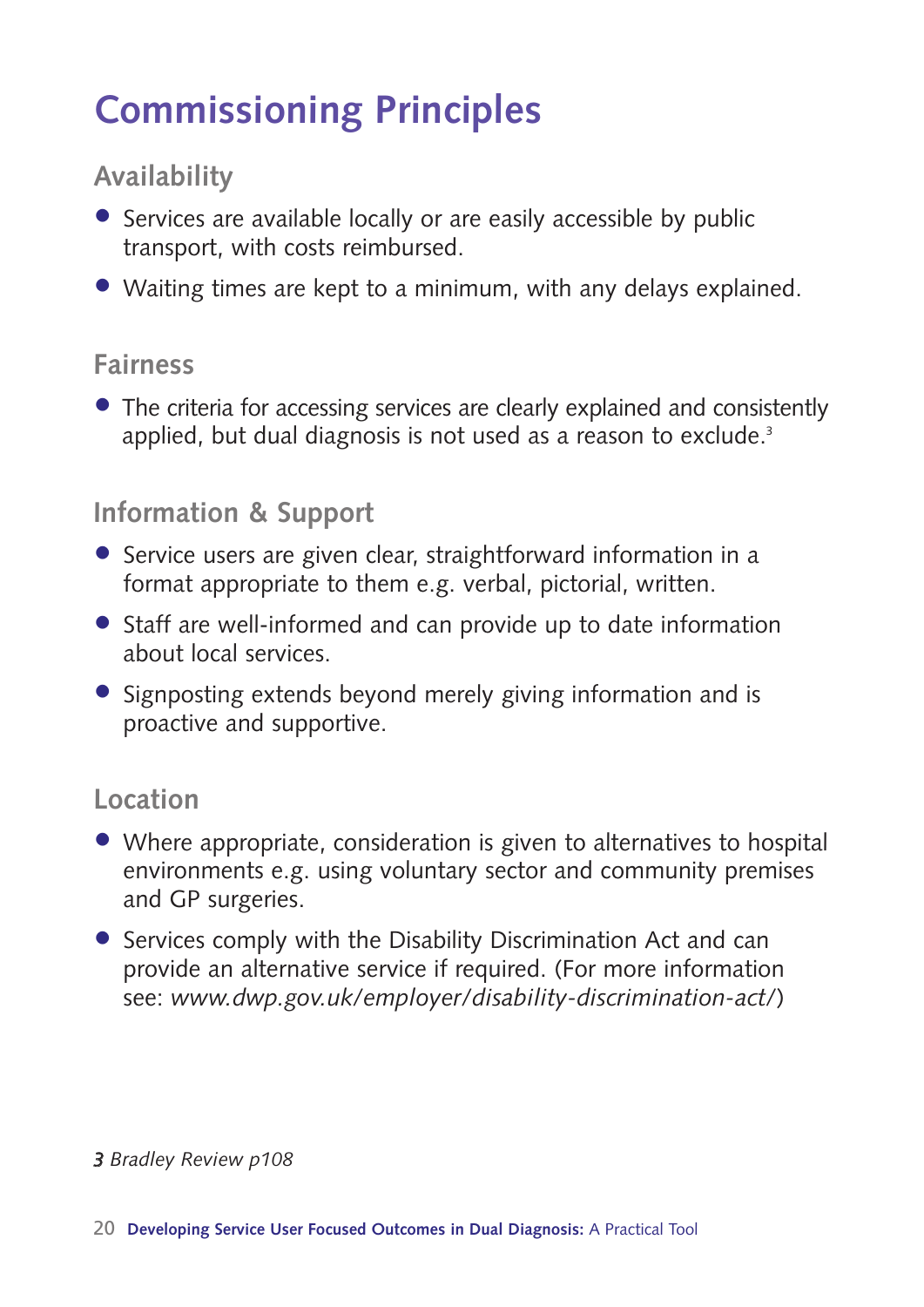### **Stage 2: Assessment**

After initial contact, a person is assessed by services. Assessment may involve several stages, but should be comprehensive.

*"I wish drugs services had asked about my mental wellbeing. I suffered depression from an early age (13) and have seen my GP due to it at several points of my life. I started self-medicating with drugs and entered treatment due to my heroin misuse. Not once did they ask me about my mental health. If they had, I believe I would have progressed through treatment and Recovery much quicker."*

'If only they had asked' was a recurring theme. Although a number of participants said that at assessment, they were willing to discuss their mental health, substance misuse or physical health concerns, too often only one aspect is assessed. This is a missed opportunity.

*"I wasn't asked about alcohol problems until I was sectioned."*

*"When I was in hospital (for my mental health), they never asked me why I drank. I got caught a few times but nothing was said or asked."*

People with mental illness are likely to have poorer physical health, particularly in relation to cardiovascular disease, diabetes and obesity – Drug and/or alcohol use brings even further risks and complications. However, many people have difficulty in accessing the health interventions they need and the Dual Diagnosis Themed Review<sup>4</sup> urged that physical health be given higher priority.

*"My physical health issues were not really addressed until 2 years had elapsed in to my treatment although information was readily available from my GP. "*

*4 Dual Diagnosis Themed Review Report Executive Summary p4*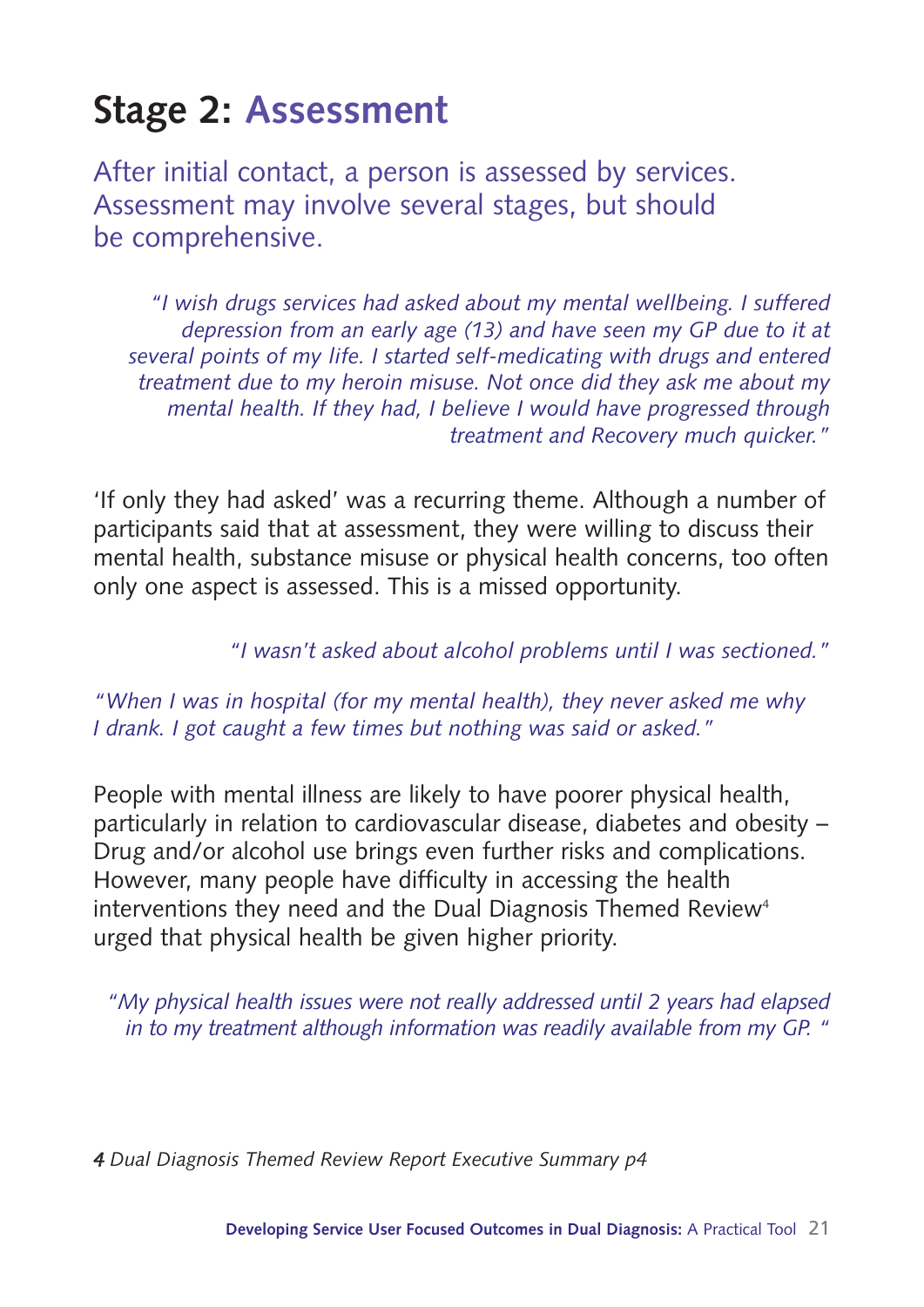**No health without mental health** indentifies effective health services providing care that addresses both physical and psychological needs by inproving outcomes for people with mental health problems through high quality services that are equally accessible to all.

**Choosing Health:** *Supporting the physical health needs of people with severe mental illness.* (DH 2006) is a commissioning framework to help PCTs plan for, design, commission and monitor services to deliver improved health and well-being. www.dh.gov.uk/en/Publications andstatistics/Publications/PublicationsPolicyAndGuidance/DH\_4138212

Some service users highlighted how support with other issues such as family problems, past domestic violence or unstable housing had helped to keep them stable and away from drugs. Often, however, these areas are not explored.

The overwhelming majority of participants welcomed a holistic assessment to get a picture of the whole situation and an understanding their priorities.

*"If it's important to the individual, it's important."* 

*"I have never been looked upon as a mother, apart from by my daughter."* 

When an assessment is person-centred, better outcomes are likely to be achieved. Many service user recommendations mirror those stipulated in the guidance on the refocused Care Programme Approach (CPA) and can also be followed for those outside CPA.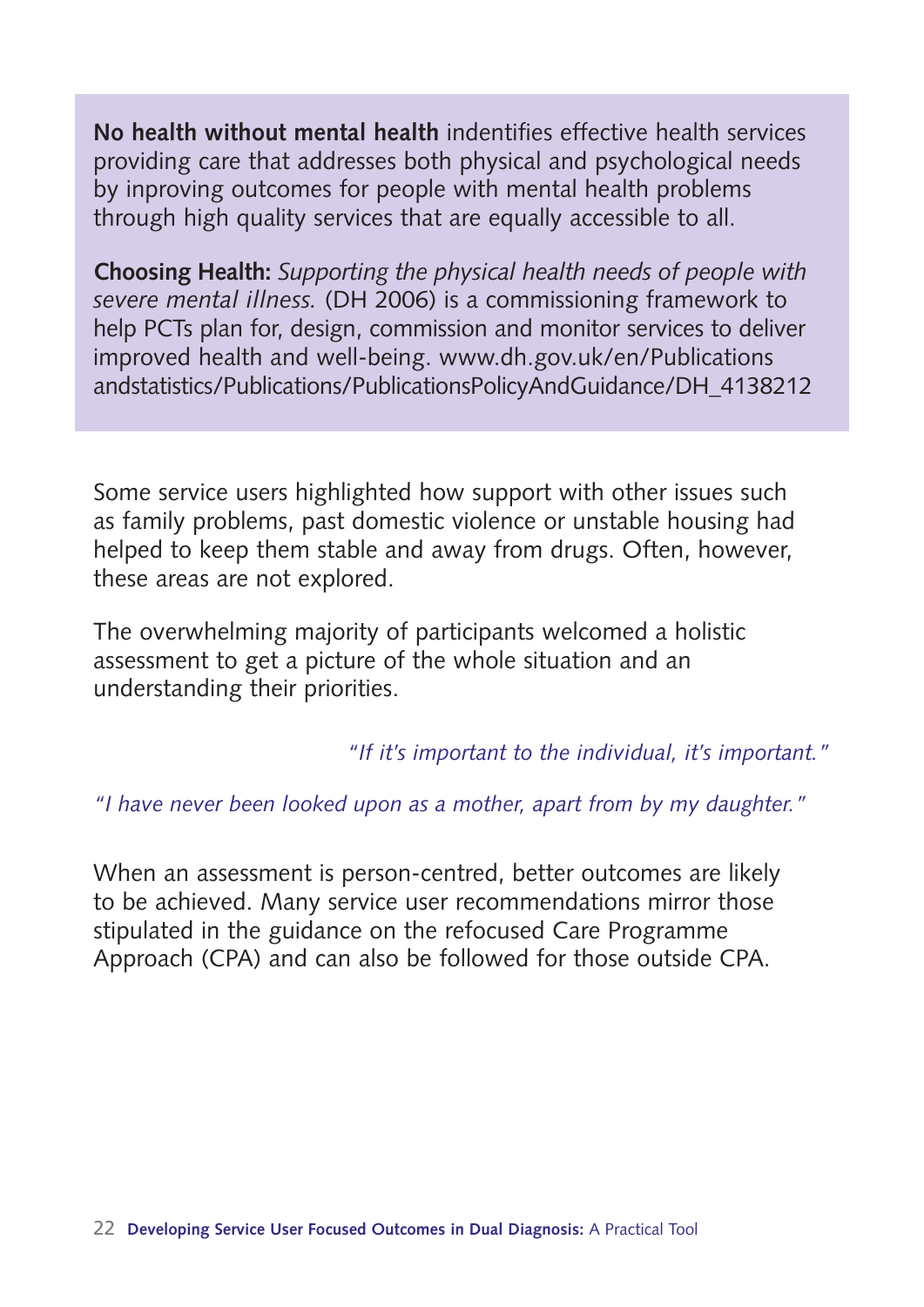Ideally, one person should be able to conduct a comprehensive assessment. This should cover mental health and drug and alcohol use and the inter-relationship between them, as well as physical health and other factors. If suitably qualified staff are not available, joint assessments should be conducted. Asking questions about other areas of a person's life does not mean that one agency is expected to provide all the necessary support. Solutions can be found through effective partnership working.

#### **Service users felt that a good assessment involves:**

- Asking a range of appropriate questions
- Actively listening to the answers
- Avoiding assumptions based on stereotypes or diagnoses
- Assessing the suitability of interventions and treatment options.

*"Never go in with any preconceived ideas. Every person is unique and will have a unique set of experiences and circumstances. You have to understand the person."*

Service users highlighted significant variations in the scope of assessments and in the different threshold levels required to access treatment.

The Department of Health's social care reform proposals include individual needs assessments and portability of assessments across local authority boundaries and agencies.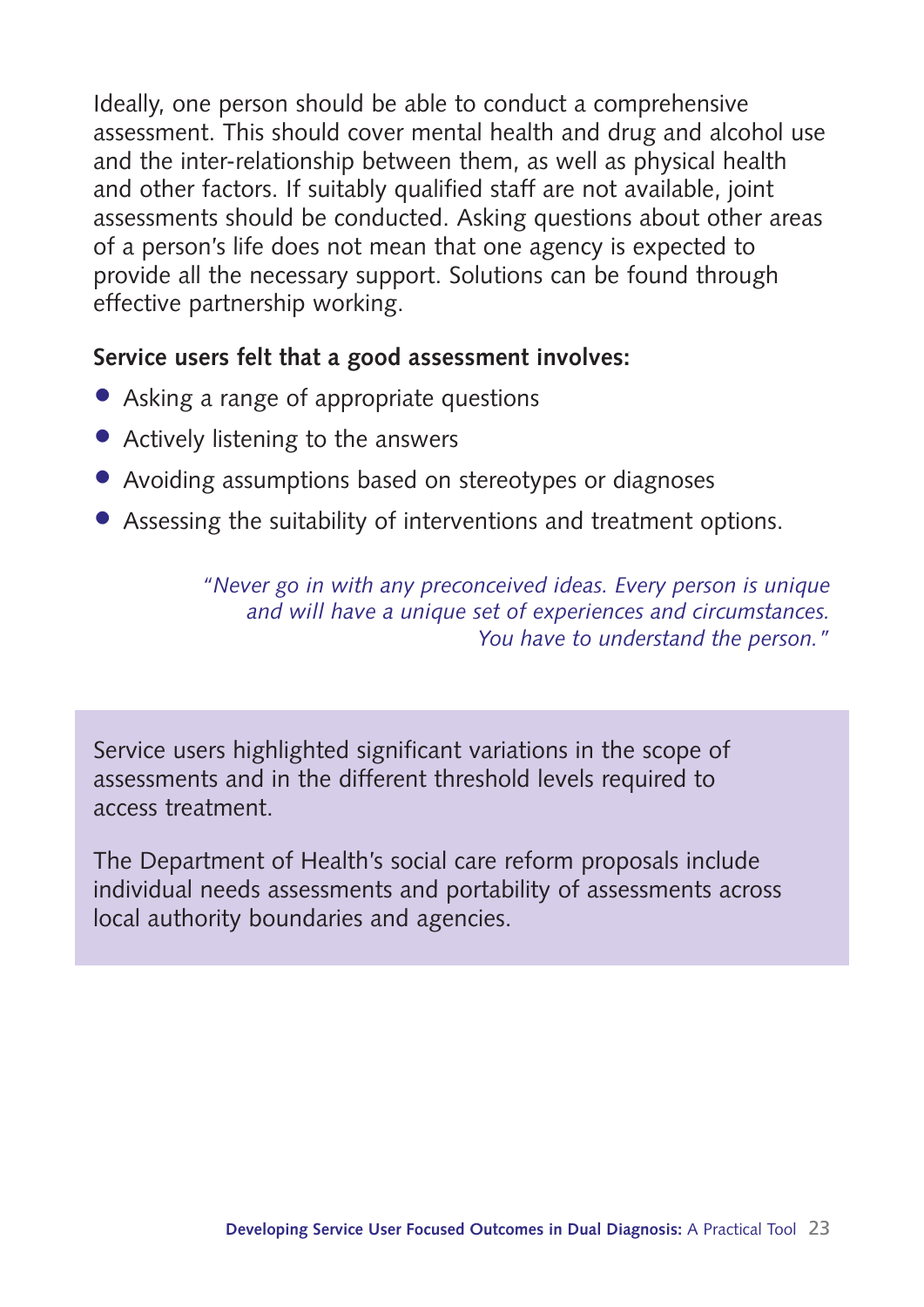### **Outcomes**

- Workers do not make assumptions, but keep an open-mind and listen to what is important to service users
- An assessment includes mental health and drug and/or alcohol use
- An assessment is holistic, with opportunity to discuss physical and emotional health, family and childhood issues and social care issues e.g. housing, benefits
- Assessments are comprehensive to minimise repetition of information
- Assessments follow a structured approach, covering all pertinent areas.

### **Measuring & Monitoring Outcomes**

- Evidence from CPA documentation (where appropriate)
- Specific tools and measures that may already be in use locally.

### **Commissioning Principles**

### **Comprehensive Assessments**

- Assessments include mental health and drug and alcohol use at a minimum, and should also include physical health and social care issues. The guidance on CPA should be adopted as good practice for all dual diagnosis clients
- Wherever possible, one person should conduct a comprehensive assessment. Where assessments are separate, a joint approach to dual diagnosis should be adopted.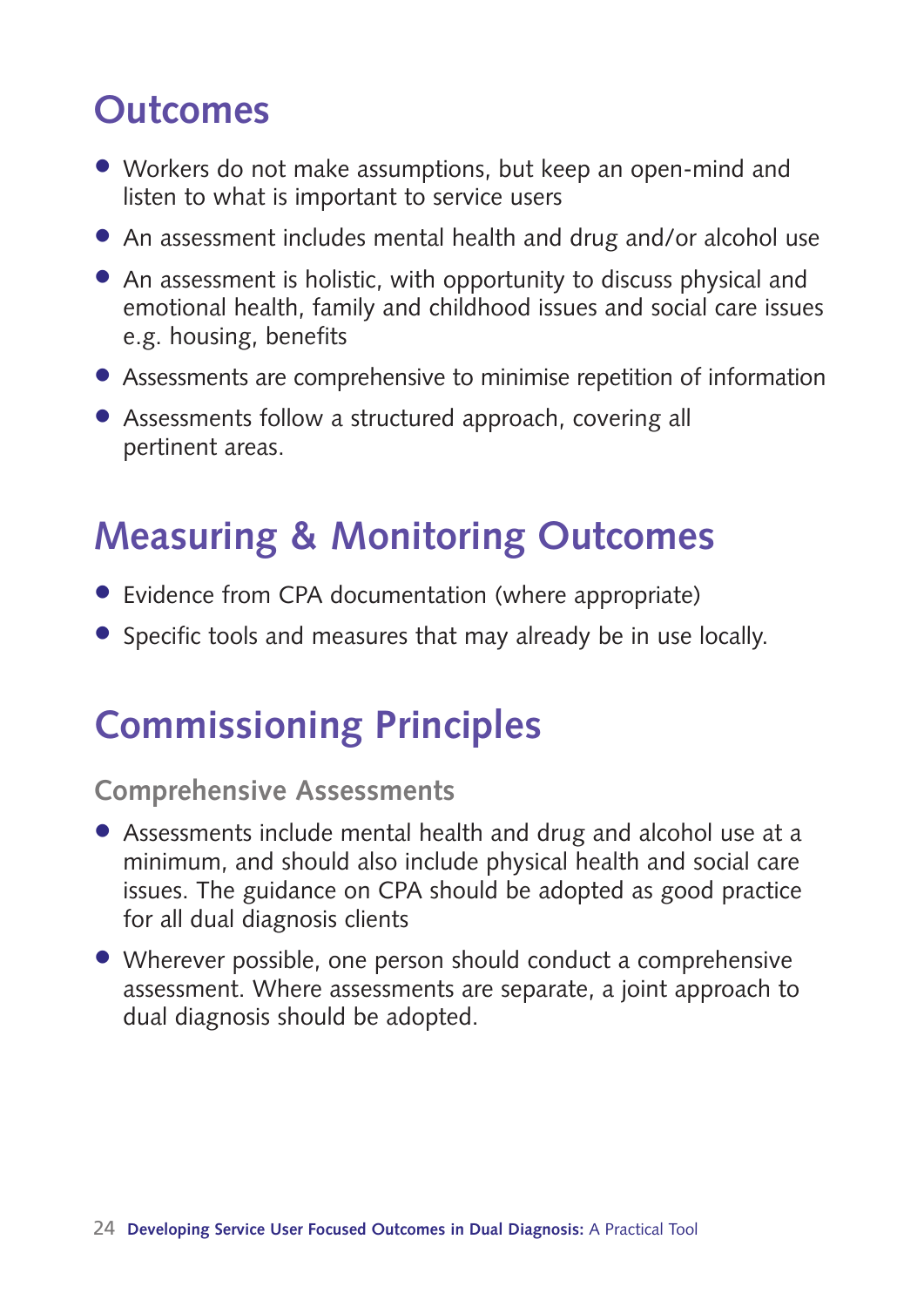### **Training**

- Staff receive training to increase awareness of mental health and drug and alcohol use to enable them to feel more competent to conduct comprehensive assessments.
- There are opportunities for training and sharing experience in the general skills required to conduct assessments e.g. listening skills, in supervision and in team meetings.

### **Screening Tools**

• The locality should agree a set of screening tools that are evidencebased, and agreed across services. This would help to create a common language and a basis for joint working between mental health, drug and alcohol services and GPs. It would help signpost people more effectively to services that they would benefit from at this point in their pathway.

The refocused **Care Programme Approach** (CPA) is an important tool for achieving better outcomes for people with a dual diagnosis and its principles remain relevant for those outside its criteria. For example, it recommends more multi-disciplinary, joint assessments, reduced documentation and a care plan which follows a service user through a variety of settings. *www.dh.gov.uk/en/Publicationsandstatistics/ Publications/PublicationsPolicyAndGuidance/DH\_083647*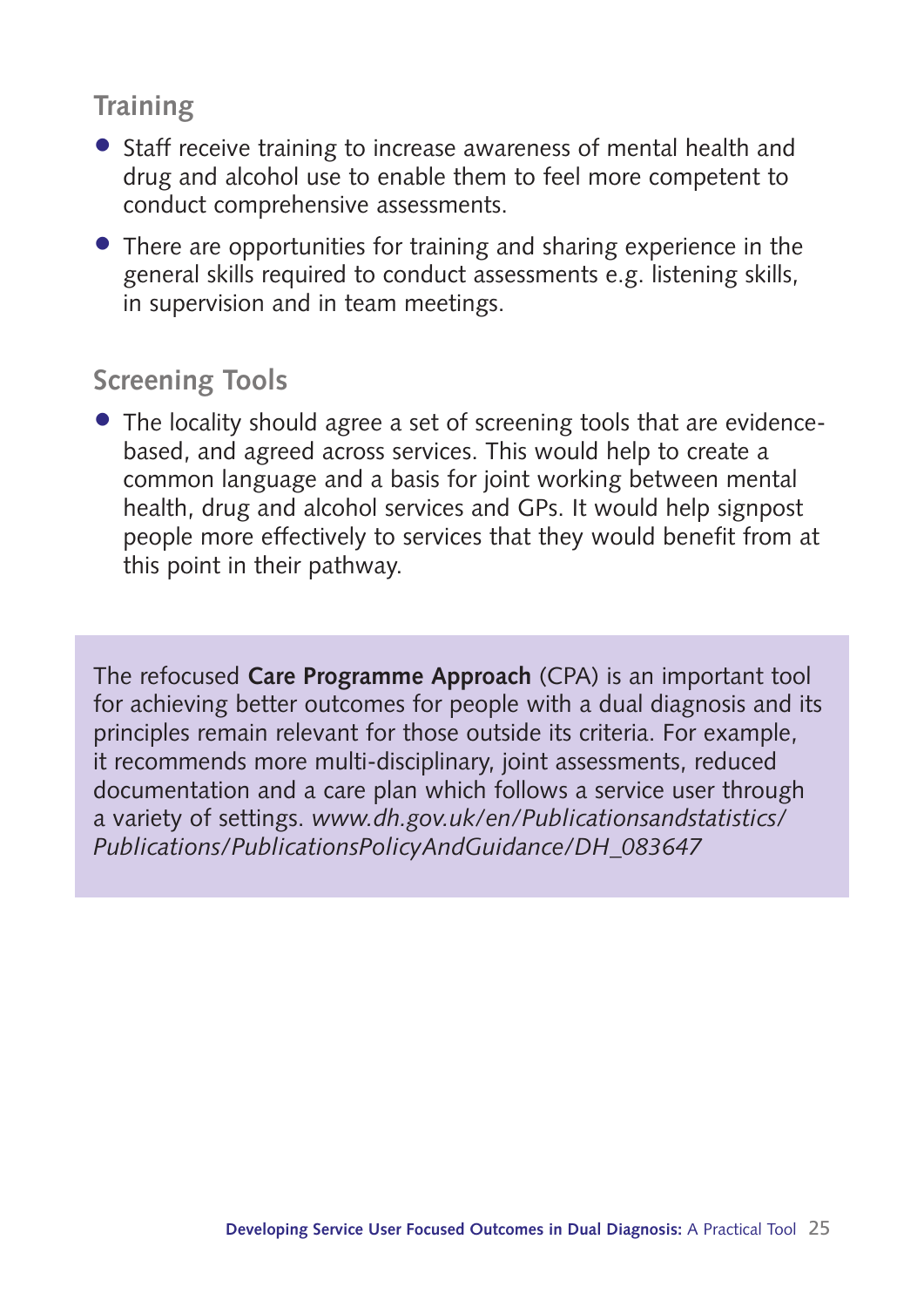### **Stage 3: Treatment**

At this stage, a person has started using services. This section covers two aspects of treatment: empowerment and suggested ways to increase treatment effectiveness and training from a service user perspective.

The focus is on treatment delivery rather than specific interventions. People with a dual diagnosis have a range of overlapping and complex needs, but an emphasis on integrated care pathways helps to determine and maintain effective collaborative treatment.

#### **Empowerment**

Commissioners, practitioners and service users alike acknowledge that dual diagnosis presents many challenges. However, it's vital that an individual is seen as a whole person, not purely as a set of problems, and that encouragement is given along the way.

> *'"They see how everything links together to affect me and they can help me see how making changes in one area of my life can make lots of things better."*

*"We need empowerment and confidence. There's not enough encouragement from services."*

*"Give me opportunities to develop and grow and help me to recognize why I behave as I do and then to alter my behaviour and therefore change."*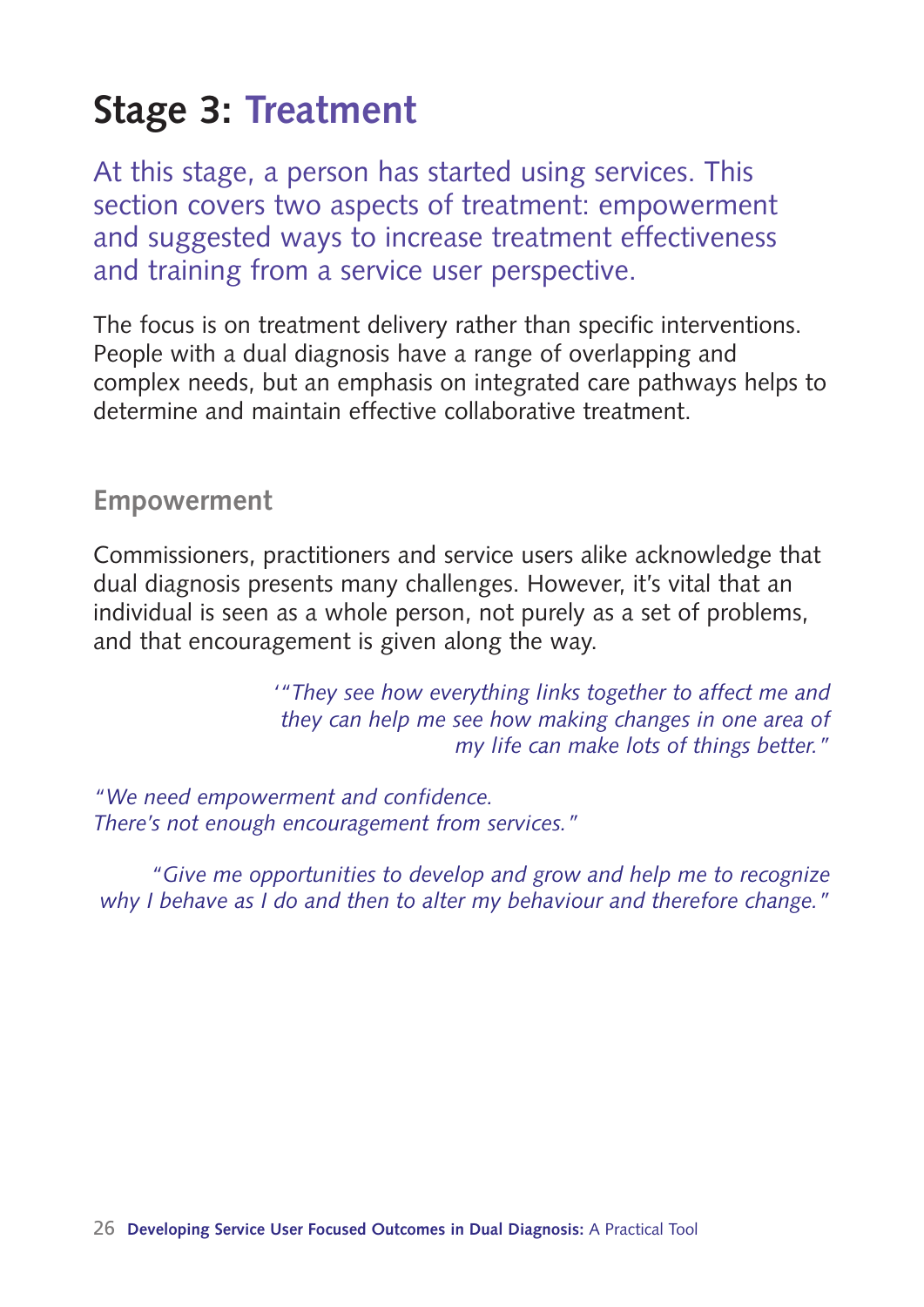**No mental health without mental health indentifies:** Personalisation is also about recognising the strengths and aspirations of individuals and understanding their backgrounds and contexts, including family, employment and roles in the community.

It can only be achieved by the public, private and third sectors working with individuals and communities *www.dh.gov.uk/mentalhealthstrategy*.

A significant number of service users felt that the situation had improved and that they were partners in their treatment. They identified several factors including:

- Mutual respect and honesty
- Being actively involved in goal setting and having some choices
- 'Self-help' in the sense of being supported, but not being spoon-fed.
- Treatment being a shared journey in which both parties are involved.

*"In the past I have been treated negatively… but now, my workers show me that I have choices and that I can move forward. They provide me with options but don't force me to do anything."* 

*"We work together, I feel as if I have a choice and that I can help myself."* 

Others spoke of professional barriers, lack of understanding and being forced into the available treatment options.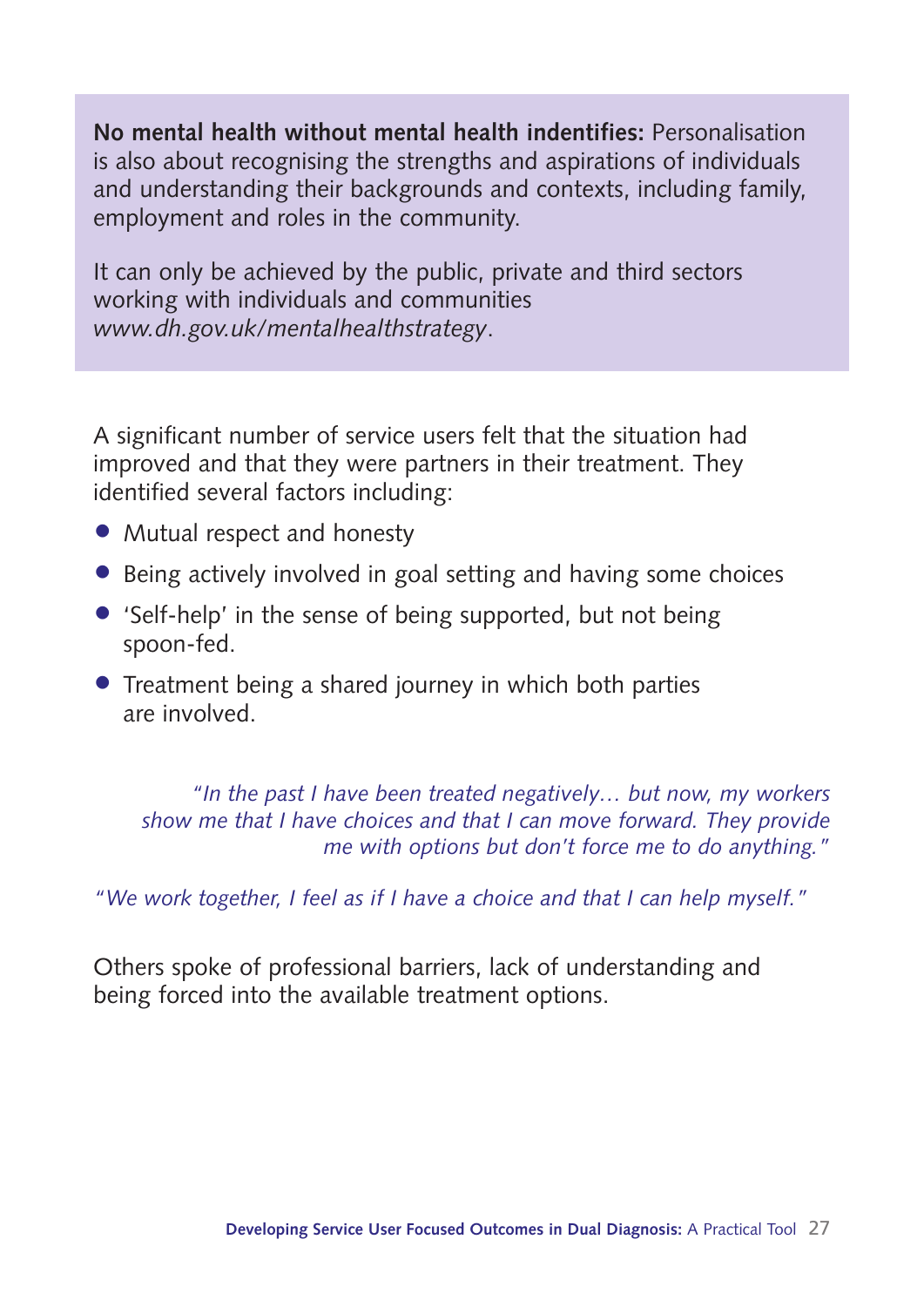### **Increasing treatment effectiveness**

### **Pace of treatment**

A clear theme is that the pace of treatment is often inappropriate for the individual, with service users feeling under pressure to meet targets within a set time-frame. This can result in a reluctance to be totally honest with service providers about the true state of their mental health and drug and/or alcohol use. This can be counter-productive, both in human and financial terms and could make relapse more likely.

*"You speak to different people but they don't know you… you can lie and say that you are feeling better than you are. You need to be able to trust people, especially if you have children."*

*"I feel pressurized for speaking my mind and expressing how I am really feeling. They are trying to get me off services, but if they are listening properly, they must be prepared to hear what they don't want to hear."*

### **Support outside treatment sessions**

Support outside treatment sessions is highly valued, but is often patchy:

*"The support outside treatment sessions is good. I like the direct contact number for mental health team support."* 

### **Complementary therapies and physical health**

Service users also called for increased access to complementary therapies and ongoing attention to physical health. They suggested that one way of achieving this is for Primary Care and community based staff to periodically visit support groups, to give advice on subjects such as weight management and healthy lifestyles.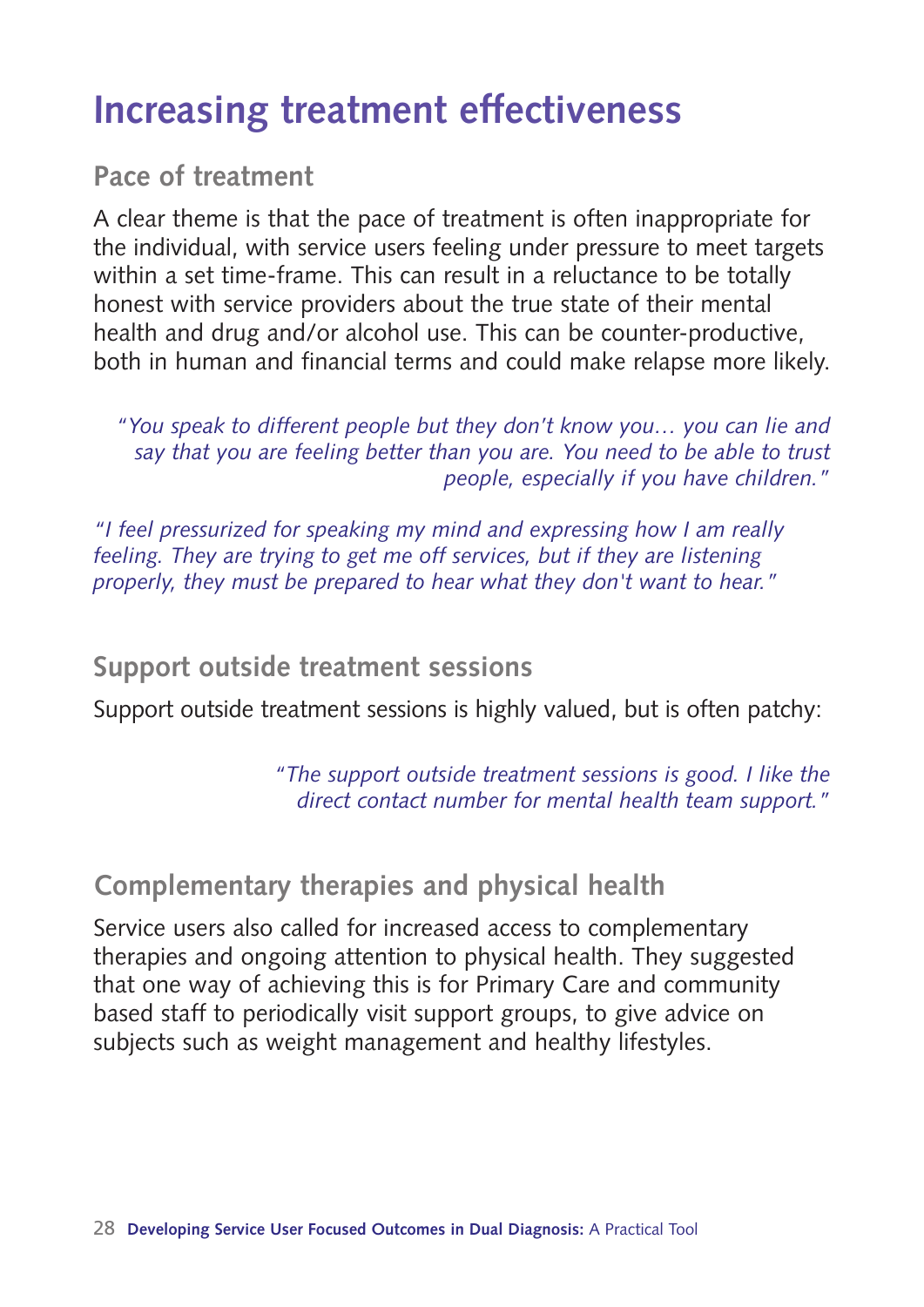### **Commissioning, care planning and reviews**

More flexibility in commissioning would help to take account of the multiple needs of many people with a dual diagnosis and the possibility of relapse. Good care planning and regular reviews are also key factors in successful treatment. Many people who have concurrent but lower levels of need fall outside the Care Programme Approach criteria, but effective care planning for them is just as vital. The care co-ordinator can sometimes dominate the process, particularly as systems become increasingly computerised. It is important that service users participate fully in the production of their care plans.

### **Training**

Service users again stressed the need for adequate and ongoing training of staff (See *The Treatment Journey* page 8).

### **Outcomes**

Key treatment outcomes for service users relate to partnership, pace and content/review.

- There is trust, honesty and respect between workers and service users.
- Service users are treated as equals: no 'them and us.'
- Goals are set in partnership and reflect what is important to the person. Goals are clear, realistic and positive.
- Goals may include: reducing drug and/or alcohol use or being abstinent, reducing medication, feeling stable, well and able to cope, not feeling stigmatized, and being able to 'get on with life in real terms rather than as a user.'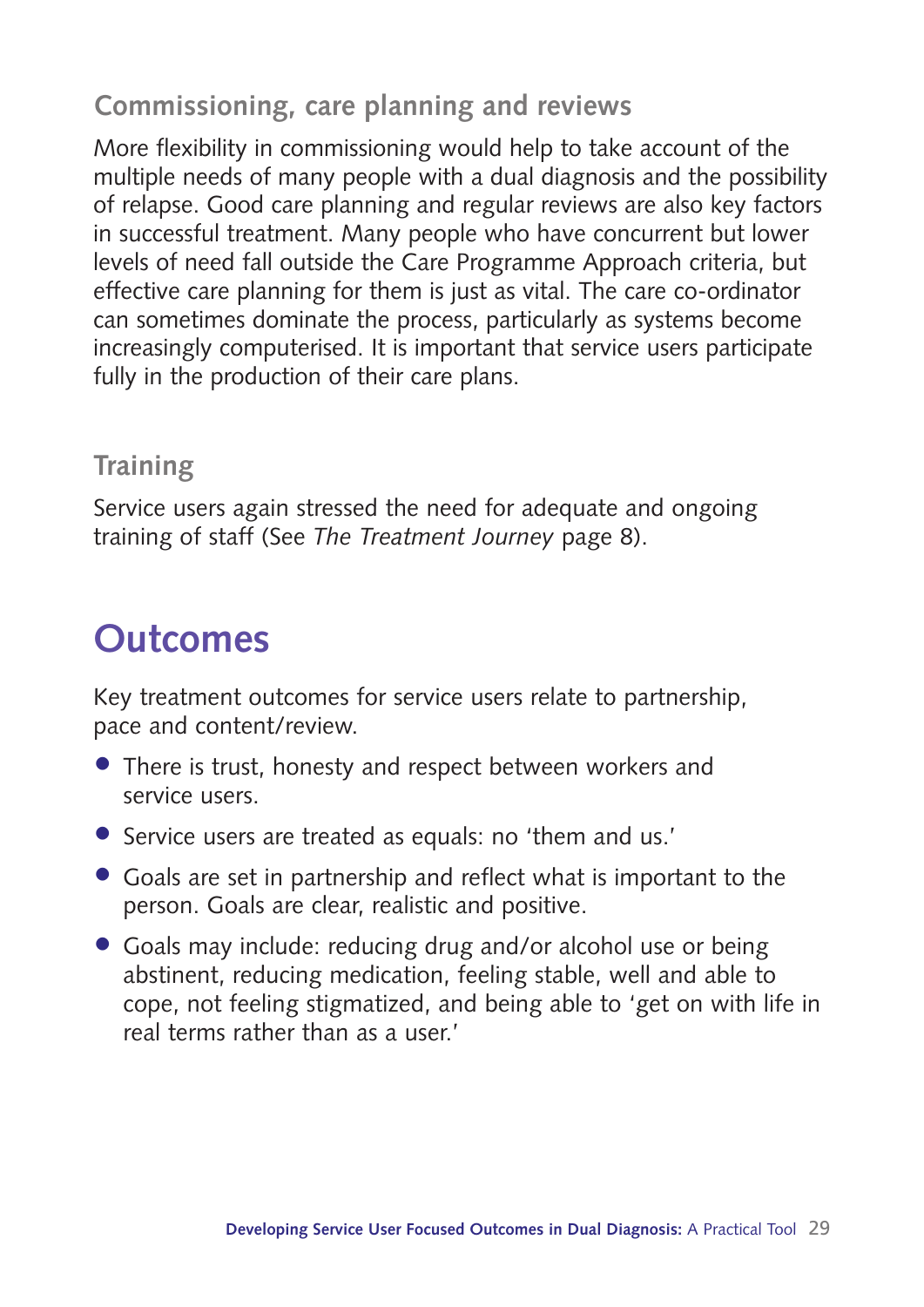- A care plan is put together by both the service user and worker, and the service user has a copy.
- There is support outside treatment sessions.
- The pace of treatment is appropriate to the person.
- Attention to physical health is ongoing and complementary therapies are available.

### **Commissioning Principles**

### **Empowerment and partnership with service users**

- Staff demonstrate that they treat service users with honesty respect and as equal partners in their care.
- Providers/staff can evidence service user involvement in treatment and plans and goals are positive, realistic and appropriate to individuals.
- Service users understand and have a copy of their care plan.

#### **Treatment provision**

- There is support available for service users during their treatment programme, for example through a telephone helpline.
- Access to complementary therapies and on-going physical healthcare is available.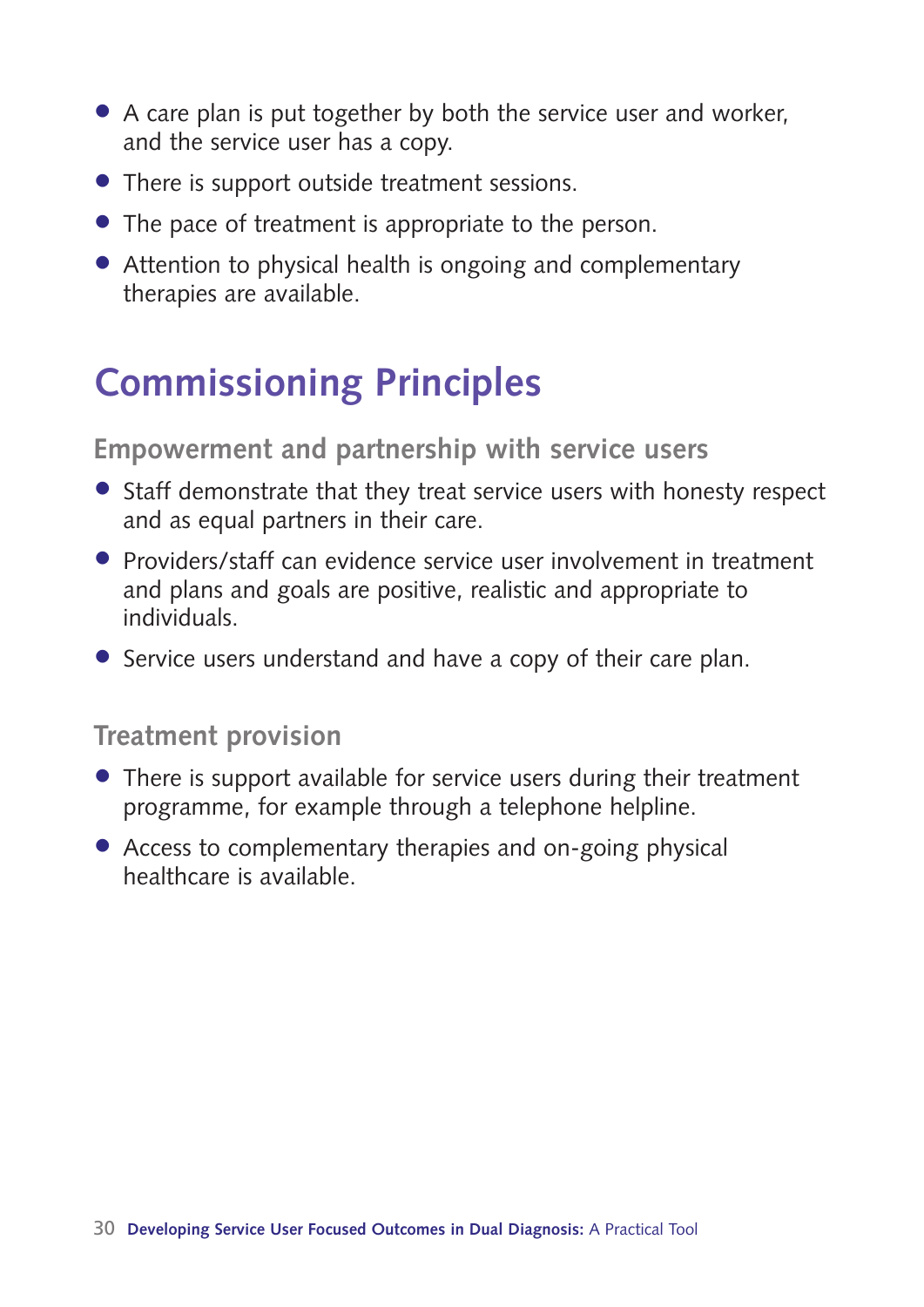### **Care planning and commissioning**

- The commissioning of treatment services reflects that people with a dual diagnosis have multiple and changing needs.
- Care plans are regularly reviewed.

#### **GOOD PRACTICE EXAMPLE: Alcohol Treatment Pathways**

Alcohol treatment pathways (ATPs) are locally agreed templates which map out the local help available for alcohol-related problems at various stages of a treatment journey and give attention to service user experience.

ATPs are especially helpful for people with a dual diagnosis, who may experience difficulties or delays in accessing to treatment because they have complex needs. The process of developing ATPs is often at least as important as the final product. This requires effective communication between all agencies and consensus on inclusion criteria, on the agreed roles and responsibilities, on the optimal means of inter- and cross-agency working and on best practice. These all contribute to an effective final tool that supports more explicit and effective delivery of care. More complex ATPs such as for people with a dual diagnosis will require a clear lead coordinator, with support from a core multi-agency team.

Further information on Local Routes Guidance for Developing Alcohol Treatment Pathways: *www.dh.gov.uk/en/Publicationsandstatistics/ Publications/PublicationsPolicyAndGuidance/DH\_110423*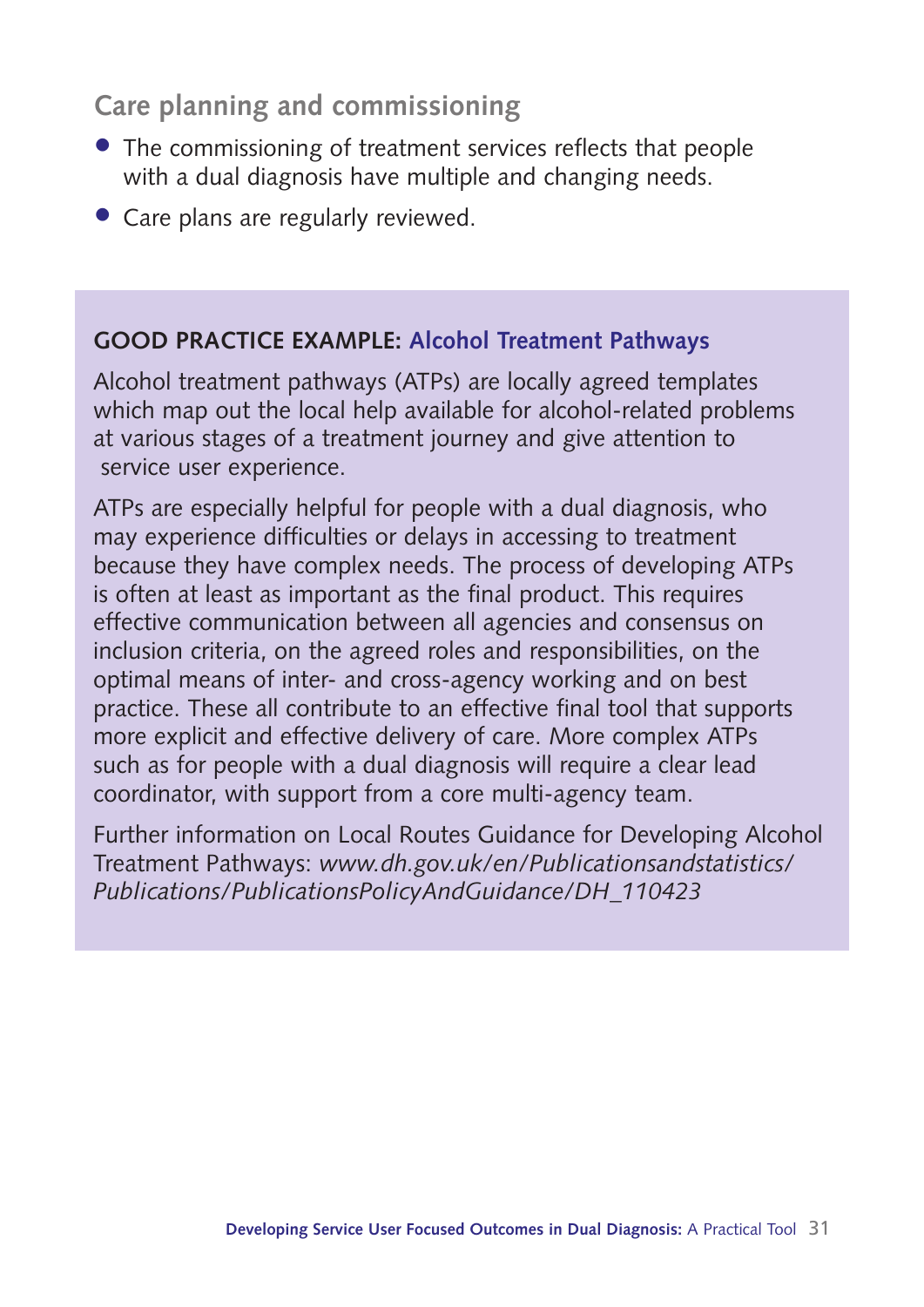### **Stage 4: Recovery and Relapse Prevention**

In this section, service users reflect on what has helped them most on their (ongoing) journey of Recovery including some practical suggestions.

> *"I now sit on the same committee as my psychiatrist. It's lovely to know he's there when I need him…but I don't."*

A key finding from this report is the extent of common ground between commissioners, practitioners and people using services. Although expressed in different ways, there is a shared aim to maximise treatment gains such as reducing drug/alcohol use or achieving more stability, or not using services at all. However, people with co-existing mental health and substance misuse difficulties typically require support over longer periods. There also needs to be stronger links and smoother transition between 'specialist' provision and mainstream services and community facilities.

*"(I would like services) to become background support services, helping me to make my own choices."*

Many service users recounted a precarious and lonely onward journey, when the end of a treatment programme felt like 'being discharged to nowhere.

> *"It's OK being abstinent and stabilising your mental health, but what's next? After rehab, there's nothing for you to come out to. There's a no-man's land between sobriety and using."*

*"For me the darkest periods in my life started when I stopped using.'* 

Where services are available, they should be well-publicised and accessible.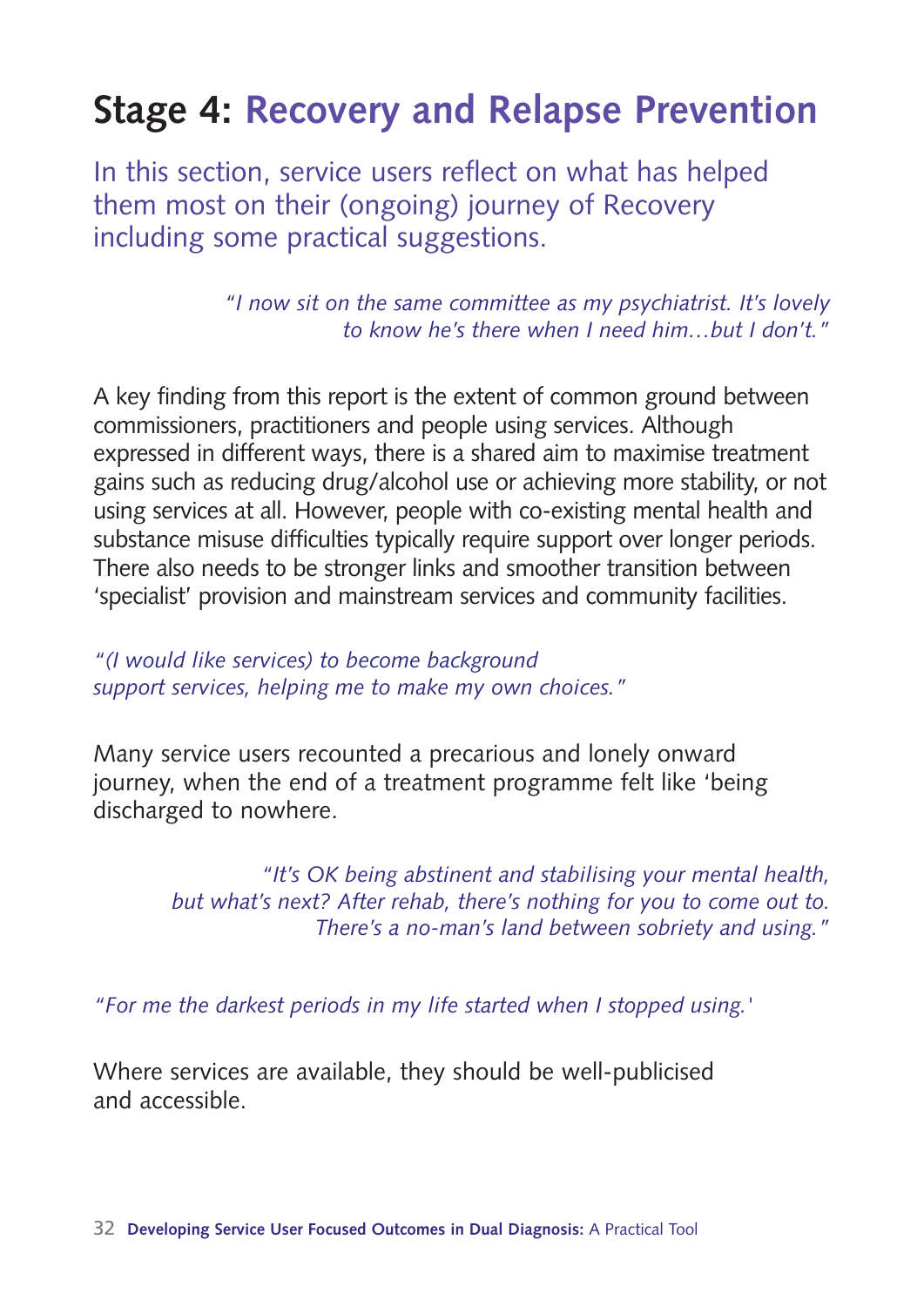Service users strongly advocated the need for after-care support immediately after discharge, whether from prison, hospital or community treatment. This may be short-term or ongoing and can take different forms, depending on personal preference and needs. Suggestions included being allocated a social worker or a, community support worker. Support, Time and Recovery Workers can be very helpful, but accessing them (through mental health services) can be difficult. Several people also highlighted the valuable role of Occupational Therapists.

> *"What helps me to progress is continuing support, at different levels, at different times of my life."*

*"Just by knowing that support (of my practitioner) is there should I relapse…increases my confidence and makes me want to continue in my life-progressions."*

#### **Discharge planning**

Service users suggested that effective discharge planning includes:

- Planning ahead
- Discussion with service users about their priorities
- Maintaining links with community agencies whilst in hospital/secure settings
- Well-informed workers who know about local service provision and have links with other agencies
- Visiting or making contact with relevant community agencies in advance
- Follow-up by the discharging agency to check that arrangements are working smoothly.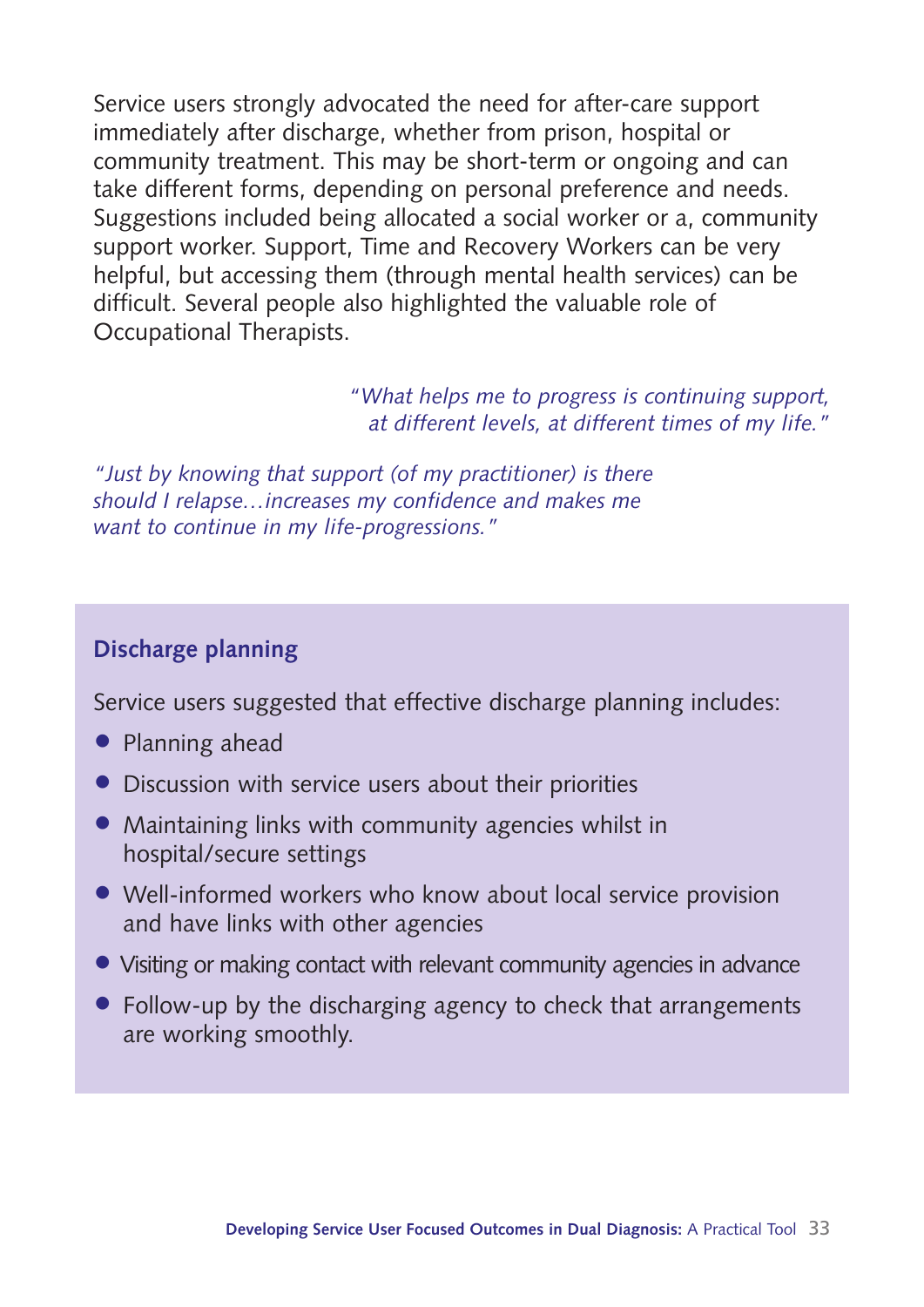As people have a range of needs, they may face a bewildering array of appointments and some form of advocacy or moral support is highly valued.

> *"A friend from the Support Group, took me to the CAB and stayed with me. There was a 20 minute wait, if I'd been there on my own, I would have walked out."*

It is clear from the comments received that 'non-clinical' services make a huge difference in the lives of people with a dual diagnosis and should be a part of the overall commissioning picture if treatment progress is to be sustained. This requires strong partnerships, innovative approaches and use of a wide variety of funding streams. For example, this could include using Personal Budgets to enable people to design the type of support that works for them in meeting *outcomes. For more information see: www.dhcarenetworks.org.uk/personalisation/*

Recovery is as individual and varied as the people using services, but four key areas emerged from service user feedback

### **Social networks**

A top priority is more initiatives to combat isolation and support to build appropriate social networks, which are not formed around drinking or drug use. Some participants suggested matching up a service user with a person who shares similar interests and values and is more like a friend rather than a support worker. Care is needed to 'match' people appropriately, but this type of informal approach may offer greater potential to facilitate Recovery than more formal models where the power imbalance can be more apparent.

Service users also highlighted the need for activities in the evenings and weekends as alternatives to socialising around the pub/club scene.

*"When I left my friends who used, I was alone and relatively socially isolated."*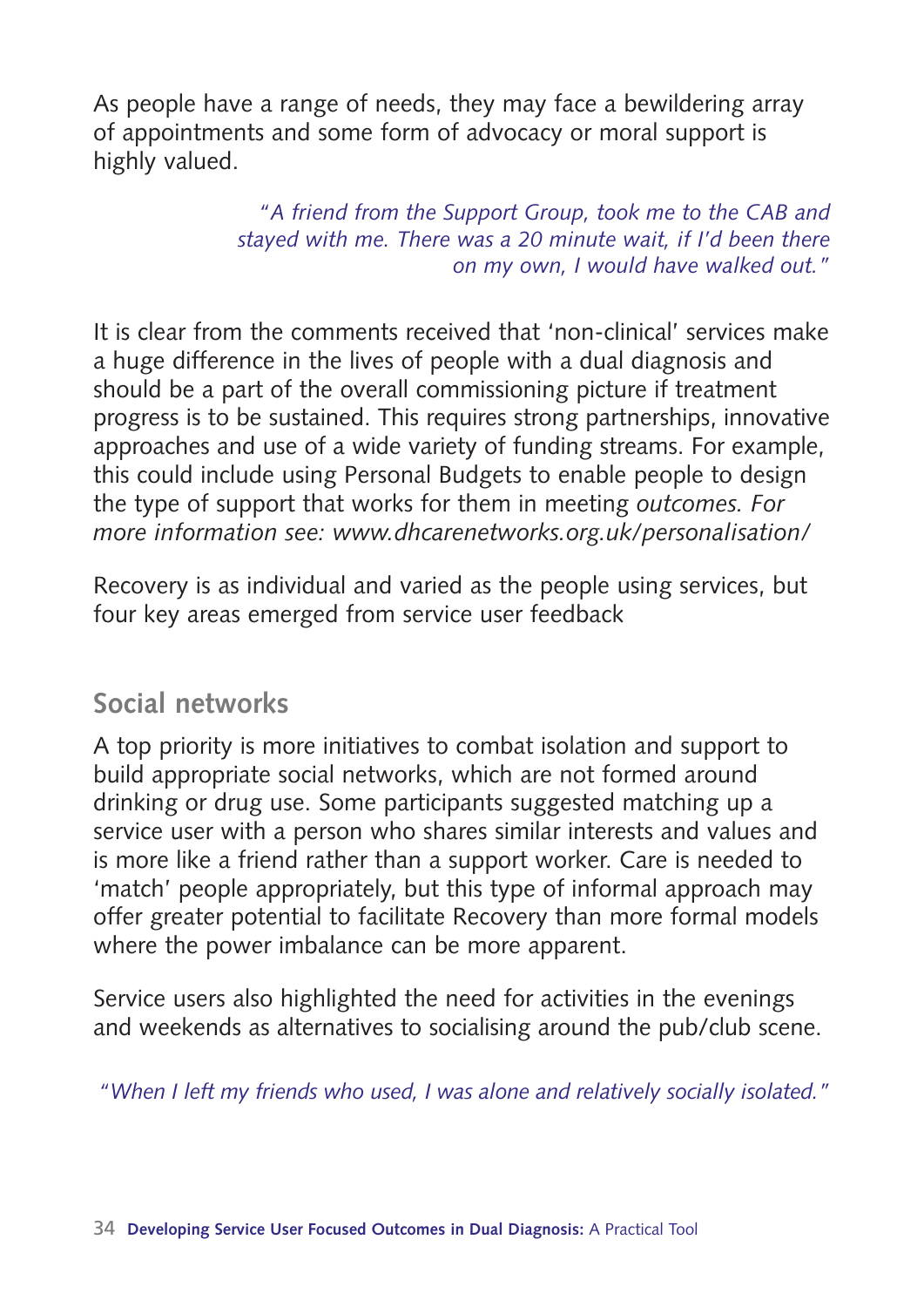### **Community involvement**

Many people valued voluntary or paid work. Among the varied roles mentioned were: being a sessional interviewer, setting up a social club, running a football team, working with young people and volunteering with the Cats Protection League. Clearly, community involvement builds skills, self-esteem and friendships and is a constructive use of time.

> *"The biggest help (outside treatment services) was volunteering for a charity that worked with young people."*

#### **GOOD PRACTICE EXAMPLE: The Friday Group**

The Friday Group is a facilitated weekly self-help group in Redbridge, part of the North East London NHS Foundation Trust, for people with past or current experience of mental health and substance misuse issues. It offers social and recreational activities, a shared meal and a discussion group. Members particularly value the respect shown to everyone and the mix of peer support, social networking and therapeutic help if required, available through a mental health nurse and a substance misuse worker. The benefits include better mental health, reduced substance use and improvements in housing stability, involvement in social and vocational activities and engagement with other services.

#### **Housing**

'Housing and feeling safe' was a recurring priority among participants.

*'I did not get any other support, e.g. on complementary therapy, training, housing or education, I did it by myself.'*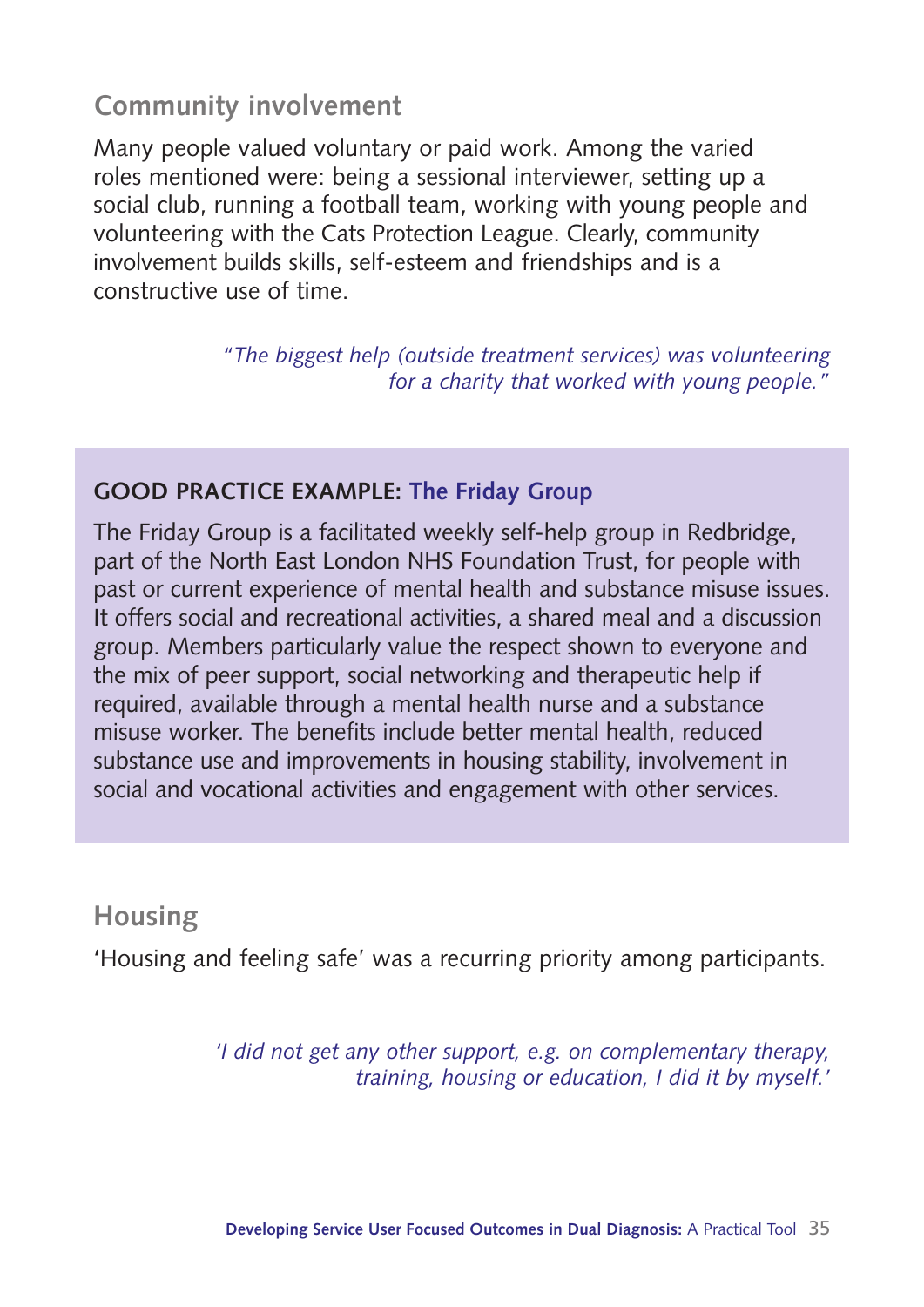No Health without Mental Health recognises that housing and mental health are closely inter-related. Although stable housing is critical to achieving stable outcomes in health, employment and other areas, it is often a sorely neglected part of a comprehensive dual diagnosis strategy.

### **Employment, education and training**

A high proportion of service users identified education and training as playing a major part in their ongoing Recovery and a stepping stone towards employment. There was a huge variety in the studies undertaken, from an introductory IT course to a degree in mental health nursing and a post-graduate diploma personality disorder.

*"Training and education have been invaluable to me. I've been through detox, day treatment and now been 6 years' abstinent, but it's the training courses that have helped to keep me away from mental health issues."*

> *"Since I have been using dual diagnosis services I have a qualification in health and social care which helps me be more confident in finding paid work."*

People using services should have to the opportunity to give training as well as receive it. Several participants were actively involved in giving training to health professionals such as through making DVDs or in face-to-face sessions. Service users must be properly supported as part of an ongoing programme.

*"Involving people in treatment and treatment delivery helps promotes Recovery through building confidence and skills and self-esteem."*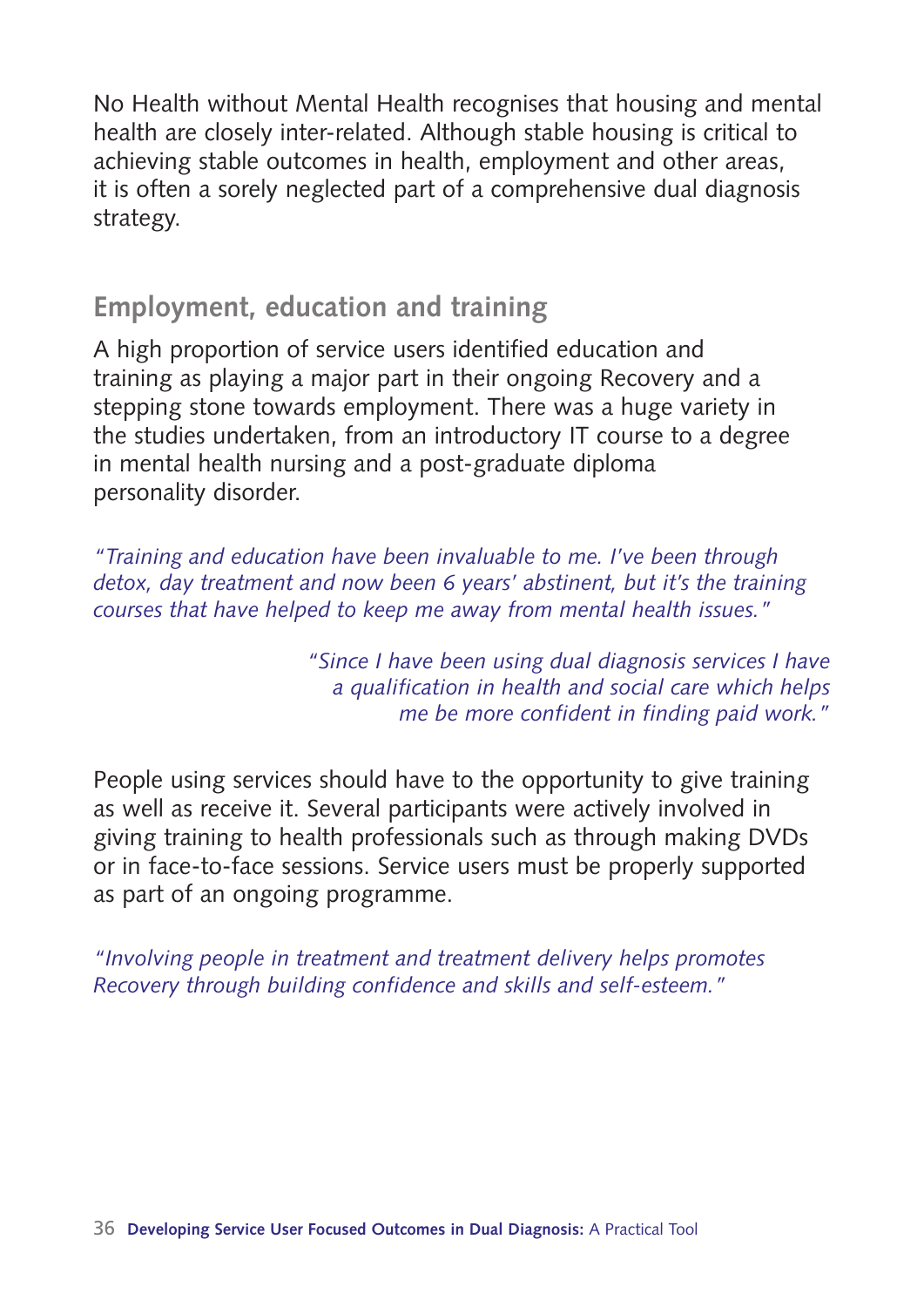Employment, education and training are high priorities nationally.

**The Perkins Review** states that employment should be viewed as an important outcome in the treatment of mental illness and recommends that health and social services and DWP routinely monitor employment outcomes.<sup>5</sup>

In response, the Government supports a Recovery model and is working to the core principle that 'work is good for mental health: it aids Recovery and has a therapeutic value, even for those with the most severe mental health conditions.'6 *www.dwp.gov.uk/policy/ welfare-reform/legislation-and-key-documents/realising-ambitions/*

**No Health without Mental Health** recognises that the need is accentuated, not diminished in times of economic difficulty if already vulnerable people not to be marginalised further.

Mental health, alcohol and/or drug use have a substantial impact on other areas of people's lives. Similarly, factors such as housing, benefits, social networks and use of leisure time, have a significant influence on treatment outcomes and long-term Recovery. Clinical outcomes for people with a dual diagnosis cannot be considered in isolation.

Indeed, people using services often 'measure' their treatment progress in relation to other areas of their lives.

With regard to Recovery and relapse prevention, the outcomes that service users would like to see fell into two distinct, but associated categories. Section 4:1 relates to mental health and drug/alcohol services and Section 4.2 relates to a range of other agencies.

*5 Perkins Review Executive Summary: Realising ambitions: Better employment support for people with mental health conditions, P13*

*6 Cabinet Office (2009) Work, Recovery and Inclusion*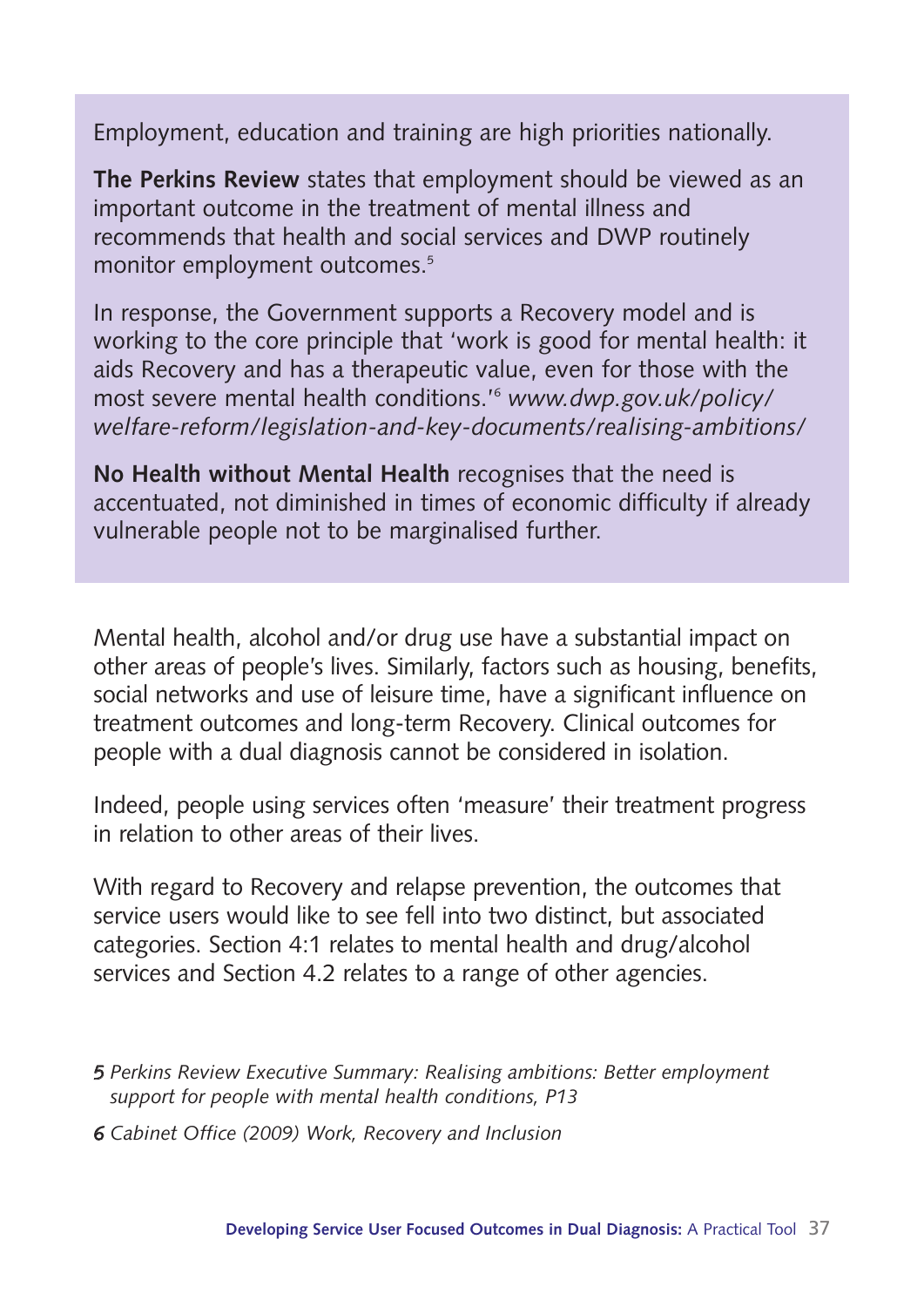### **How mental health and substance misuse services can contribute to Recovery**

### **Outcomes**

- There is encouragement and belief in a person's Recovery, for example through running 'feel-good' workshops.
- Goals are forward-looking, progressing towards not using services.
- Continuing support is available as appropriate. It is easy to access services again.
- There is out of hours support, especially at weekends.
- Appropriate aftercare provision is in place. 'Follow-up' community support is low key but integrated – for example, the Friday Group – see box on page 35.
- There is good co-ordination with other agencies.
- Service user involvement is taken seriously and acted upon.

The DREEM (Developing Recovery Enhancing Environments Measure) *http://pb.rcpsych.org/cgi/content/full/31/4/124* is one approach to measure outcomes. It is a user-led structure which enables services to measure their commitment to, and effectiveness in, providing Recovery-based care.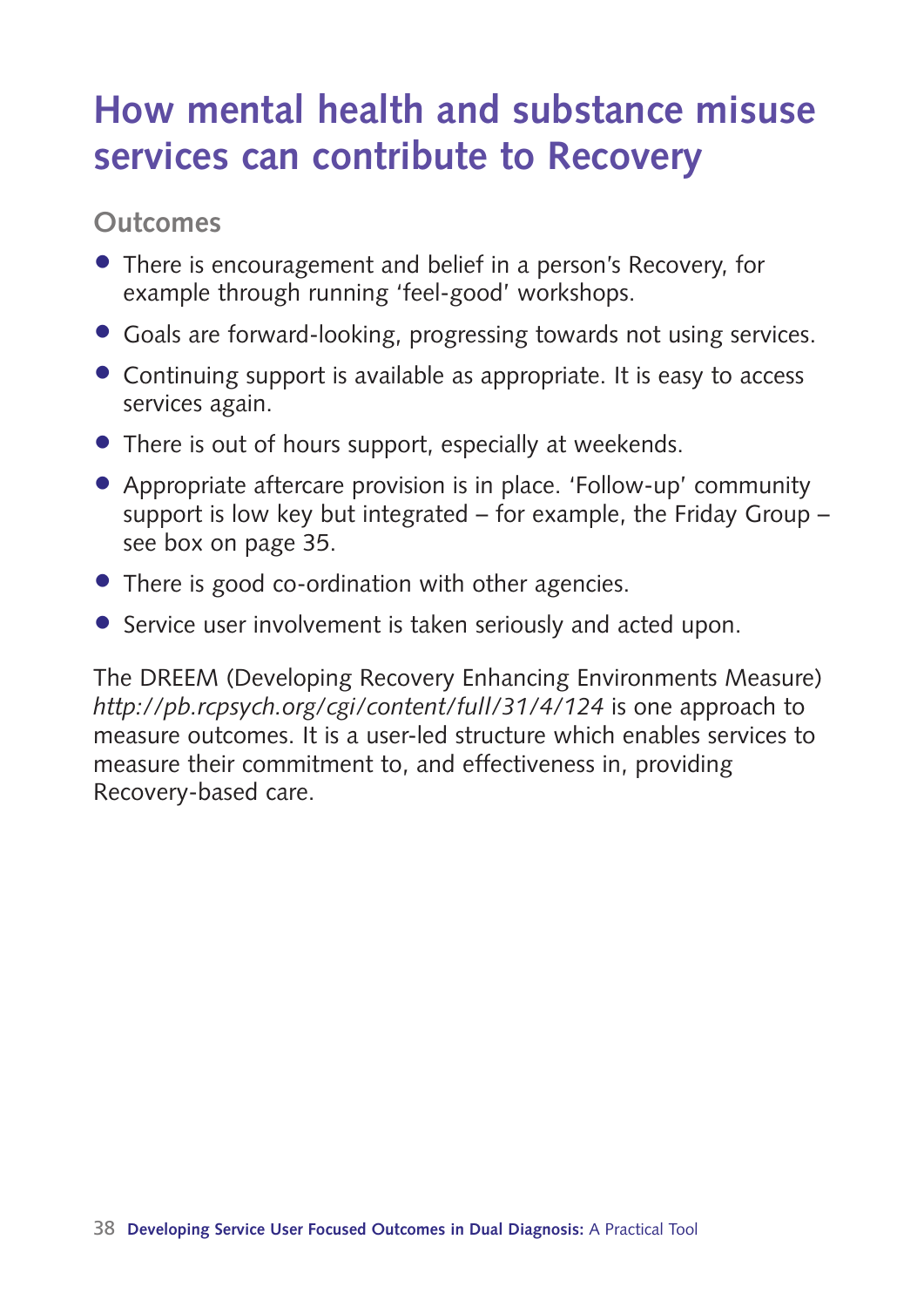### **Commissioning Principles**

**Focus on Recovery**

- Services are positive and forward-looking (i.e. the care plan includes a focus on exiting the service when appropriate).
- Recovery and community integration are considered early on in a treatment programme, by drug and alcohol and mental health services including access to Support Time and Recovery workers and other appropriate provision.
- Service users are supported to use self-help tools such as a Wellness Recovery Action Plan.

### **Aftercare & ongoing care pathways**

- There is some level of follow-up support for every discharged person.
- Care pathways do not stop when treatment ends: relevant options including follow-up, ongoing and/or out of hours support and reentry to services are considered.
- A service can demonstrate commitment to working in partnership and that it has active links with other agencies.

#### **Service user involvement**

• Services can demonstrate that service user involvement is taken seriously and acted upon, at all levels of the organisation.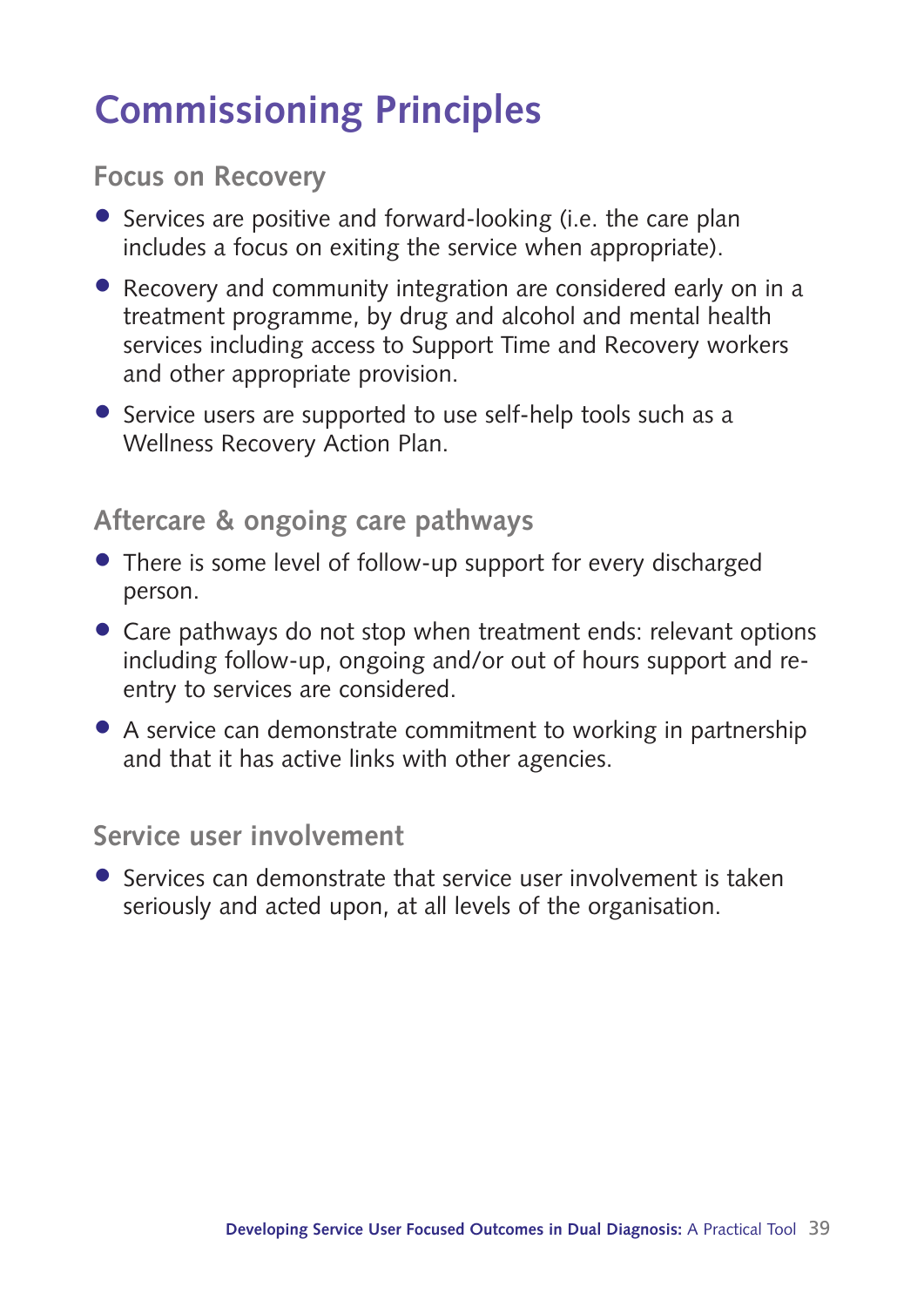As one service user group said, *'services that involve clients do better.'*

Service user involvement must be properly resourced, organised and supported. Service user participation is vital at all levels of an organisation, but it does not always involve formal meetings and lots of paperwork. The shape and scope of service user involvement can be much wider and could include:

- Being featured in a training DVD for staff
- Writing a life-story, poetry or producing music to help others understand
- Being 'interviewed' during staff training sessions
- Presenting and delivering formal training
- Being a sessional interviewer for an organisation as part of their quality programme
- Participating in service user forums and/or regular audits
- Belonging to a diversity group
- Participating in one-off focus groups.

### **How other services can contribute to Recovery**

### **Outcomes**

Outcomes which contribute to Recovery and help to prevent relapse, as identified by service users include:

• Building supportive relationships and a social network to combat isolation.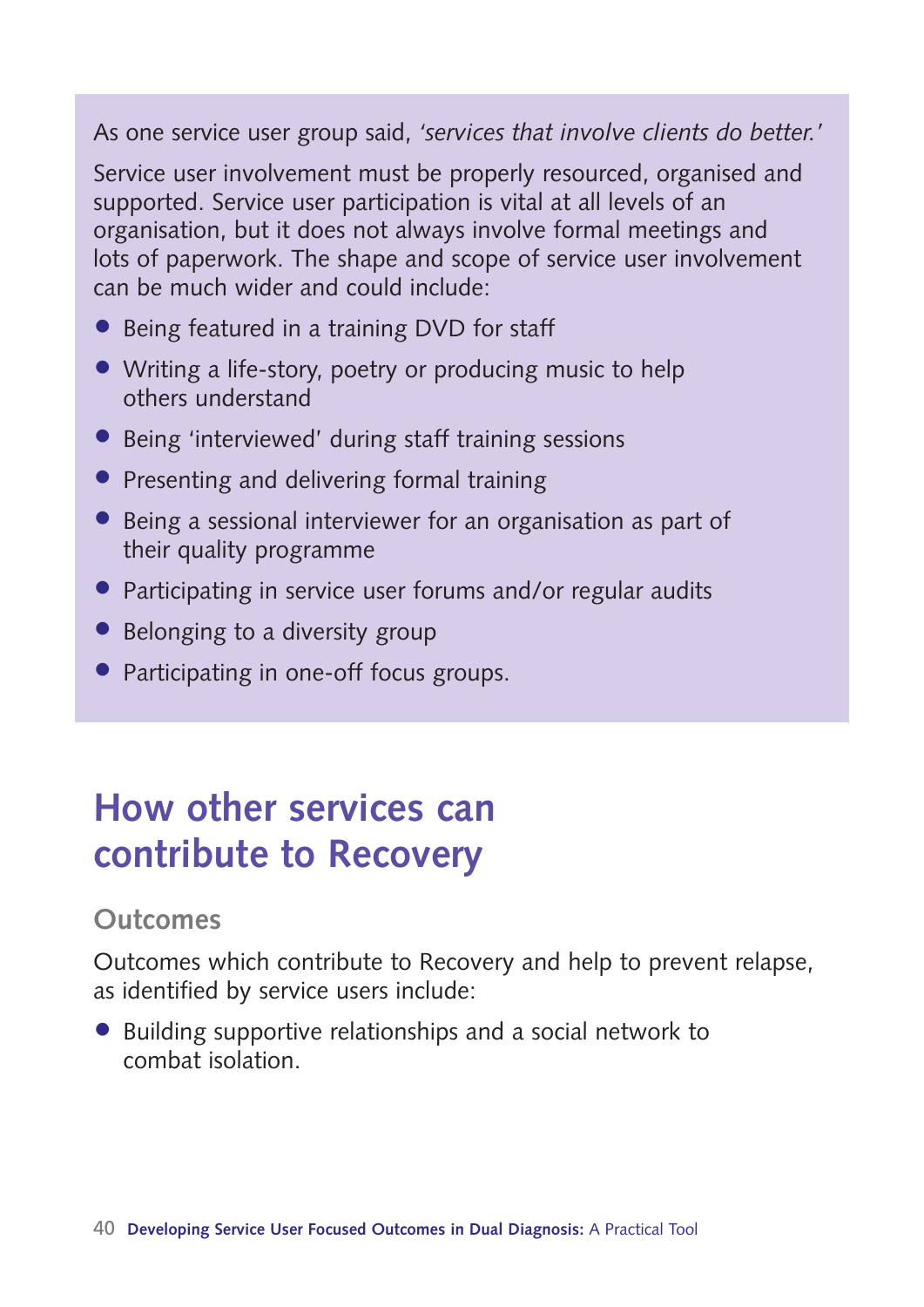- Community involvement
- Stable housing
- Access to training and education
- Opportunities to provide training to workers
- Volunteering and mentoring
- Paid employment.

### **Commissioning Principles**

- Commissioners maximise opportunities to take a 'whole systems' approach – in both funding (joint and pooled budgets) and organisation of service delivery and training.
- There is an ethos and practice of joint/multi-agency working established through collaborative protocols.
- There are clear referral routes to other appropriate agencies.

### **Conclusion**

Dual diagnosis involves the interplay of mental health, drug and/or alcohol use and many other factors. Solutions to these challenges will be many and varied. However, commissioners, providers, practitioners and people using services share a common task: to achieve outcomes which are realistic, effective and relevant. Commissioning plays a critical role in this process and service users have much to contribute.

We hope that this guidance tool will help to foster closer working relationships between all stakeholders, and to sustain progress along the whole treatment journey from initial engagement to long-term Recovery.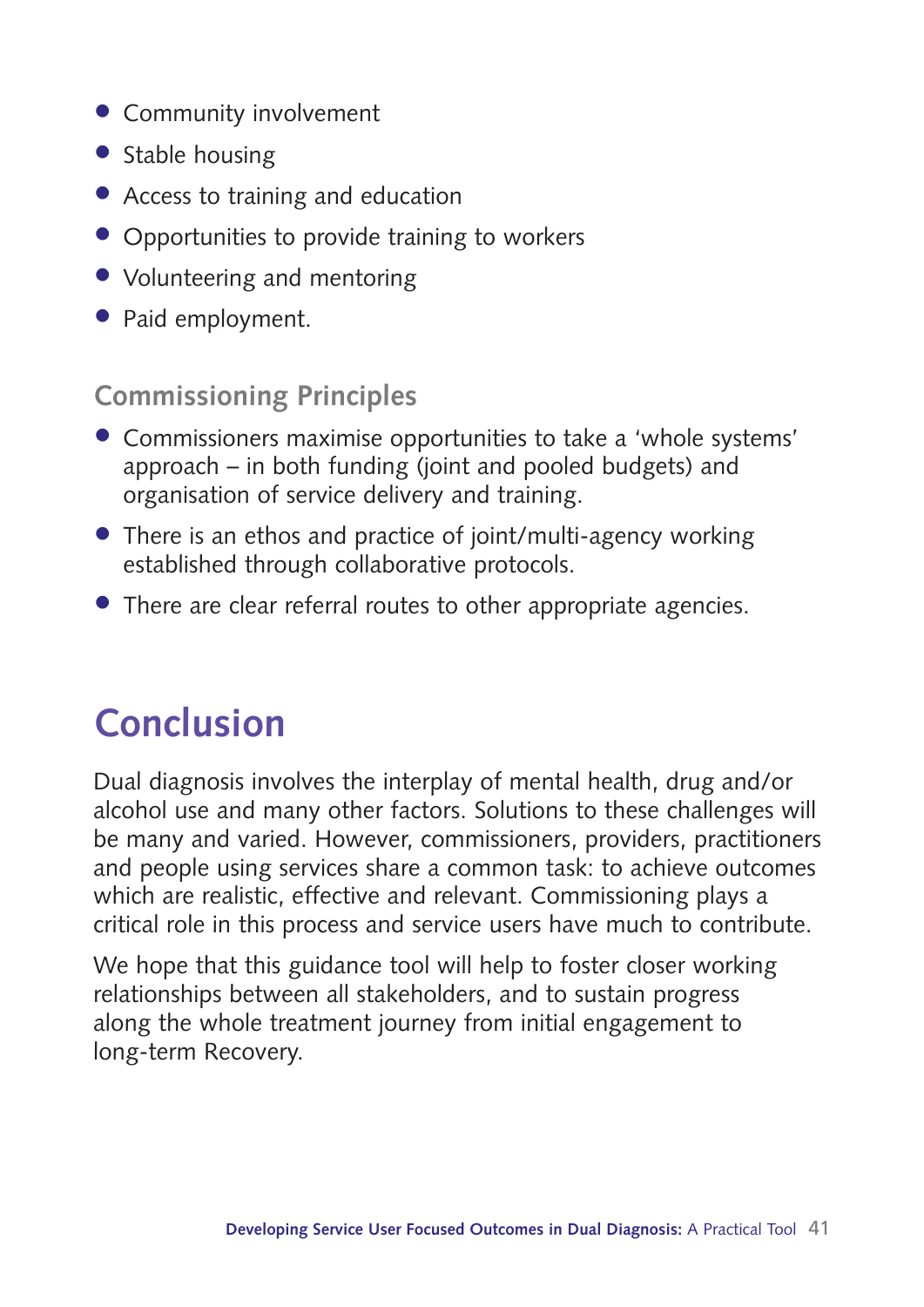### **What to do next**

Providing high-quality user-focused dual diagnosis services requires a strategic approach involving different people. Accompanying this report, you will find a ready-prepared power-point presentation and facilitator's notes, as the basis for a workshop to bring together service users, commissioners, providers and other key stakeholders.

The workshop can be completed in half a day and will help to build on best practice and implement solutions to challenges. The overall aim is to take forward the outcomes and commissioning principles and apply them to your local context.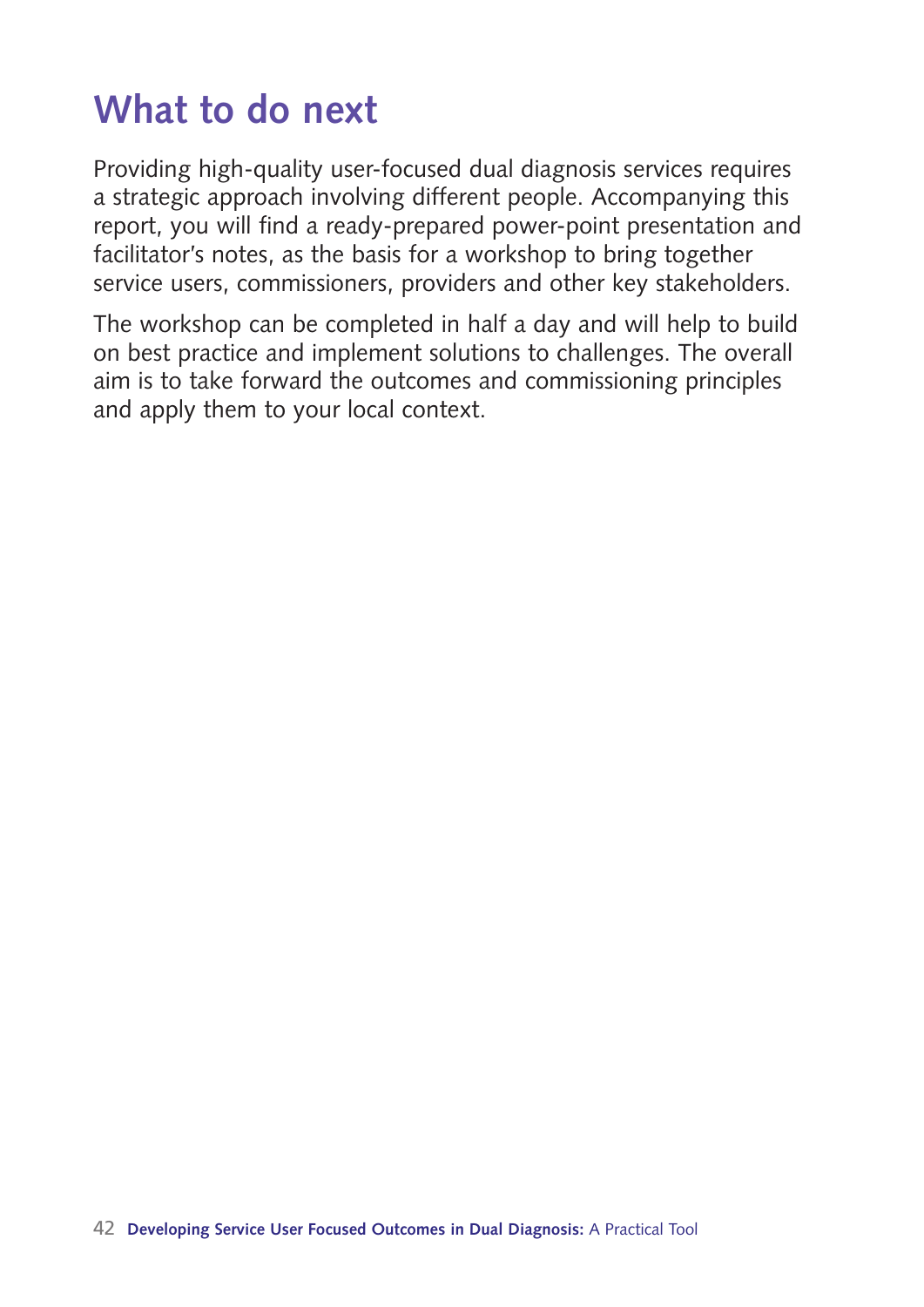### **Progress Group**

Progress is a consortium of Consultant Nurses in dual diagnosis and substance use who work in partnership with other national experts in dual diagnosis. Its aim is to improve the support and treatment for individuals who have co-existing mental health and alcohol and drug difficulties. Its website provides information for individuals who have a dual diagnosis, their families and carers, and health and social care workers providing support and treatment.

*www.dualdiagnosis.co.uk*

### **National Mental Health Development Unit**

NMHDU consists of a small central team and a range of programmes funded by both the Department of Health and the NHS to provide national support for implementing mental health policy by advising on national and international best practice to improve mental health and mental health services.

*www.nmhdu.org.uk*

### **National Treatment Agency**

The National Treatment Agency for Substance Misuse (NTA) is a special health authority within the NHS, established by Government in 2001 to improve the availability, capacity and effectiveness of treatment for drug misuse in England.

*www.nta.nhs.uk*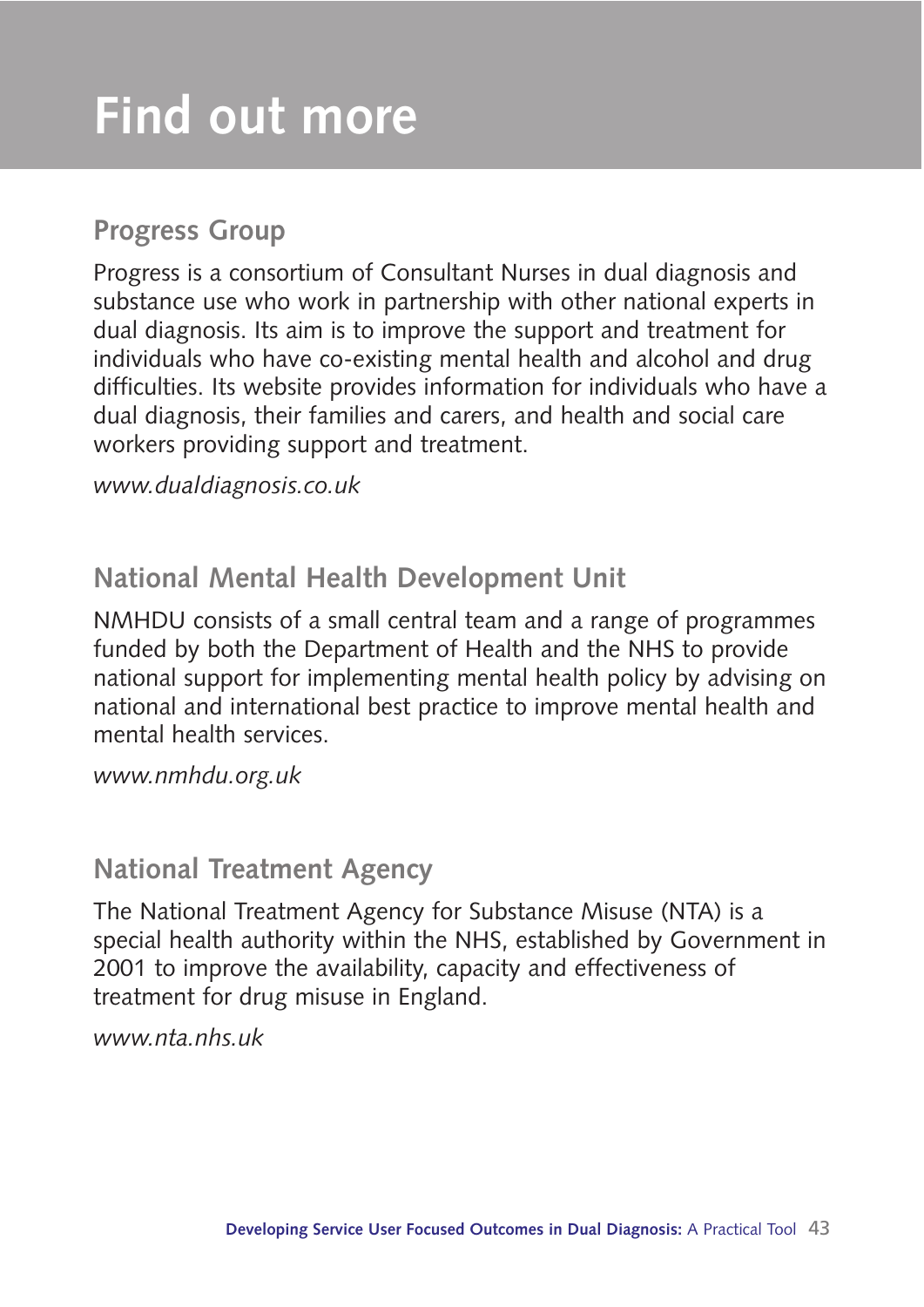### **Payments**

There are a number of places that people can look for guidance about paying people for their involvement in activities, for example the Department of Health's 'Reward and Recognition' guidance (*www.dh.gov.uk/en/Publicationsandstatistics/Publications/ PublicationsPolicyAndGuidance/DH\_4138523*)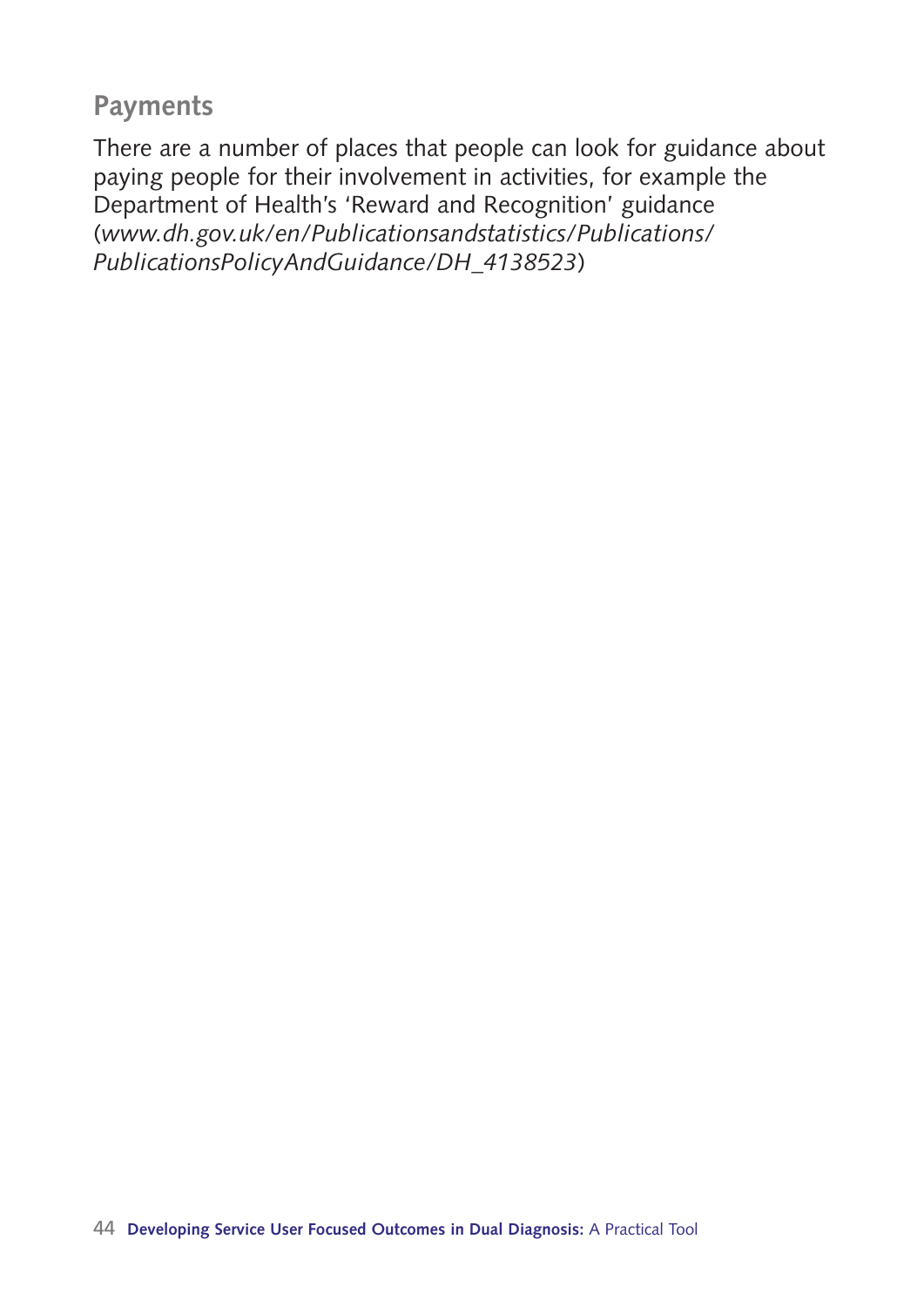## **Appendix 1**

### **Dual Diagnosis in Context**

Dual diagnosis can have a high cost both to the individuals affected and to the wider health and social care communities.

- 80% of people receiving treatment for alcohol misuse experience anxiety and depression.
- Up to half of the people with mental health problems may misuse alcohol or drugs.
- A recent study of prison mental health services suggests that dual diagnosis is the norm rather than the exception.<sup>7</sup>

People with co-existing mental health and substance misuse difficulties also form a significant proportion of those using primary care, housing, social services and criminal justice services. They do not constitute a 'new' client group within treatment systems.

With the renewed emphasis on personalisation, quality, partnership working and cost-efficiency, it makes sense to be better informed about the priorities of people using services. This helps to ensure the most effective use of available resources, both financial and human, to deliver outcomes which are value for money and valued by service users.

Key policy and practice guidance is highlighted in Appendix 2

*7 Shaw J et al, 2008, A national evaluation of prison mental health in-reach services*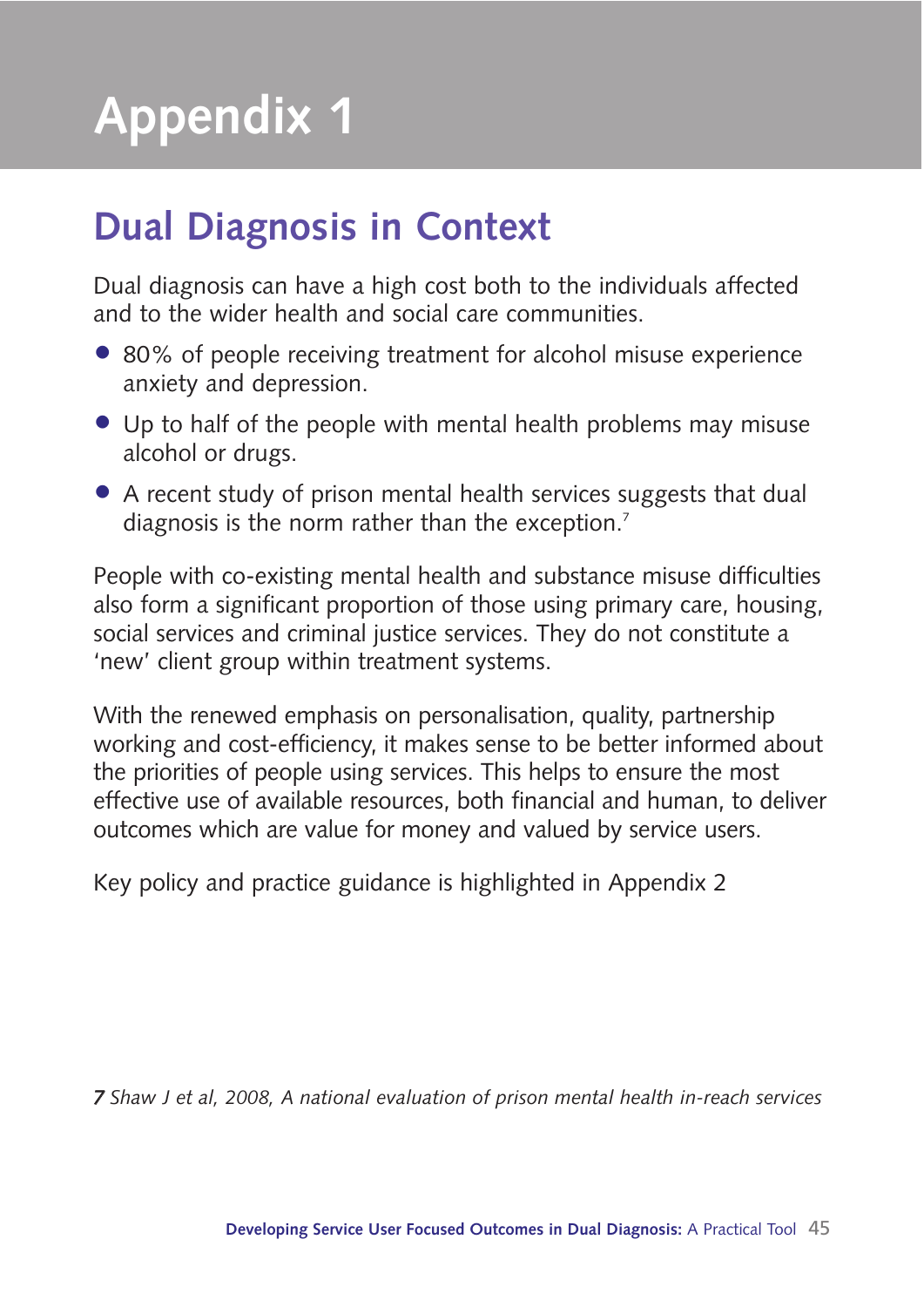### **Dual Diagnosis Good Practice Guide (DH 2002)**

This national policy guidance advocates that mental health services should take a lead in providing care for those with more serious mental health and drug/alcohol problems, promoting the approach of 'mainstreaming.' This means encouraging all parts of the care system to work with people with dual diagnosis, in preference to relying on 'specialist teams'.

**Models of Care for Treatment of Adult Drug Misusers Update (DH 2006) and Models of Care for Alcohol Misusers (DH 2006)**

These frameworks recognise dual diagnosis as a significant issue. The latter emphasises the direct link between mental health problems and alcohol misuse.

### **NHS Mental Health Contracts**

**(www.dh.gov.uk/en/Publicationsandstatistics/Publications/ PublicationsPolicyAndGuidance/DH\_111203)**

The perspective of service users is highlighted in the new NHS Mental Health Contracts where:

- Monitoring of care should be focused on outcomes for the individual wherever possible.
- Providers will be expected to carry out service user and carer experience surveys.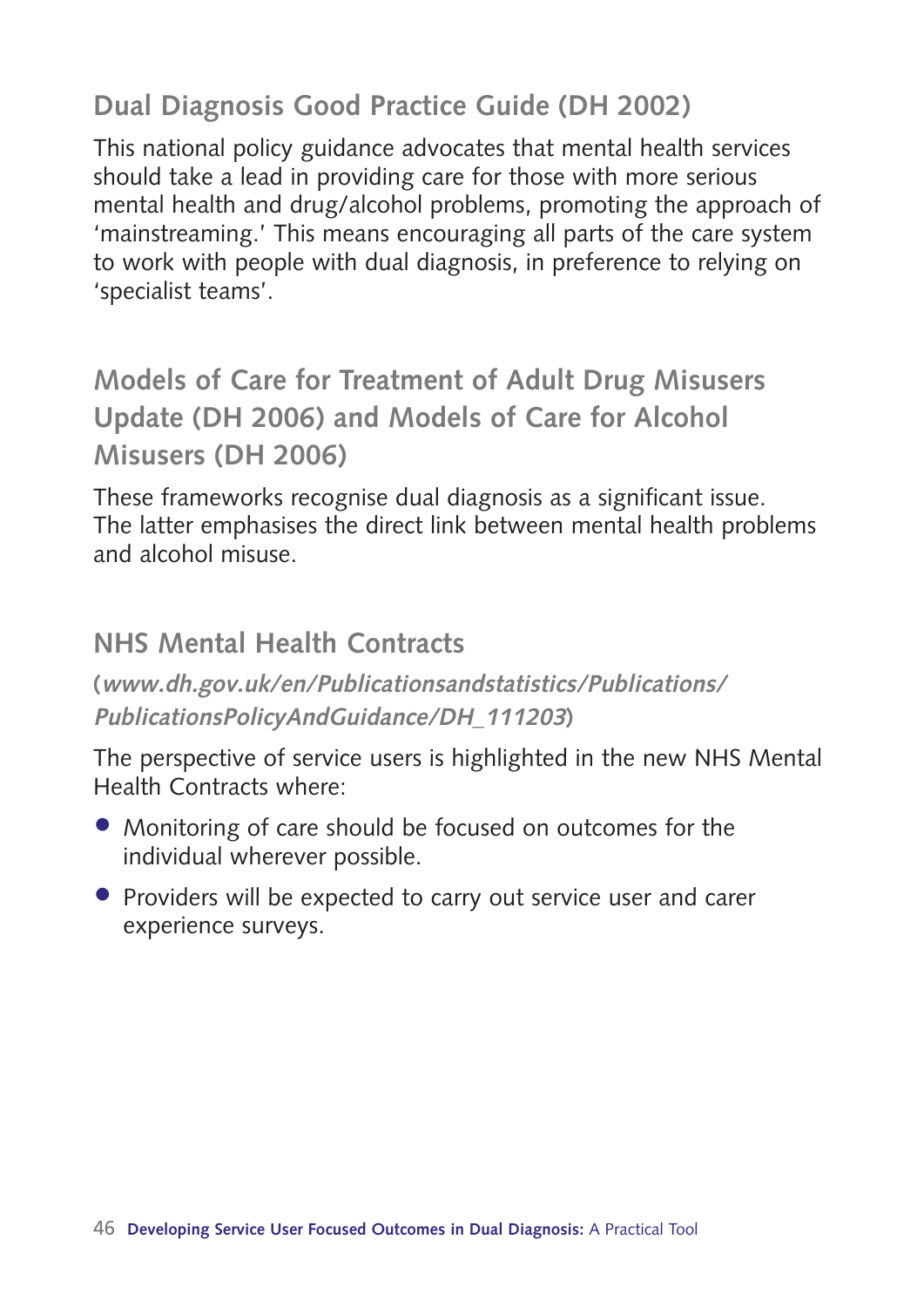### **Bradley Report (DH 2009)**

This review of people with mental health problems or learning disabilities in the criminal justice system concludes that tackling dual diagnosis is vital. It suggests that no approach to diverting offenders with mental health problems from prison and/or the criminal justice system will be effective unless it addresses drug and alcohol misuse.

### **Quality, Innovation, Productivity and Prevention (QIPP)**

**(www.dh.gov.uk/en/Healthcare/Highqualitycareforall/Quality andproductivity/index.htm)**

The demand for healthcare from a growing and ageing population, new technology and ever higher patient expectations mean there is increasing pressure on the NHS budget. Mental Health provision will need to demonstrate efficiency savings, whilst improving the quality of patient experience, safety and outcomes.

#### **Dual diagnosis and the criminal justice system**

Dual diagnosis is an important issue within the criminal justice and prison services, as a high proportion of prisoners have mental health and drug and/or alcohol difficulties.

#### **Key outcomes put forward by people in contact with the criminal justice system include:**

- Person-centred services
- Comprehensive assessments which include mental health and drug and alcohol use
- Easier access to treatment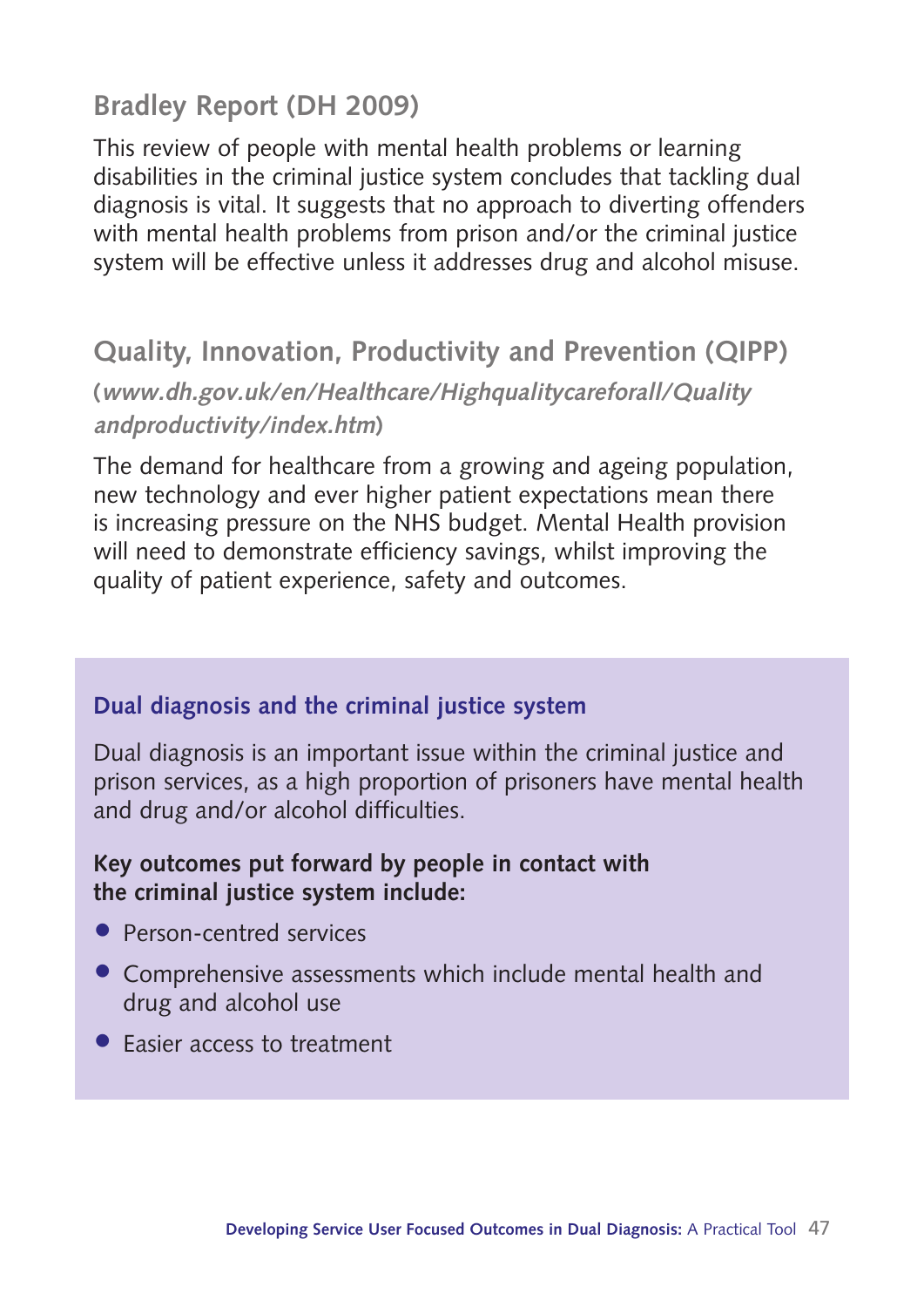- Better liaison between services, and more co-ordination between mental health and drug and alcohol services within prisons
- Greater continuity both in terms of individual key workers and follow-up on release.

Many of these outcomes apply to all settings and have been incorporated throughout this report. These themes are also echoed in the Bradley Report <sup>8</sup> . *www.dh.gov.uk/dr\_consum\_dh/groups/ dh\_digitalassets/documents/digitalasset/dh\_098698.pdf*

This calls for greater integration of services and 'appropriate, flexible care to those dually diagnosed', rather than using dual diagnosis as criteria for exclusion. It also underlines the vital role of the Care Programme Approach (CPA)<sup>9</sup>.

*www.dh.gov.uk/en/Publicationsandstatistics/Publications/Publication sPolicyAndGuidance/DH\_083647*

#### **Recommendations include:**

- Urgent development of improved services for prisoners with a dual diagnosis.
- Joint care planning between mental health services and drug and alcohol services on release.

- *8 The Bradley Report: Lord Bradley's Review of people with mental health problems or learning disabilities in the criminal justice system. (2009)*
- *9 Refocusing the Care Programme Approach: Policy & Positive Practice Guidance (DH 2008).*